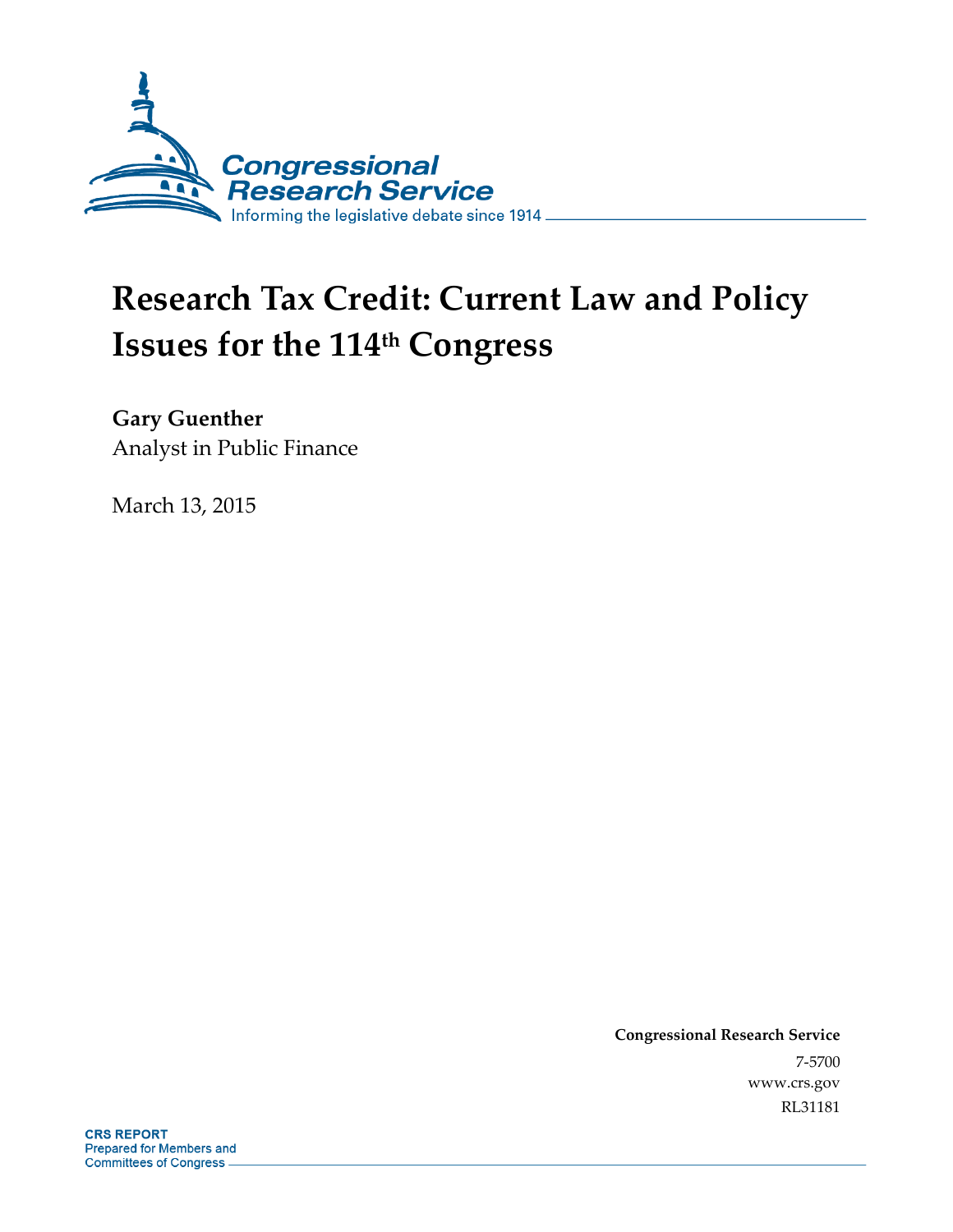## **Summary**

Technological innovation is a primary engine of long-term economic growth, and research and development (R&D) serves as the lifeblood of innovation. The federal government encourages businesses to invest more in R&D than they otherwise would in several ways, including a tax credit for increases in spending on qualified research above a base amount.

This report describes the current status of the credit, summarizes its legislative history, discusses policy issues it raises, and describes legislation to modify and extend it. The report will be updated as warranted by legislative activity or other developments affecting the credit.

The research credit (also known as the research and experimentation (R&E) tax credit) has never been permanent. It expired at the end of 2014. Since its enactment in mid-1981, the credit has been extended 16 times and significantly modified 5 times.

While the credit is usually assumed to be a single credit, it actually consists of four discrete credits: (1) a regular credit, (2) an alternative simplified credit (ASC), (3) a basic research credit, and (4) an energy research credit. A taxpayer may claim one of the first two and each of the other two, provided it meets the requirements for each.

In essence, the research credit attempts to boost business investment in basic and applied research by reducing the after-tax cost of undertaking qualified research above a base amount, which in theory approximates the amount a company would invest in R&D in the absence of the credit. As a result, the credit's effectiveness hinges on the sensitivity of the demand for this research to decreases in its cost. It is unclear from available studies how sensitive that demand actually is.

While most analysts and lawmakers endorse the use of tax incentives to generate increases in business R&D investment, some have some reservations about the current credit. Critics contend that it is not as effective as it could or should be because of certain problems with its design. These include a lack of permanence, uneven and inadequate incentive effects, non-refundability, and an ambiguous definition of qualified research.

The  $113<sup>th</sup>$  Congress extended the research tax credit through 2014 by passing the Tax Increase Prevention Act of 2014 (H.R. 5771, P.L. 113-295). The act made no other changes in the credit.

On February 12, the House Ways and Means Committee reported a bill (H.R. 880) that would permanently extend and modify the research tax credit. Under the bill, the credit would equal the sum of 20% of qualified research expenditures (QREs) above 50% of a company's average annual QREs in the past three tax years; 20% of its basic research payments to a qualified organization for basic research done under a written contract above 50% of the company's average annual basic research payments in the past three tax years; and 20% of the company's payments to an energy research consortium for energy research in the current tax year. In the case of companies that have no QREs in any of the three previous tax years, the credit would be equal to 10% of their current-year QREs. C corporations (whose profits are taxed twice: once at the business level and a second time when they are distributed to shareholders as dividends or capital gains) would be able to claim all three components of the modified credit, whereas passthrough entities (whose profits are taxed once: at the level of shareholders as part of their overall taxable income) could claim, at most, the first and third components. In addition, eligible small firms could apply the credit against their alternative minimum tax liability.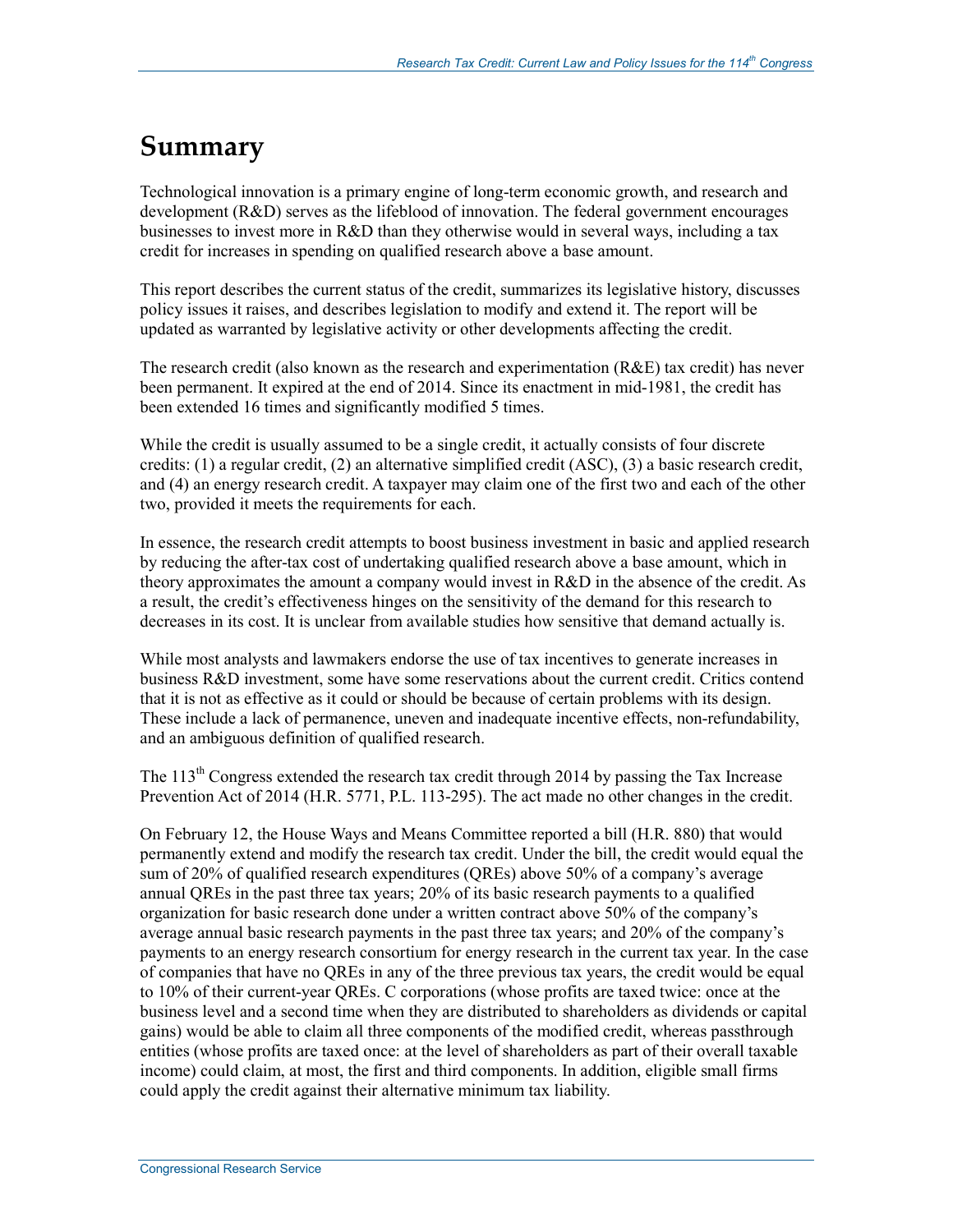# **Contents**

| Option to Claim a Refundable Research Tax Credit in Lieu of Bonus Depreciation in       |  |
|-----------------------------------------------------------------------------------------|--|
|                                                                                         |  |
|                                                                                         |  |
|                                                                                         |  |
|                                                                                         |  |
|                                                                                         |  |
|                                                                                         |  |
|                                                                                         |  |
|                                                                                         |  |
|                                                                                         |  |
|                                                                                         |  |
| Incomplete and Ambiguous Definition of Qualified Research and Difficulties in           |  |
|                                                                                         |  |
|                                                                                         |  |
|                                                                                         |  |
|                                                                                         |  |
|                                                                                         |  |
|                                                                                         |  |
| Legislation in the $113th$ and $114th$ Congresses to Modify and Extend the Research Tax |  |
|                                                                                         |  |
|                                                                                         |  |
|                                                                                         |  |
|                                                                                         |  |
|                                                                                         |  |
|                                                                                         |  |

## Figures

| Figure 1. Share of U.S. Spending (current dollars) on Research and Development Held by |  |
|----------------------------------------------------------------------------------------|--|
|                                                                                        |  |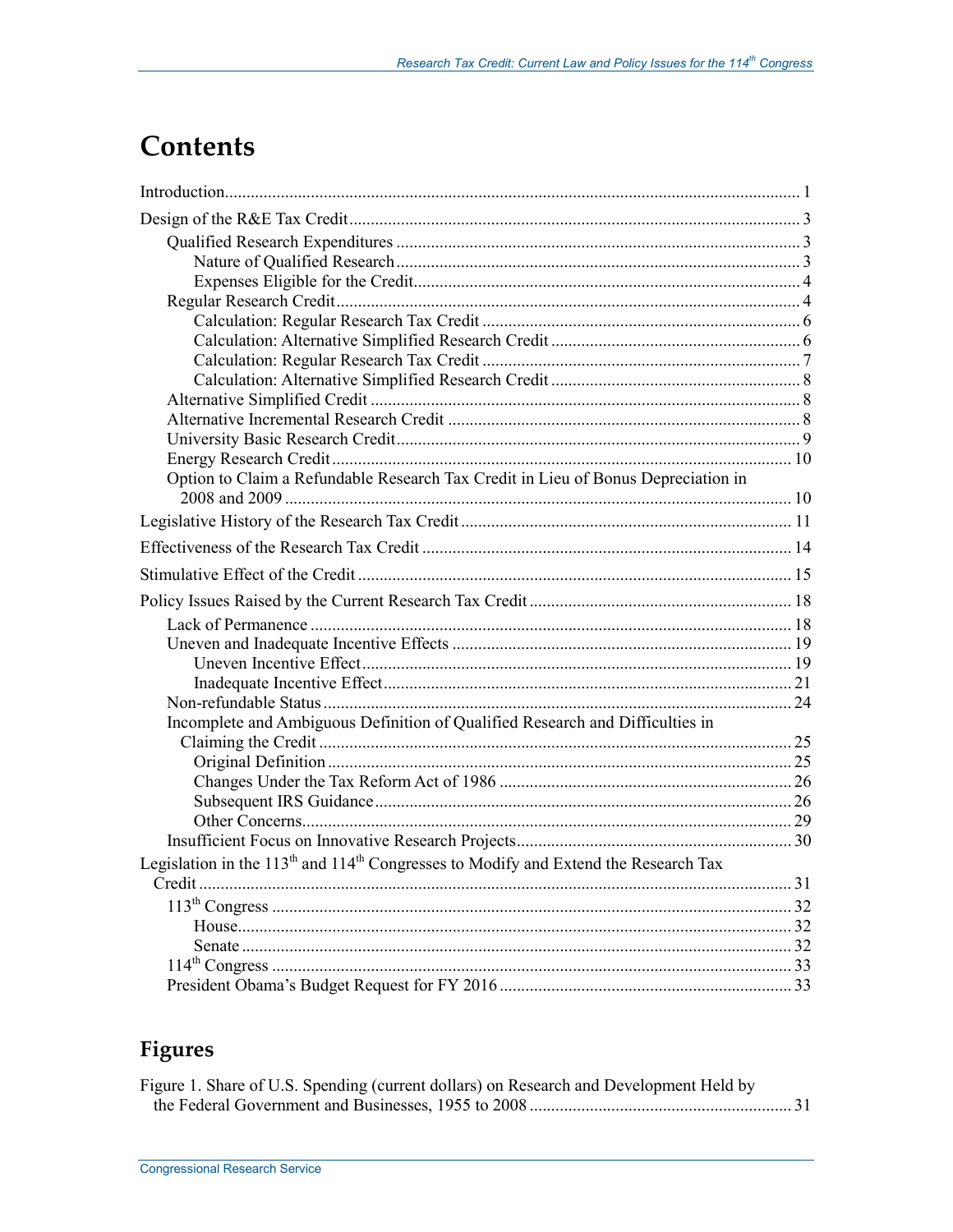## **Tables**

| Table 1. Sample Calculations of the Regular and Alternative Simplified Research Tax |  |
|-------------------------------------------------------------------------------------|--|
| Table 2. Sample Calculations of the Regular and Alternative Simplified Research Tax |  |
| Table 3. Business and Federal Spending on Domestic Research and Development, and    |  |

## **Contacts**

|--|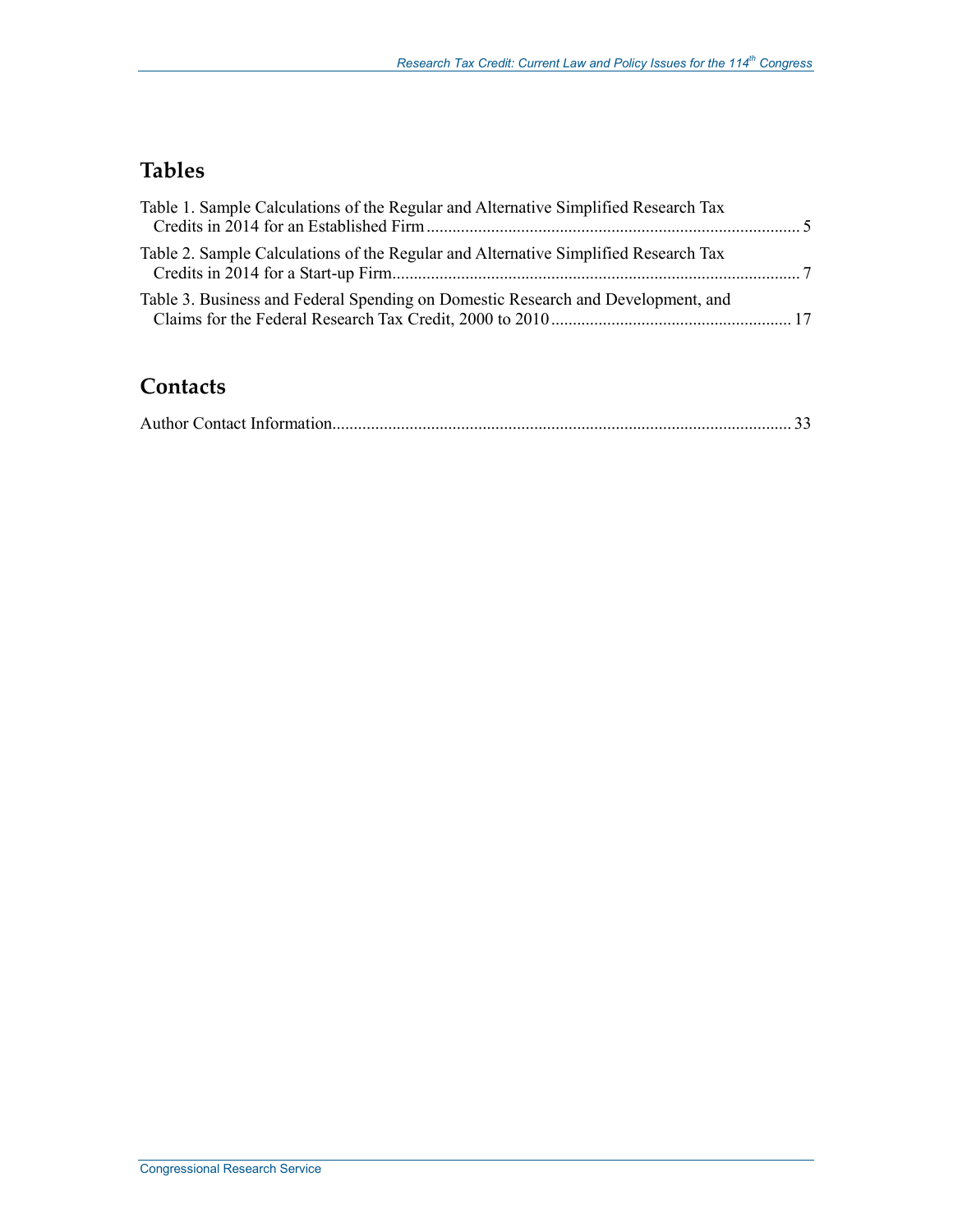# **Introduction**

Economists have gained notoriety for their differences of opinion on a variety of policy issues. Notable examples include the long-term economic effects of large, permanent tax cuts; the impact of illegal immigration on domestic wages; and the best way to achieve price stability, full employment, and greater income equality. But on the issues of the impact of technological innovation on economic growth in the long run and the proper role of government in the development of new technologies, there is relatively little dissent among practitioners of what is known as the dismal science.

In general, economists agree that technological innovation has accounted for a major share of long-term growth in real per-capita income in the United States.<sup>1</sup> It is useful to clarify what economists mean by technological innovation, since such a complex concept can mean different things to different professions. Economists who study the forces driving economic growth tend to see innovation as a convoluted and uncertain process that embraces the acquisition of new scientific and technical knowledge and its application to the development of new goods and services or methods of production through research and experimentation. Learning-by-doing and learning-by-using often play crucial roles in this process.

In economies dominated by competitive markets, technological innovation is driven mainly by the efforts of competing firms to gain, sustain, or reinforce competitive advantages by being the first to introduce or use new or improved products or services; more efficient production processes; or more effective strategies for management, marketing and promotion, and customer service and support.

Most economists would also agree that private R&D investment is likely to be less than the amounts that would be warranted by its economic benefits. The reason for this is thought to lie in the nature of these benefits. Firms generally cannot capture all the returns to their R&D investments, even in the presence of patents, trademarks, and other instruments of intellectual property protection, and their strict enforcement. Numerous studies have found that the average social returns to private R&D investments greatly exceeded the average private returns.<sup>2</sup> This finding held true whether a firm invested in research projects narrowly focused on its existing lines of business, or in research projects aimed at extending the boundaries of knowledge in particular scientific disciplines in ways that had no obvious or immediate commercial applications.

Economists refer to an excess of social returns over private returns as the spillover effects or external benefits of R&D. There are several channels through which the returns from innovation may escape full capture by the innovating firms and spill over to society at large. The most common ones are reverse engineering by competing firms, migration of research scientists and

<sup>&</sup>lt;sup>1</sup> Linda R. Cohen and Roger G. Noll, "Privatizing Public Research," *Scientific American*, September 1994, p. 72.

<sup>2</sup> See, for example, Edwin Mansfield, "Microeconomics of Technological Innovation," in *The Positive Sum Strategy*, Ralph Landau and Nathan Rosenberg, eds. (Washington: National Academy Press, 1986), pp. 307-325; and John C. Williams and Charles I. Jones, "Measuring the Social Return to R&D," *Quarterly Journal of Economics*, vol. 113, no. 4, November 1998, pp. 1119-1135.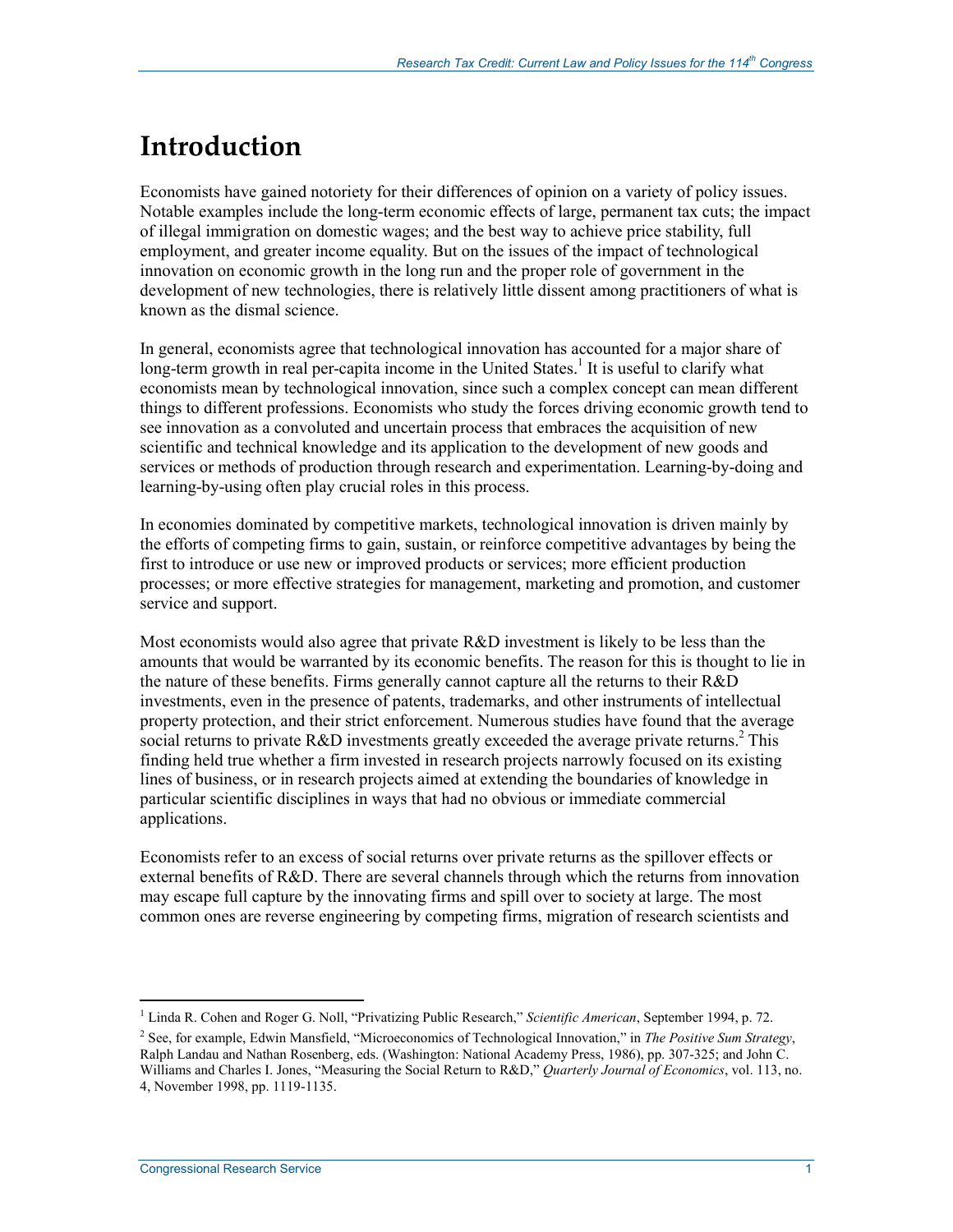engineers from one firm to another, and the availability of new or improved goods and services at prices below what most consumers would be willing to pay.<sup>3</sup>

When seen through the lens of standard economic theory, the external benefits of technological innovation take on the appearance of a market failure. They signal that too few resources are being allocated to the activities leading to the discovery and commercial development of new technical knowledge and know-how. To remedy this failure, most economists recommend the adoption of public policies aimed at boosting or supplementing private investment in R&D.

The federal government supports R&D in a variety of ways. Direct support comes mainly in the form of research performed by federal agencies and federal grants for basic and applied research and development intended to support concrete policy goals, such as protecting the natural environment, exploring outer space, advancing the treatment of deadly diseases, and strengthening the national defense. Indirect support is more diffuse. The chief sources are federal funding of higher education in engineering and the natural sciences, legal protection of intellectual property rights, special allowances under antitrust law for joint research ventures, and tax incentives for business  $R\&D$  investment.

Federal tax law offers two such incentives: (1) an unlimited expensing allowance for qualified research spending under Section 174 of the Internal Revenue Code (IRC), and (2) a nonrefundable tax credit for qualified research spending above a base amount under IRC Section 41—known as the research and experimentation (R&E) tax credit, the research tax credit, the R&D tax credit, or the credit for increasing research activities. The deduction has been a permanent provision of the IRC since it was first enacted in 1954. Its main advantages are that the deduction simplifies tax accounting for R&D expenditures and encourages business R&D investment by taxing the returns to such investment at a marginal effective rate of zero. A similar policy objective lies behind the research tax credit, which has been a temporary provision of the IRC since it went into effect in July 1981. The credit is intended to stimulate more business R&D investment than otherwise would occur by lowering the after-tax cost of qualified research.<sup>4</sup> But unlike the deduction, it complicates tax compliance for firms claiming the credit. In FY2012, the combined budgetary cost of these incentives totaled \$11.1 billion, or about 8% of the estimated \$140.9 billion spent by federal agencies on defense and non-defense R&D that year.<sup>5</sup>

This report examines the current status of the  $R\&E$  tax credit, describes its legislative history, discusses some important policy issues raised by it, and identifies legislative proposals in the  $113<sup>th</sup>$  Congress to extend or otherwise modify the credit. It will be updated to reflect significant legislative activity and other developments affecting the credit's status.

<sup>&</sup>lt;sup>3</sup> For a brief discussion of these channels, see Bronwyn H. Hall, "The Private and Social Returns to Research and Development," in *Technology, R&D, and the Economy*, Bruce L. R. Smith and Claude E. Barfield, eds. (Washington: Brookings Institution and American Enterprise Institute, 1996), pp. 140-141.

<sup>&</sup>lt;sup>4</sup> For more information on the Section 174 expensing allowance, see U.S. Congress, Senate Committee on the Budget, *Tax Expenditures*, committee print, 107<sup>th</sup> Cong., 2<sup>nd</sup> sess. (Washington: GPO, 2002), pp. 55-58.

<sup>5</sup> Office of Management and Budget, *Analytical Perspectives, Fiscal Year 2014* (Washington: GPO, 2013), p. 374.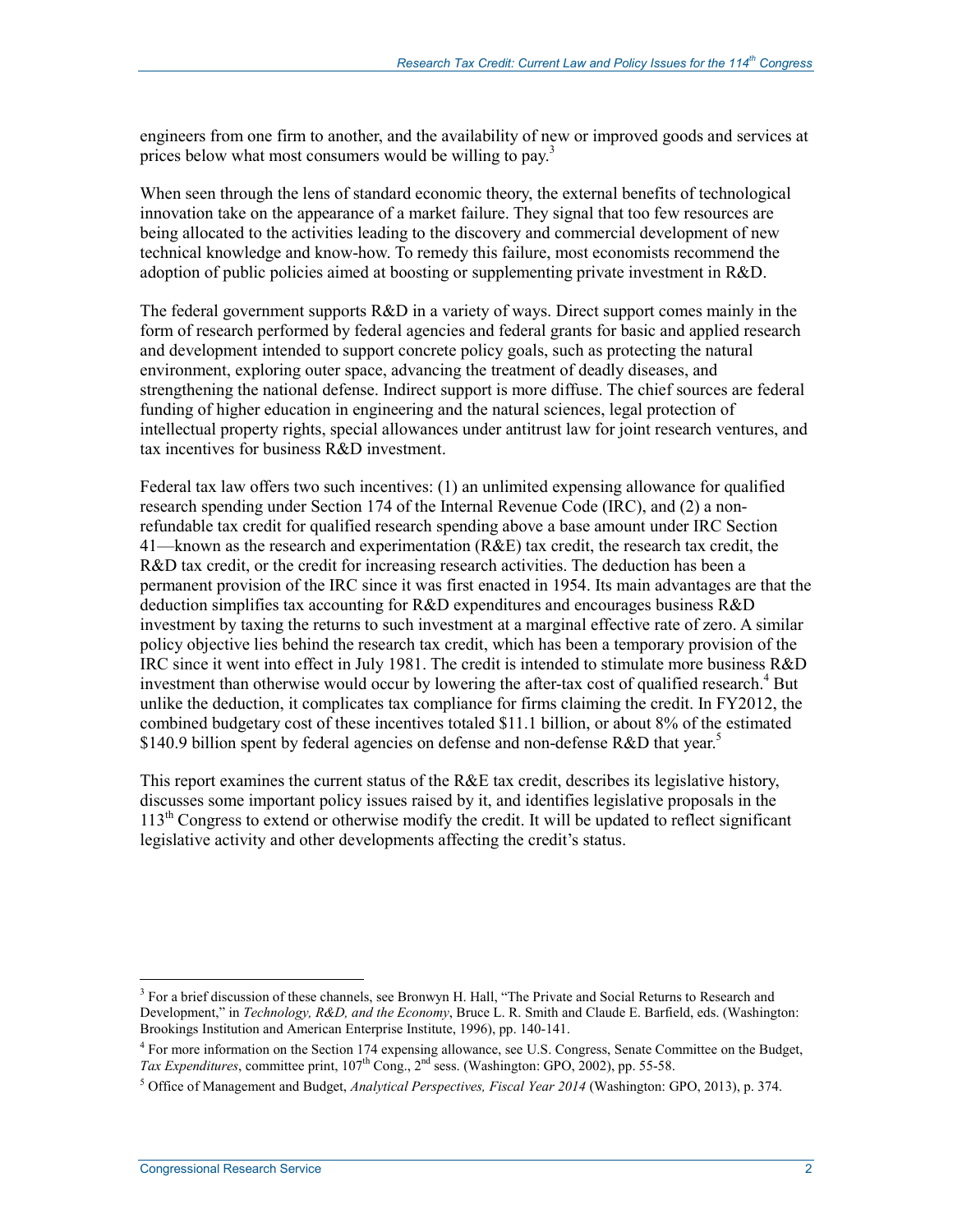# **Design of the R&E Tax Credit**

Although many think of the research tax credit as a single unified credit, it has four discrete components: a regular research credit, an alternative simplified credit (ASC), a basic research credit, and a credit for energy research.<sup>6</sup> Each is non-refundable. In any tax year, taxpayers may claim no more than the basic and energy research credits, plus either the regular credit or the ASC. To prevent taxpayers from benefiting twice from the same expenditures, any research tax credit claimed must be subtracted from deductible research expenses. The four components of the research tax credit expired at the end of 2014.

## **Qualified Research Expenditures**

Ultimately, claims for the regular credit and the ASC rest on the definition of qualified research expenditures (QREs). There are two aspects to this definition.

### **Nature of Qualified Research**

One aspect deals with the nature of qualified research itself. Under Section 41(d) of the federal tax code, research must satisfy four criteria in order to qualify for the regular credit and the ASC. First, the research must involve activities that qualify for the deduction under Section 174: namely, the activities must be "experimental" in the laboratory sense and aimed at the development of a new or improved product or process. Second, the research must seek to discover information that is "technological in nature." Third, it should strive to gain new technical knowledge that is useful in the development of a new or improved "business component," which is defined as a product, process, computer software technique, formula, or invention to be sold, leased, licensed, or used by the firm performing the research. And fourth, the research must entail a process of experimentation aimed at the development of a product or process with "a new or improved function, performance or reliability or quality."

According to Section  $41(d)(3)$ , research satisfies the four criteria if it is intended to develop a new or improved function for a business component, or to improve the performance, reliability, or quality of a business component. By contrast, research fails to meet these criteria if its main purpose is to modify a business component according to "style, taste, (and) cosmetic or seasonal design factors."

Businesses, the courts, and the IRS have clashed repeatedly over the interpretation of the four criteria. Although the IRS issued final regulations clarifying the definition of qualified research in December 2003 (T.D. 9104), disputes between businesses and the IRS over what activities qualify for the credit have continued.<sup>7</sup>

<sup>6</sup> Firms investing in qualified research that could not claim the regular credit had the option of taking what was known as an alternative incremental R&E tax credit (or AIRC), under IRC Section 41(c)(4), for tax years from 1996 to 2008. The Emergency Economic Stabilization Act of 2008 (P.L. 110-343) repealed the AIRC for the 2009 tax year, and Congress has not reinstated it. See page 14 for more details on the AIRC.

 $<sup>7</sup>$  See the discussion of concerns raised by the current definition of qualified research in the "Incomplete and</sup> Ambiguous Definition of Qualified Research" section of this report.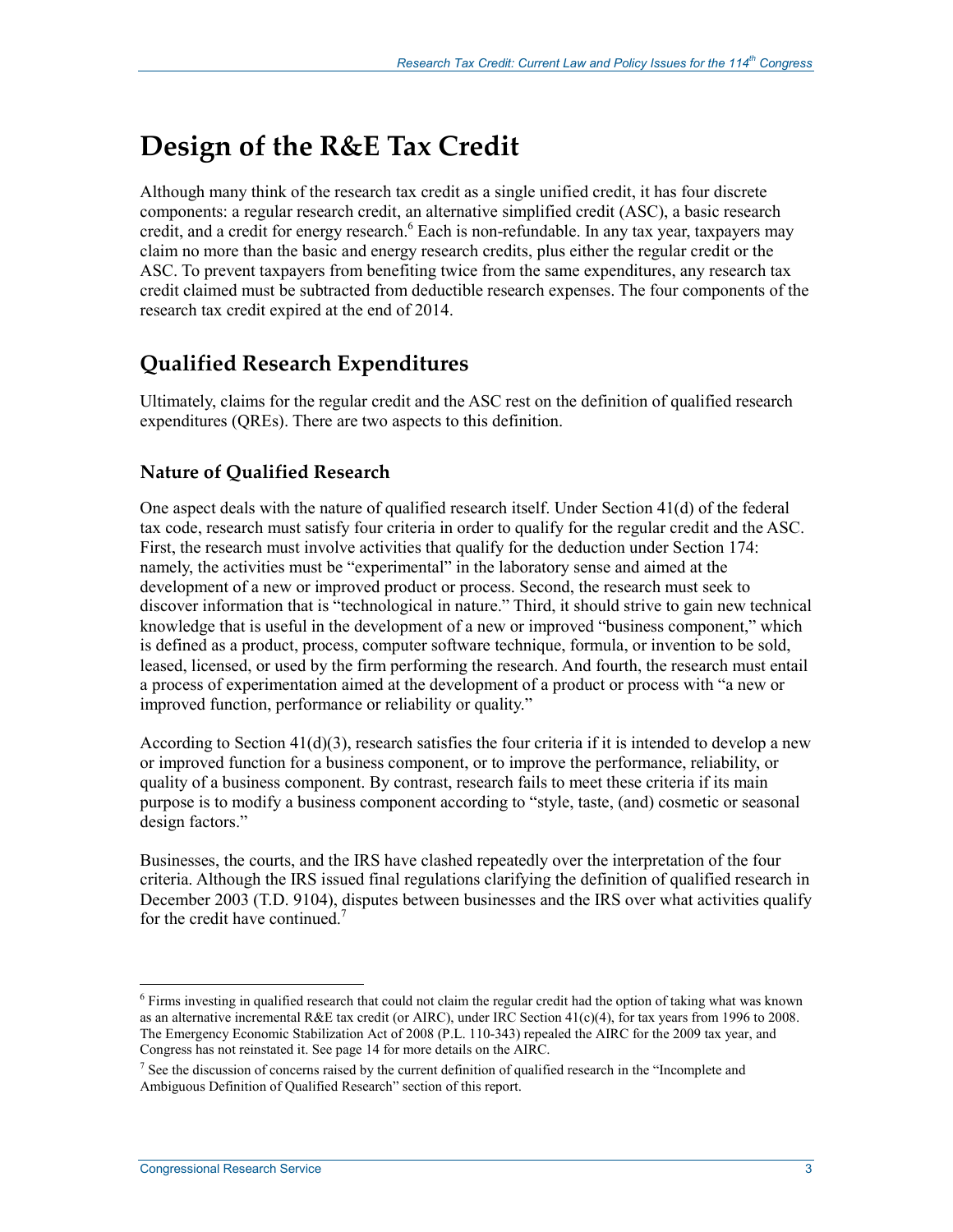Section 41(d)(4) identifies the activities for which the credit may not be claimed. Specifically, the credit does not apply to:

- research conducted after the start of commercial production of a "business" component";
- research done to adapt an existing business component to a specific customer's needs or requirements;
- research related to the duplication of an existing business component;
- surveys and studies related to data collection, market research, production efficiency, quality control, and managerial techniques;
- research to develop computer software for a firm's internal use (except as allowed in any regulations issued by the IRS);
- research conducted outside the United States, Puerto Rico, or any other U.S. possession;
- research in the social sciences, arts, or humanities; and
- research funded by another entity.

### **Expenses Eligible for the Credit**

The second aspect of the definition of QREs concerns the expenses to which the credit applies. Under Section 41(b)(1), qualified expenses relate to both in-house research and contract research. In the case of in-house research, the regular credit and ASC apply to the wages and salaries of employees and supervisors engaged in qualified research, as well as the cost of materials, supplies, and leased computer time used in this research. In the case of contract research, the credits apply to the full amount paid for qualified research conducted by certain small firms, colleges and universities, and federal laboratories; 75% of payments for qualified research performed by certain research consortia; and 65% of payments for qualified research performed by certain other non-profit entities dedicated to scientific research.

As a result, the credits do not cover all the expenses a company incurs in conducting qualified research. Specifically, outlays for depreciable durable assets used in qualified research (such as buildings and equipment), overhead expenses (e.g., heating, electricity, rents, leasing fees, insurance, and property taxes), and the fringe benefits of research personnel are excluded. The exclusion of these expenses has implications for the incentive effect of the credit (more on this later). According to some estimates, the excluded expenses account for 27% to 50% of business  $R&D$  spending.<sup>8</sup>

## **Regular Research Credit**

The regular research tax credit has been extended 16 times and significantly modified 5 times. Under IRC Section  $41(a)(1)$ , it is equal to 20% of a firm's QREs beyond a base amount. Such an incremental design is intended to encourage firms to spend more on R&D than they otherwise

 8 U.S. Office of Technology Assessment, *The Effectiveness of Research and Experimentation Tax Credits* (Washington: 1995), p. 29.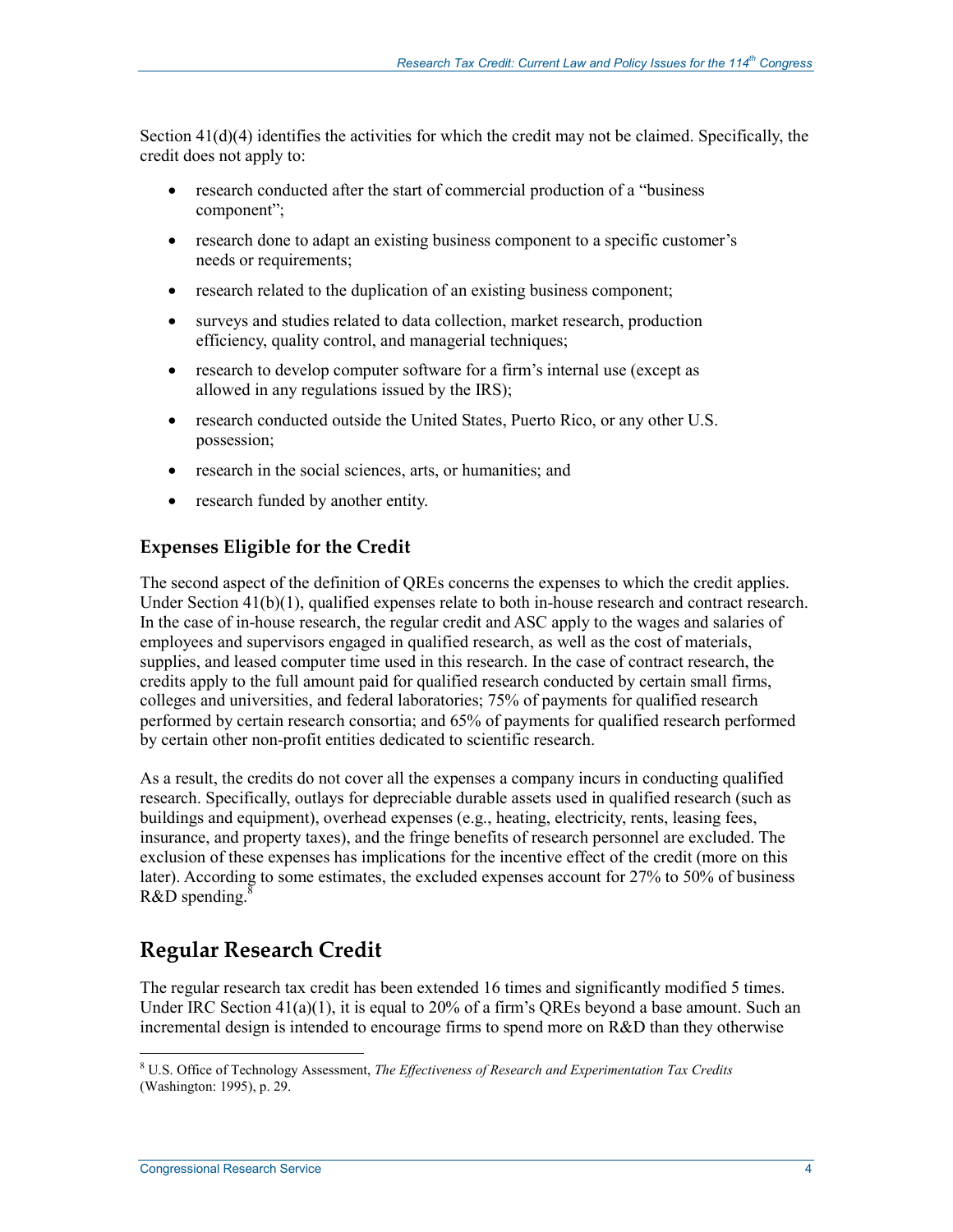would by lowering the after-tax cost to business taxpayers of investing in qualified research above some normal amount by as much as  $20\%$ . Given that business  $R&D$  investment appears sensitive to its cost, a decline in the after-tax cost of R&D can be expected to spur a rise in business R&D investment, all other things being equal.<sup>10</sup>

The base amount for the regular credit is designed to approximate the amount a firm would spend on qualified research in the absence of the credit. As such, the base amount can be viewed as a firm's normal or preferred level of R&D investment. Two rules govern the calculation of the base amount under IRC Section 41(c). First, it must be equal to 50% or more of a firm's QREs in the current tax year—a rule that some refer to as the  $50$ -percent rule.<sup>11</sup> Second, the base amount depends on whether the business taxpayer is considered an established firm or a start-up firm. Established firms are defined as firms with gross receipts and QREs in at least three of the tax years from 1984 through 1988. Start-up firms, by contrast, are defined as firms whose first tax year with both gross receipts and QREs occurred after 1983, or firms that had fewer than three tax years from 1984 to 1988 with both gross receipts and QREs.<sup>12</sup> The base amount for all firms, established or start-up, is the product of a fixed-base percentage and average annual gross receipts in the previous four tax years. An established firm's fixed-base percentage is the ratio of its total QREs to total gross receipts in 1984 to 1988, capped at 16%. By contrast, a start-up firm's fixedbase percentage is set at 3% during the firm's first five tax years with spending on qualified research and gross receipts. Thereafter, the percentage gradually adjusts to reflect a firm's actual experience, so that by its  $11<sup>th</sup>$  tax year, the percentage equals the firm's total QREs relative to its total receipts in the  $5<sup>th</sup>$  through  $10<sup>th</sup>$  tax years.

In general, the lower a firm's fixed-base percentage, the better its chances of claiming the regular credit. Furthermore, a firm can expect to benefit from the regular credit if its ratio of QREs in the current tax year to average annual gross receipts in the previous four tax years is greater than its fixed-base percentage. (See **Table 1** for a calculation of the regular credit for a hypothetical established firm and **Table 2** for a calculation of the regular credit for a hypothetical start-up firm.)

|      | (\$ millions)         |                                    |  |  |  |  |  |  |  |
|------|-----------------------|------------------------------------|--|--|--|--|--|--|--|
| Year | <b>Gross Receipts</b> | <b>Qualified Research Expenses</b> |  |  |  |  |  |  |  |
| 1984 | 100                   | 5                                  |  |  |  |  |  |  |  |
| 1985 | 150                   | 8                                  |  |  |  |  |  |  |  |
| 1986 | 250                   | 12                                 |  |  |  |  |  |  |  |
| 1987 | 400                   | 15                                 |  |  |  |  |  |  |  |

### **Table 1. Sample Calculations of the Regular and Alternative Simplified Research Tax Credits in 2014 for an Established Firm**

The sum variety of reasons, which will be discussed in a later section of the report, the actual or effective rate of the  $\frac{9}{100}$ credit is much lower than 20%.

<sup>10</sup> Available studies indicate that the price elasticity of demand for R&D ranges from 0.2 to 2.0, which means that a 1% reduction in the cost of R&D would raise R&D spending between 0.2% and 2%.

 $11$  In other words, the expenses against which the regular research credit may be claimed can equal no more than 50% of total QREs in a given tax year.

 $12$  The definition of a start-up firm has changed a few times since the research credit was enacted. Presently, it denotes a firm that recorded gross receipts and QREs in a tax year for the first time after 1993.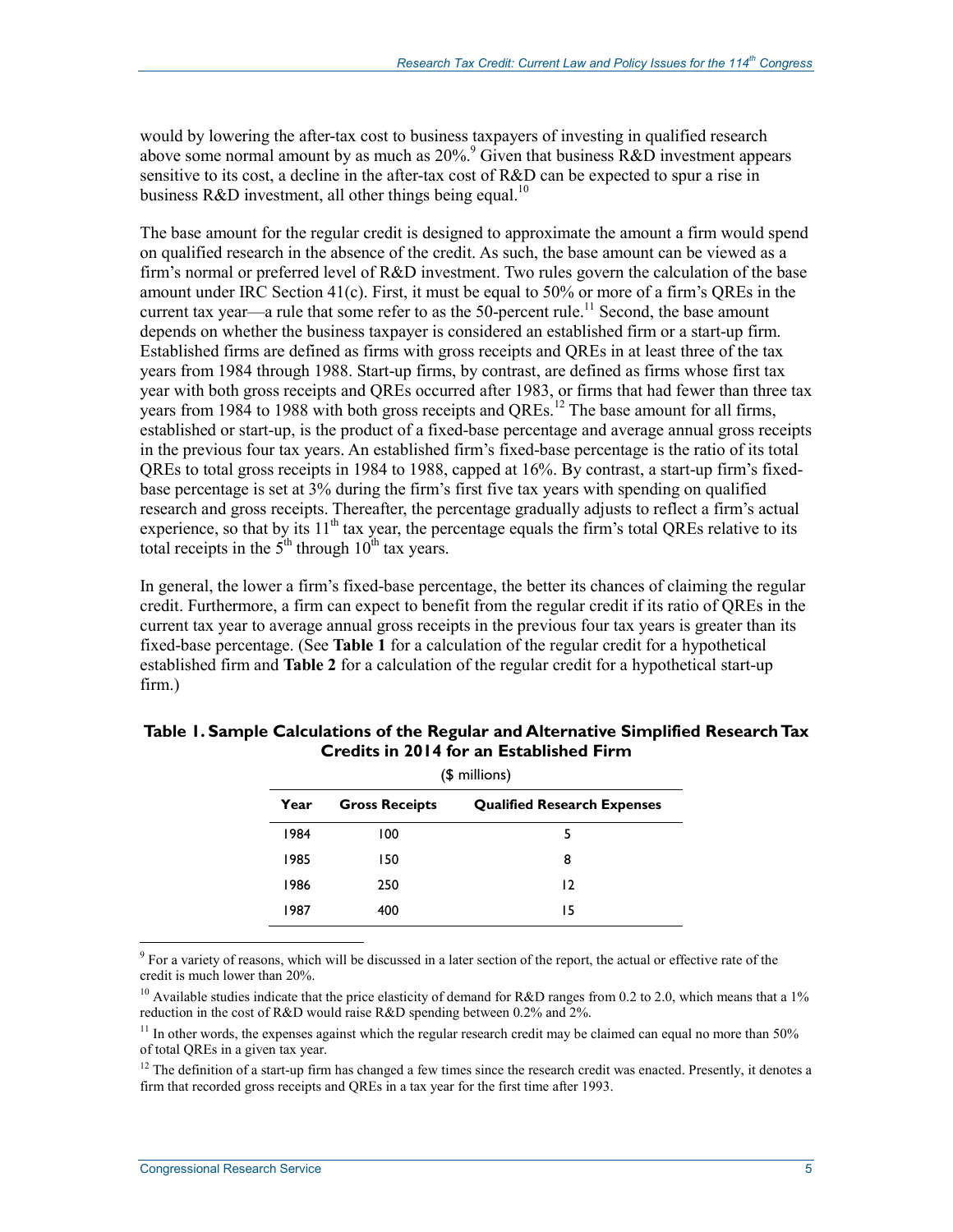| Year | <b>Gross Receipts</b> | <b>Qualified Research Expenses</b> |
|------|-----------------------|------------------------------------|
| 1988 | 450                   | 16                                 |
| 1989 | 400                   | 18                                 |
| 1990 | 450                   | 18                                 |
| 2007 | 835                   | 45                                 |
| 2008 | 915                   | 50                                 |
| 2009 | 1,005                 | 53                                 |
| 2010 | 1,215                 | 60                                 |
| 2011 | 1,465                 | 70                                 |
| 2012 | 1,650                 | 85                                 |
| 2013 | 1,825                 | 95                                 |
| 2014 | 1,900                 | 100                                |

**Source:** Congressional Research Service.

### **Calculation: Regular Research Tax Credit**

### **Compute the fixed-base percentage:**

1. Sum the qualified research expenses for 1984 to 1988: \$56 million.

2. Sum the gross receipts for 1984 to 1988: \$1,350 million.

3. Divide the total qualified research expenses by the total gross receipts to determine the fixed-base percentage: 4.0%.

#### **Compute the base amount for 2014:**

1. Calculate the average annual gross receipts for the four previous years (2010-2013): \$1,539 million.

2. Multiply this average by the fixed-base percentage to determine the base amount: \$62 million.

#### **Compute the regular tax credit for 2014:**

1. Reduce the \$100 million in qualified research expenses for 2014 by the greater of the base amount (\$62 million) or 50% of the qualified research expenses for 2014 (\$50 million): \$38 million.

2. Multiply this amount by 20% to determine the regular R&E tax credit for 2014: **\$7.60 million**.

### **Calculation: Alternative Simplified Research Credit**

1. Calculate the average qualified research expenditures in the three previous years (2011- 2013): \$83 million.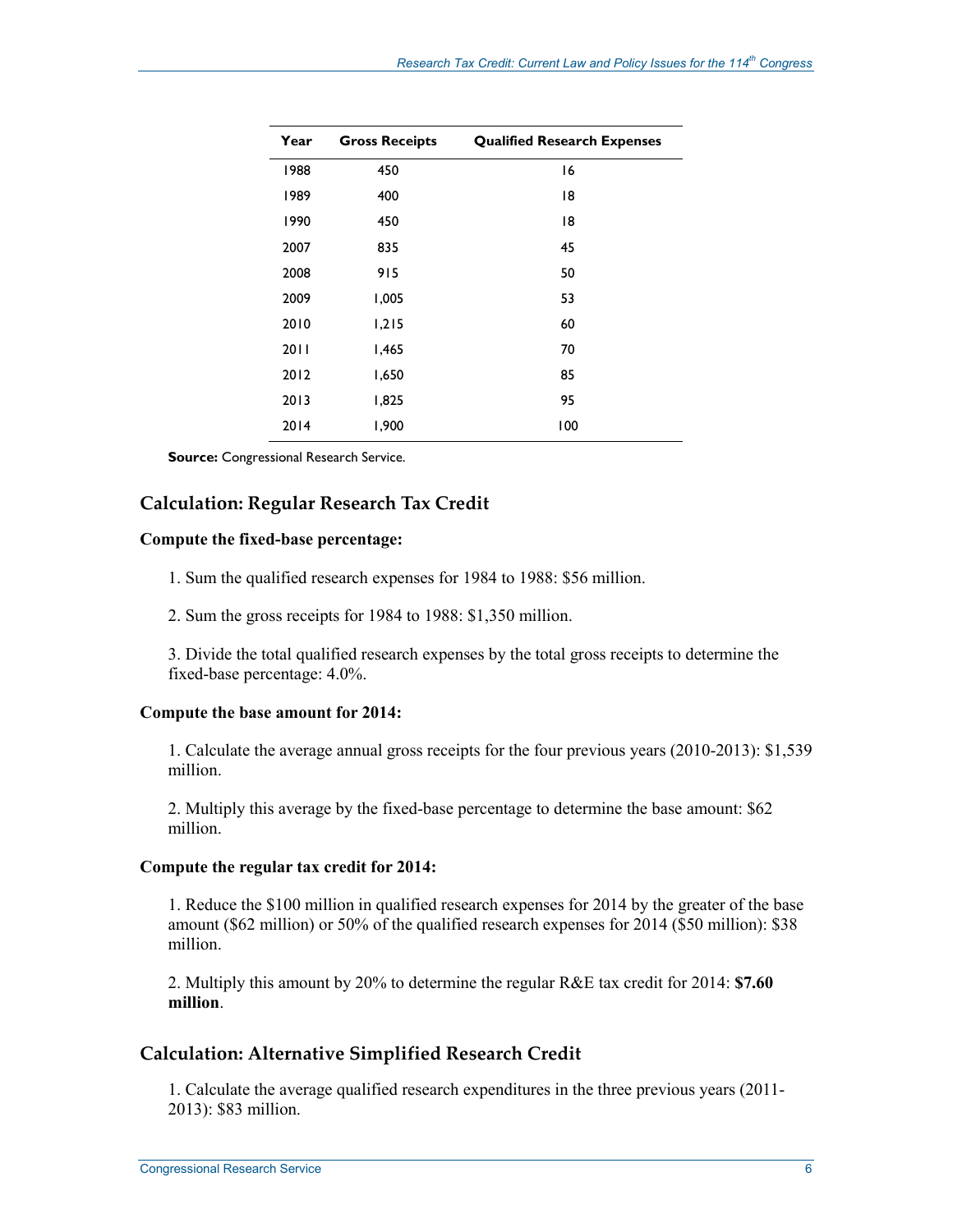2. Divide this amount by 2: \$41.5 million.

3. Subtract this amount from qualified research expenditures in 2014: \$58.5 million.

4. Multiply this amount by 0.14 to determine the alternative simplified research credit for 2014: **\$8.2 million**.

| Table 2. Sample Calculations of the Regular and Alternative Simplified Research Tax |
|-------------------------------------------------------------------------------------|
| Credits in 2014 for a Start-up Firm                                                 |

| Year | <b>Gross Receipts</b> | <b>Qualified Research Expenses</b> |
|------|-----------------------|------------------------------------|
| 2006 | 30                    | 35                                 |
| 2007 | 42                    | 40                                 |
| 2008 | 55                    | 45                                 |
| 2009 | 60                    | 55                                 |
| 2010 | 210                   | 65                                 |
| 2011 | 305                   | 73                                 |
| 2012 | 400                   | 82                                 |
| 2013 | 475                   | 90                                 |
| 2014 | 600                   | 105                                |

**Source:** Congressional Research Service.

### **Calculation: Regular Research Tax Credit**

### **Compute the fixed-base percentage:**

1. According to current law, a start-up firm's fixed-base percentage is fixed at 3% for each of the first five years after 1993 when it has both gross receipts and qualified research expenses; it then adjusts according to a formula over the next six years to reflect the firm's actual research intensity. Thus, the fixed-base percentages are 3% for 2006 through 2010, 7.4% in 2011, 8.9% in 2012, 12.0% in 2013, and 14.9% in 2014.

### **Compute the base amount for 2014:**

1. Calculate the average annual receipts for the four previous years (2010-2013): \$347.5 million.

2. Multiply this amount by the fixed-base percentage (14.9%) to determine the base amount: \$52 million.

### **Compute the regular tax credit**:

1. Reduce qualified research expenses for 2014 (\$105 million) by the greater of the base amount (\$52 million) or 50% of the qualified research expenses for 2014 (\$52.5 million): \$52.5 million.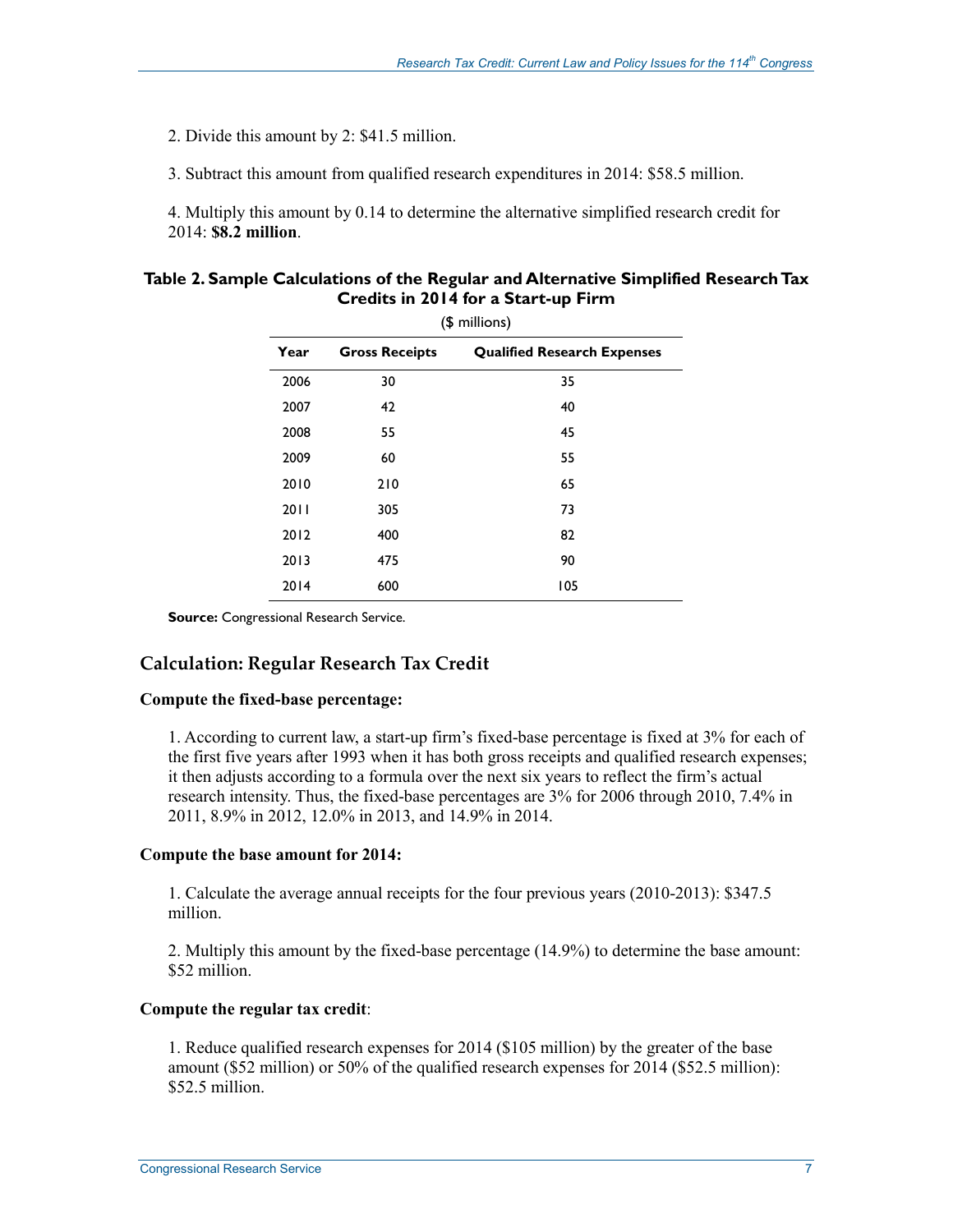2. Multiply this amount by 20% to determine the regular R&E tax credit for 2014: **\$10.5 million**.

### **Calculation: Alternative Simplified Research Credit**

1. Calculate the average qualified research expenditures for the three previous years (2011- 2013): \$82 million.

2. Divide that amount by 2: \$41 million.

3. Subtract that amount from qualified research expenditures in 2014: \$64 million.

4. Multiply this amount by 0.14 to determine the alternative simplified research credit for 2014: **\$9.0 million**.

## **Alternative Simplified Credit**

The most recent addition to the array of research tax credits provided by Section 41 is the alternative simplified credit (ASC). It was established by the Health Care and Tax Relief Act of 2006 (P.L. 109-432). Under Section  $41(c)(5)$ , a business taxpayer may claim the ASC in lieu of the regular credit. The ASC is equal to 14% of a taxpayer's QREs in the current tax year above 50% of its average QREs during the three previous tax years. If a taxpayer has no QREs in any of those years, then the credit is equal to 6% of its QREs in the current tax year. A decision to elect the ASC remains in effect until a taxpayer gains the consent of the IRS to claim the regular research credit. (See **Table 1** for a hypothetical calculation of the ASC for an established firm and **Table 2** for a similar calculation of the ASC for a startup firm.)

Taxpayers with one or more of the following conditions may benefit more from the ASC than the regular credit:

- a relatively large base amount under the regular credit;
- incomplete records for determining the base period as a start-up firm;
- substantial growth in gross receipts in recent years; and
- a complicated history of mergers, re-organizations, acquisitions, and dispositions.

## **Alternative Incremental Research Credit**

Firms investing in qualified research that could not claim the regular credit had the option of claiming the alternative incremental R&E tax credit (or AIRC), under IRC Section 41(c)(4), for tax years from 1996 to 2008. The Emergency Economic Stabilization Act of 2008 (P.L. 110-343) repealed the AIRC for the 2009 tax year, and Congress has not reinstated it. When a firm elected the AIRC for a particular tax year, it had to continue to do so, unless the firm received permission from the IRS to switch to the regular research credit. There was some concern that such a rule deterred firms from claiming the AIRC, even though they might have been better off doing so.

The definition of QREs for the AIRC was the same as the definition of QREs for the regular credit. But that was where the similarity between the two credits ended. While the regular credit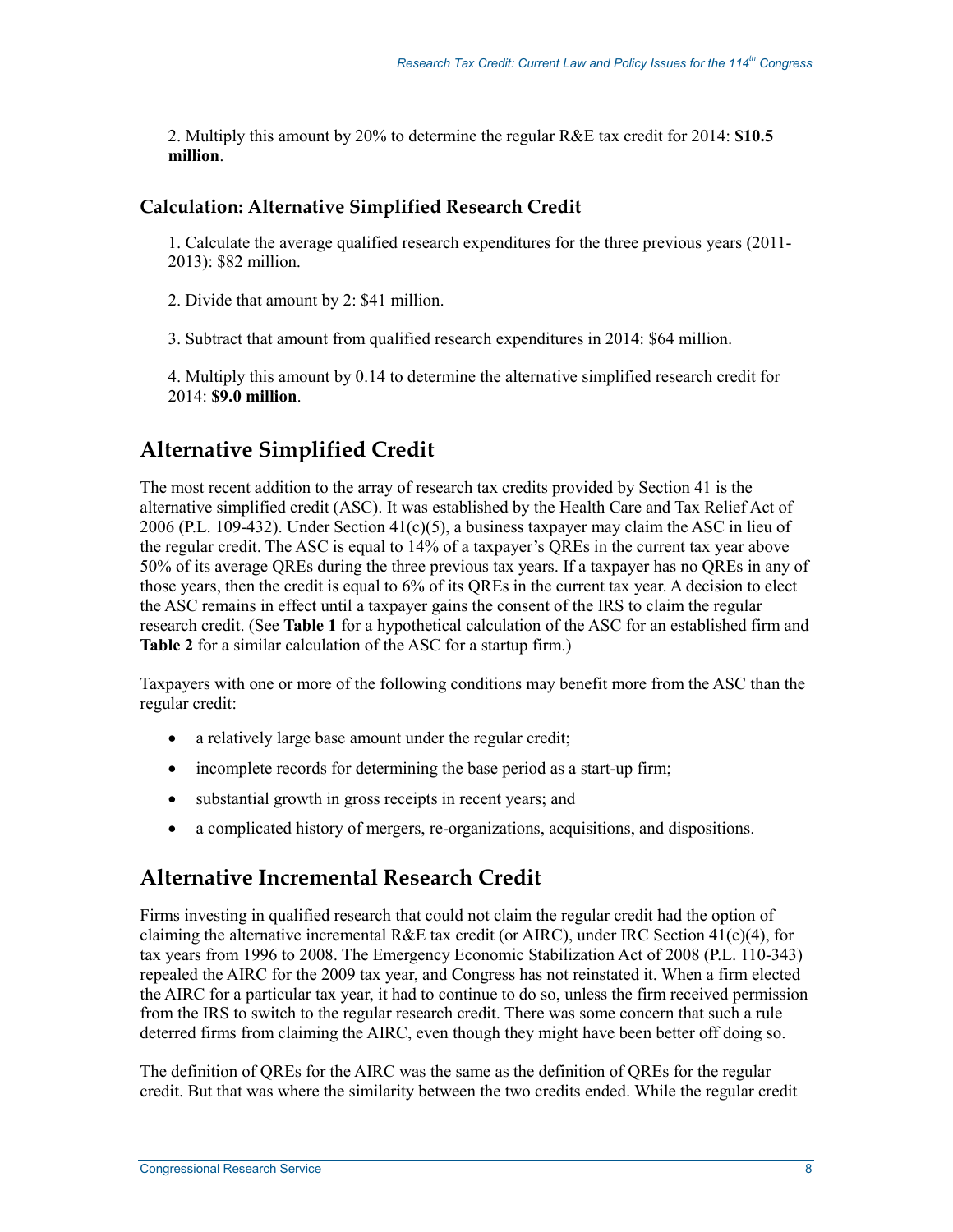is equal to 20% of QREs in excess of a base amount, the AIRC, in the final year it could be taken, was equal to 3% of a firm's QREs above 1% but less than 1.5% of its average annual gross receipts in the previous four tax years, plus 4% of its QREs above 1.5% but less than 2.0% of its average annual gross receipts in the previous four tax years, plus 5% of its QREs greater than 2.0% of its average annual gross receipts in the previous four tax years.

In general, firms benefited from the AIRC if their QREs in the current tax year exceeded 1% of their average annual gross receipts during the past four tax years. Moreover, the AIRC was probably of greater benefit than the regular credit was to business taxpayers with relatively high fixed-base percentages, or whose research spending was declining, or whose sales were growing much faster than their research spending. (See **Table 1** for a calculation of the AIRC for a hypothetical established firm, and **Table 2** for a calculation of the AIRC for a hypothetical startup firm.)

## **University Basic Research Credit**

Firms that enter into contracts with certain non-profit organizations to perform basic research may be able to claim a separate research credit for some of their expenditures for this purpose under IRC Section  $41(e)$ . A primary aim of the credit is to foster collaborative research involving U.S. firms and colleges and universities. The credit is equal to 20% of total payments for qualified basic research above a base amount, which is known as the "qualified organization base period amount." This amount has little in common with the base amount for the regular R&E tax credit, except that both amounts seem intended to approximate what firms would spend on qualified research in the absence of the credits.<sup>13</sup>

For the purpose of the credit, basic research is defined as "any original investigation for the advancement of scientific knowledge not having a specific commercial objective."

The credit does not apply to qualified basic research done outside the United States, or to basic research in the social sciences, arts, or the humanities.

In addition, the basic research credit applies only to payments for qualified basic research performed under a written contract by the following organizations: educational institutions, nonprofit scientific research organizations (excluding private foundations), and certain grantgiving organizations.

Firms conducting their own basic research may not claim the credit for their expenditures for this purpose, but the spending may be included in their QREs for the regular credit or ASC. In

<sup>&</sup>lt;sup>13</sup> Calculating a firm's base amount for the basic research credit is more complicated than calculating its base amount for the regular credit. For the basic research credit, a firm's base period is the three tax years preceding the first year in which it had gross receipts after 1983. The base amount is equal to the sum of a firm's minimum basic research amount and its maintenance-of-effort amount in the base period. The former is the greater of 1% of the firm's average annual in-house and contract research expenses during the base period, or 1% of its total contract research expenses during the base period. For a firm claiming the basic research credit, its minimum basic research amount cannot be less than 50% of the firm's basic research payments in the current tax year. The latter is the difference between a firm's donations to qualified organizations in the current tax year for purposes other than basic research and its average annual donations to the same organizations for the same purposes during the base period, multiplied by a cost-of-living adjustment for the current tax year.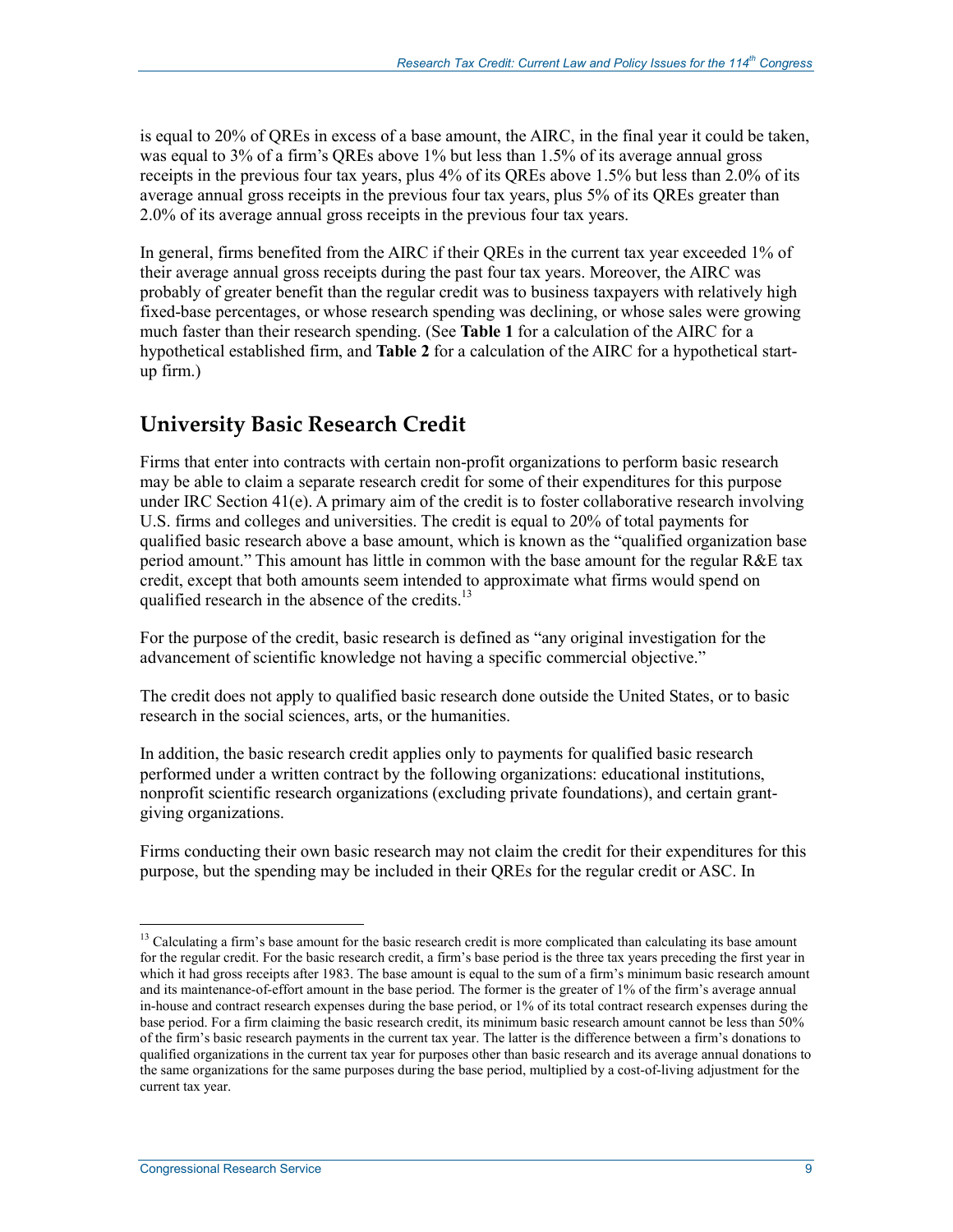addition, basic research payments eligible for the credit that fall below the base amount are treated as contract research expenses and may be included in the QREs for those credits as well.

## **Energy Research Credit**

Under IRC Section  $41(a)(3)$ , taxpayers may claim a tax credit equal to 20% of payments to certain entities for energy research. To qualify for the credit, the payments must be made to a nonprofit organization exempt from taxation under IRC Section 501(a) and "organized and operated primarily to conduct energy research in the public interest." In addition, at least five different entities must contribute funds to the organization for energy research in a calendar year; none of these entities may account for more than half of total payments to the organization for qualified research.

The credit also applies to the full amount (i.e., 100%) of payments to colleges and universities, federal laboratories, and certain small firms for energy research performed under contract. In the case of small firms performing this research, a business taxpayer may claim a credit for the full amount of payments with two limitations. First, the taxpayer cannot own 50% or more of the stock of the small firm performing the research (if the firm is a corporation), or hold 50% or more of the small firm's capital and profits (if the firm is a non-corporate entity such as a partnership). Second, the firm performing the research must have an average of 500 or fewer employees in one of the two previous calendar years.

Because the credit is flat rather than incremental, it is more generous than the other four components of the research tax credit.

## **Option to Claim a Refundable Research Tax Credit in Lieu of Bonus Depreciation in 2008 and 2009**

As a result of the Economic Stimulus Act of 2008 (P.L. 110-185), corporate and non-corporate firms could claim an additional first-year depreciation deduction equal to 50% of the cost of qualified property placed in service between March 31, 2008, and December 31, 2008. The deduction was known as the 50% bonus depreciation allowance. A provision of the Housing and Economic Recovery Act of 2008 (P.L. 110-289) gave corporations only the option of claiming a limited refundable tax credit for unused research and alternative minimum tax (AMT) credits stemming from tax years before 2006, in lieu of any bonus depreciation allowance they could claim for qualified property acquired after March 31, 2008. The credit was capped at \$30 million for a single corporation and was set to expire at the end of 2008.

The American Recovery and Reinvestment Act of 2009 (ARRA, P.L. 111-5) extended both the first-year 50-percent bonus depreciation allowance and the option to claim a refundable research and AMT credit through 2009.

Under the Tax Relief, Unemployment Compensation Reauthorization, and Job Creation Act of 2010 (P.L. 111-312), the option to monetize unused AMT credits from tax years before 2006 in lieu of claiming a bonus depreciation allowance was extended so that it applied to qualified property acquired after March 31, 2008, and before January 1, 2013. The extension did not apply to unused research credits from the same tax years. With the passage of the American Taxpayer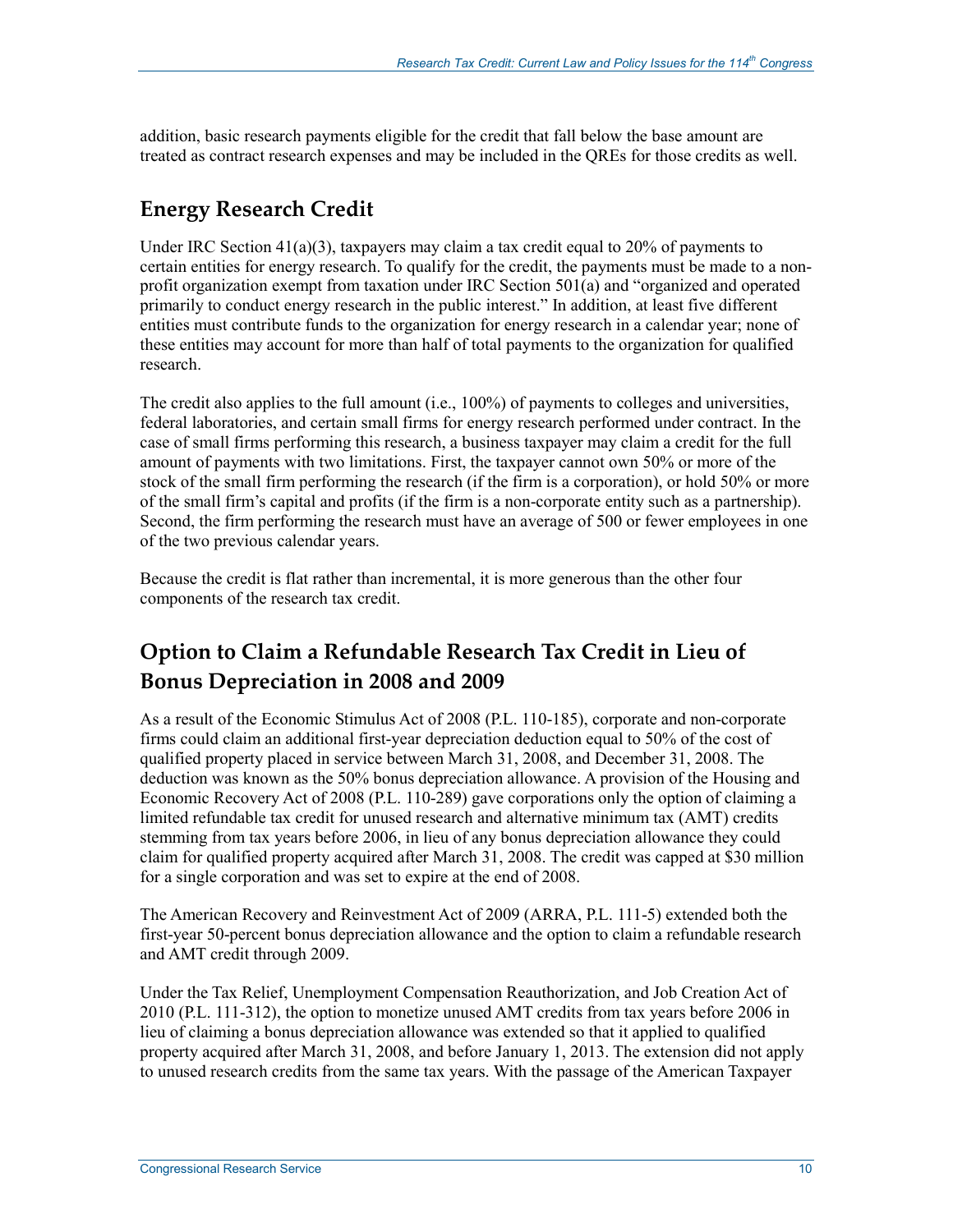Relief Act of 2012 (P.L. 112-240), the option was extended through 2013 for qualified property acquired and placed in service that year.

# **Legislative History of the Research Tax Credit**

The research tax credit entered the tax code as a temporary provision through the Economic Recovery Tax Act of 1981 (P.L. 97-34). In adopting the credit, the  $97<sup>th</sup>$  Congress was hoping to stem a decline in spending on R&D by the private sector as a share of U.S. gross domestic product that commenced in the late 1960s. Around the time the credit was enacted, more than a few analysts thought the decline was a primary cause of both a slowdown in U.S. productivity growth and an unexpected loss of competitiveness by a variety of U.S. industries in the 1970s. A majority in Congress concluded that a "substantial tax credit for incremental research and experimental expenditures was needed to overcome the reluctance of many ongoing companies to bear the significant costs of staffing and supplies, and certain equipment expenses such as computer charges, which must be incurred to initiate or expand research programs in a trade or business."<sup>14</sup>

The initial credit was equal to 25% of qualified research spending above a base amount, which was equal to average spending on such research in the three previous tax years, or 50% of current-year spending, whichever was greater. It is not clear from the historical record why Congress chose a statutory rate of 25%. But there is no evidence that the rate was chosen on the basis of a rigorous assessment of the gap between the private and social returns to R&D investment, or the sensitivity of R&D expenditures to declines in their after-tax cost. Any taxpayer that claimed the credit and could not apply the entire amount against its current-year federal income tax liability was allowed to carry the unused portion back as many as three tax years, or forward as many as 15 tax years. The credit was to remain in effect from July 1, 1981, to December 31, 1985.

Congress made the first significant changes in the original research tax credit with the passage of the Tax Reform Act of 1986 (TRA86, P.L. 99-514). Among the many significant changes it made in the federal tax code, the act extended the credit through December 31, 1988, and folded it into the general business credit under IRC Section 38, thereby subjecting it to a yearly cap. In addition, the act lowered the credit's statutory rate to 20%, modified the definition of QREs so that the credit applied to research intended to produce new technical knowledge deemed useful in the commercial development of new products and processes, and created a separate 20% incremental tax credit for payments to universities and certain other nonprofit organizations for the conduct of basic research according to a written contract. The reduction in the credit's rate seemingly was not based on an analysis of the credit's effectiveness in the first five years. Rather, it seemed to stem from the overriding goals of TRA86, which were to lower income tax rates across the board, broaden the income tax base, and shrink the differences in tax burdens among major categories of business investments. Since 1954, firms investing in R&D had already been benefiting from the option to expense qualified R&D spending under the IRC Section 174 expensing allowance.<sup>15</sup>

<sup>14</sup> U.S. Congress, Joint Committee on Taxation, *General Explanation of the Economic Recovery Tax Act of 1981*, joint committee print,  $97<sup>th</sup>$  Cong.,  $1<sup>st</sup>$  sess. (Washington: GPO, 1981), p. 120.

<sup>&</sup>lt;sup>15</sup> U.S. Congress, *General Explanation of the Tax Reform Act of 1986*, joint committee print, 100<sup>th</sup> Cong., 1<sup>st</sup> sess. (Washington: GPO, 1987), p.130.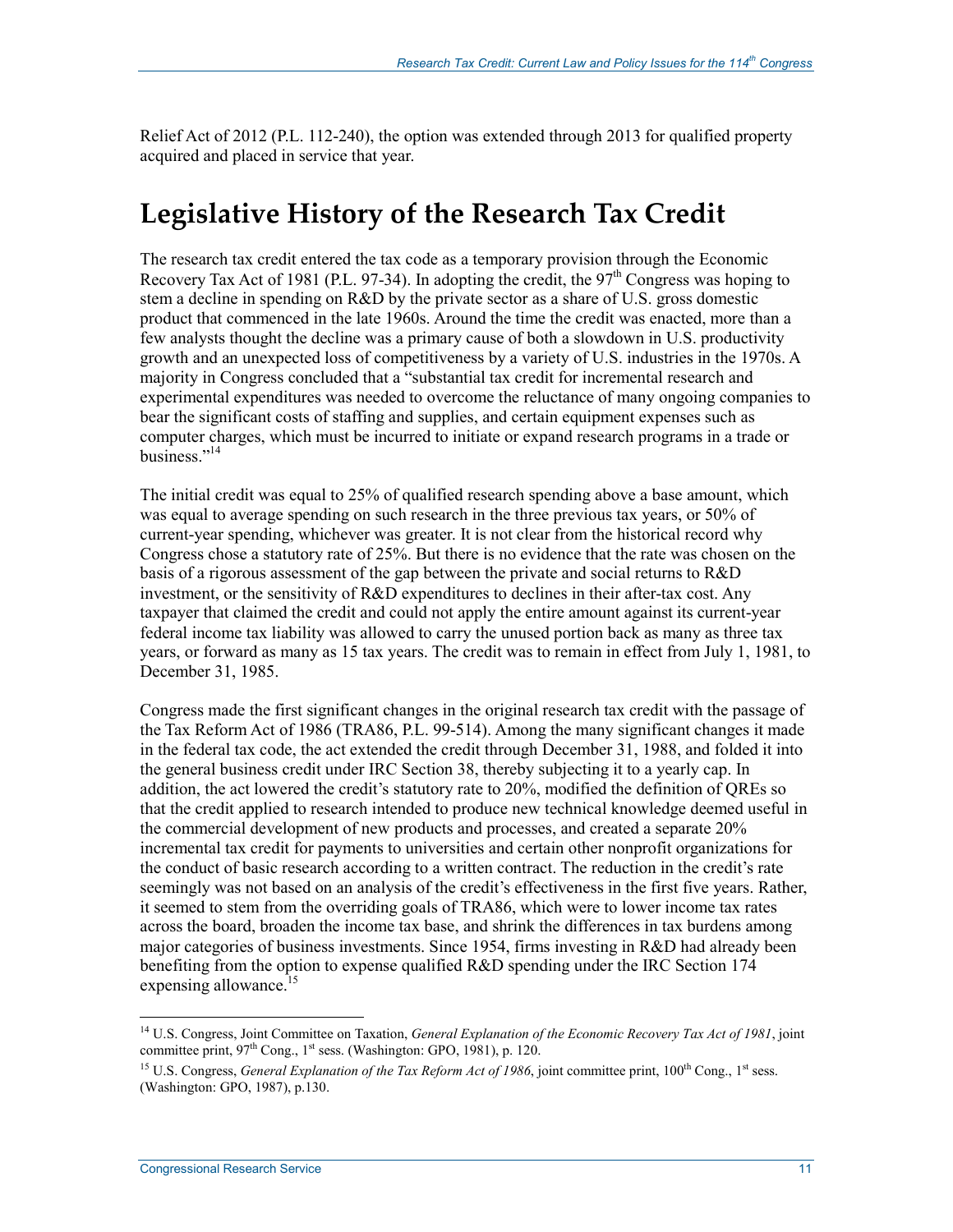The regular and basic research credits were further altered by the Technical and Miscellaneous Revenue Act of 1988 (P.L. 100-647). Specifically, the act extended the credits through December 31, 1989. It also curtailed the overall tax preference for private-sector R&D investment by requiring business taxpayers to reduce any deduction they claim for research spending under IRC Section 174 by half of the sum of any regular and basic research credits they claim. This new rule decreased the maximum effective rate of the regular research tax credit by a factor equal to 0.5 times a taxpayer's marginal income tax rate. $16$ 

Continuing disappointment with the design of the original credit among interested parties led to the enactment of several additional changes in the regular credit through the Omnibus Budget Reconciliation Act of 1989 (OBRA89, P.L. 101-239). Much of the disappointment was focused on the formula for determining the base amount of the credit. Critics rightly pointed out that under the formula, which was based on a three-year moving average of a firm's annual spending on qualified research, an increase in a firm's research spending in one year would raise its base amount in each of the following three years by an amount equal to one-third of that increase, possibly making it more difficult to claim the credit in those three years. Some argued that such a design would be less cost-effective in boosting business R&D investment than one in which a firm's base amount was completely independent of its current spending on qualified research.<sup>17</sup>

To address this concern, OBRA89 changed the formula for the base amount so that it was equal to the greater of 50% of a firm's current-year QREs, or the product of the firm's average annual gross receipts in the previous four tax years and a "fixed-base percentage." The act set this percentage equal to the ratio of a firm's total QREs to total gross receipts in the four tax years from 1984 to 1988, capped at 16%. OBRA89 also made the credit available on more favorable terms to start-up firms, which it defined as firms without gross receipts and QREs in three of the four years from 1984 to 1988; these firms were assigned a fixed-base percentage of 3%. In addition, the act effectively extended the credits to December 31, 1990 (by requiring that QREs incurred before January 1, 1991, be prorated), made it clear that firms could apply the regular credit to QREs related to current lines of business and possible future lines of business, and required firms claiming the regular and basic research credits to reduce any deduction they claim under IRC Section 174 by the entire amount of the credits.

In 1990 and 1991, Congress passed two bills that, among other things, temporarily extended the credits. The Omnibus Budget Reconciliation Act of 1990 (P.L. 101-508) extended the credits through December 31, 1991, and repealed the requirement that QREs made before January 1, 1991, be prorated. And the Tax Extension Act of 1991 (P.L. 102-227) pushed the expiration date for the credits forward to June 30, 1992. A major obstacle to longer extensions of the credits at the time lay in congressional budget rules requiring that the revenue cost of lengthy or permanent extensions be scored over 10 fiscal years and offset with tax increases or cuts in non-defense discretionary spending.

Although Congress passed two bills in 1992 that would have extended the credits beyond June 30 of that year, President George H. W. Bush vetoed both for reasons that had nothing to do with the credit provisions. As a result, the credits expired and remained unavailable from July 1, 1992,

 $16$  For a business taxpayer in the 30% tax bracket, the rule reduced the maximum effective rate of the regular research credit from 20% to 17.5%: .20 x [1 - (.5 x .30)].

<sup>&</sup>lt;sup>17</sup> See U.S. Congress, Joint Economic Committee, *The R&D Tax Credit: An Evaluation of Evidence on Its Effectiveness*, joint committee print, 99<sup>th</sup> Cong., 1<sup>st</sup> sess. (Washington: GPO, 1985), pp. 17-22.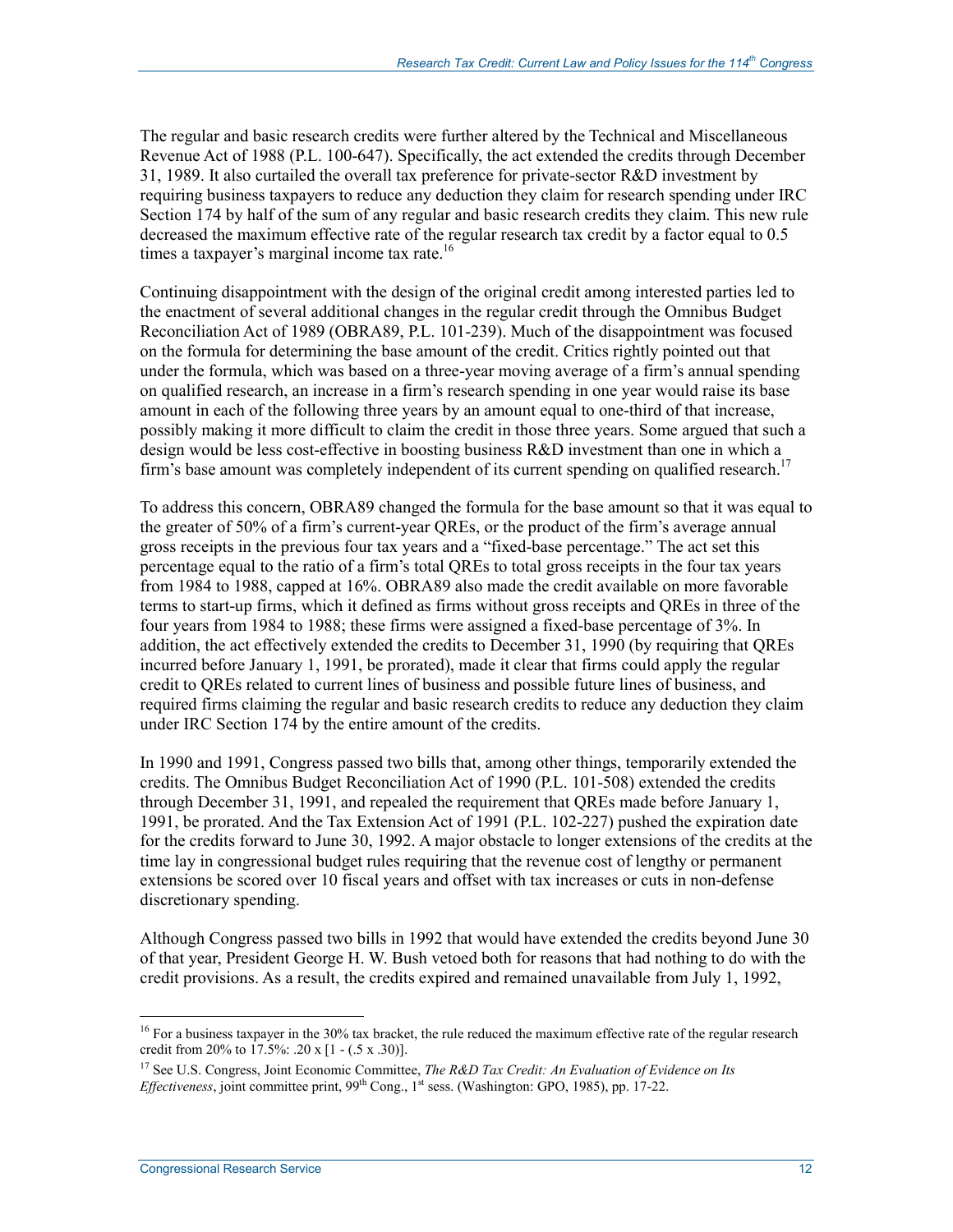until the enactment of the Omnibus Budget Reconciliation Act of 1993 (OBRA93, P.L. 103-66) in August 1993. That act extended the credits retroactively from July 1, 1992, through June 30, 1995. It also modified the fixed-base percentage for start-up firms. Specifically, a firm lacking gross receipts in three of the years from 1984 to 1988 was assigned a percentage of 3% for the first five tax years after 1993 in which it reported QREs. Starting in the sixth year, the percentage was to adjust gradually so that by the 11<sup>th</sup> year the percentage would reflect its actual ratio of total QREs to total gross receipts in five of the previous six tax years.

Congressional inaction allowed the credits to expire again on June 30, 1995. They remained in abeyance until the enactment of the Small Business Job Protection Act of 1996 (P.L. 104-188) in August 1996. That act retroactively reinstated the credits from July 1, 1996, to May 31, 1997, leaving a one-year gap in the credit's coverage since its inception in mid-1981. The act also expanded the definition of a start-up firm to include any firm whose first tax year with both gross receipts and QREs was 1984 or later, added a three-tiered alternative incremental research credit (AIRC) with initial rates of 1.65%, 2.2%, and 2.75%, and made 75% of payments for qualified research performed under contract by nonprofit organizations "operated primarily to conduct scientific research" eligible for the regular credit and the AIRC.

The credits expired again in 1997, but they were extended retroactively from June 1, 1997, to June 30, 1998, by the Taxpayer Relief Act of 1997 (P.L. 105-34). A further extension of the credits to June 30, 1999, was included in the revenue portion of the Omnibus Consolidated and Emergency Supplemental Appropriations Act, 1998 (P.L. 105-277).

Under circumstances reminiscent of 1997, the credits expired in 1999. But the revenue portion of the Ticket to Work and Work Incentives Improvement Act of 1999 (P.L. 106-170) extended them from July 1, 1999, to June 30, 2004. It also increased the three rates of the AIRC to 2.65%, 3.2%, and 3.75% and expanded the definition of qualified research to include qualified research performed in Puerto Rico and the other territorial possessions of the United States.

On October 4, 2004, President George W. Bush signed into law the Working Families Tax Relief Act of 2004 (P.L. 108-311), which included a provision extending the research tax credit through December 31, 2005.

The Energy Policy Act of 2005 (P.L. 109-58) added a fourth component to the research tax credit by establishing a credit equal to 20% of payments for energy research performed under contract by qualified research consortia, colleges and universities, federal laboratories, and eligible small firms.

Under the Tax Relief and Health Care Act of 2006 (P.L. 109-432), the research tax credit was extended retroactively through the end of 2007. The act also raised the three rates for the AIRC to 3%, 4%, and 5%, and established yet another research tax credit, known as the alternative simplified credit (ASC). This fifth component of the credit was equal to 12% of QREs in excess of 50% of average QREs in the past three tax years; for business taxpayers with no QREs in any of the three preceding tax years, the credit was equal to 6% of QREs in the current tax year.

The Emergency Economic Stabilization Act of 2008 (P.L. 110-343) retroactively extended the research credit through 2009. It also raised the rate of the ASIC from 12% to 14% and repealed the AIRC for the 2009 tax year only.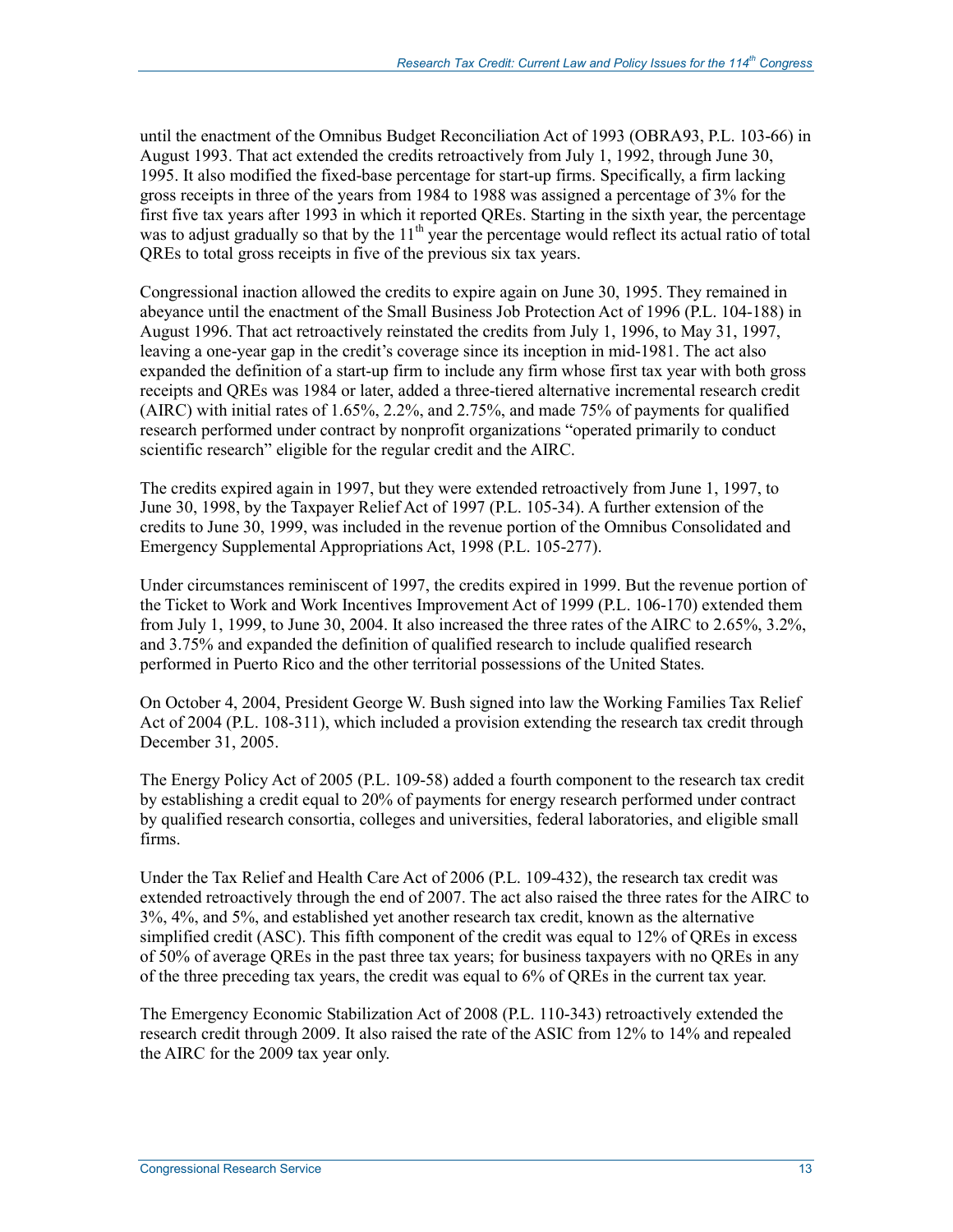Under the Housing and Economic Recovery Act of 2008 (P.L. 110-289), corporations gained the option for the 2008 tax year only of claiming a limited refundable credit for unused research and AMT credits from tax years before 2006, in lieu of any bonus depreciation allowance they could claim for qualified assets placed in service between March 31, 2008, and December 31, 2008.

The American Recovery and Reinvestment Act of 2009 (P.L. 111-5) extended that option through 2009, along with the bonus depreciation allowance that applied in 2008.

As a result of the Tax Relief, Unemployment Compensation Reauthorization, and Job Creation Act of 2010, (P.L. 111-312), the research credit was extended through 2011.

After a one-year lapse, Congress retroactively extended the credit through 2013 and made some minor changes in the rules governing the allocation of research credits among members of controlled groups of companies and the use of the credit by the parties to business acquisitions by passing the American Taxpayer Relief Act of 2012 (P.L. 112-240).

The Tax Increase Prevention Act of 2014 (P.L. 113-295) extended all four components of the credit through 2014.

Going back to the mid-1990s, a cycle seems to emerge every time the credit is about to expire. The cycle commences when congressional and business supporters of the credit issue public statements calling for a permanent extension of the credit and denouncing what they see as the folly of repeated temporary extensions.<sup>18</sup> Then the President expresses his support for such an extension. In the next stage of the cycle, leaders in both houses of Congress enter into negotiations on tax legislation that may include a permanent extension of the credit. But in the end, Congress and the President can agree only on a limited extension of the credit, stymied by the difficulty of reconciling the revenue cost of a permanent extension with other budget priorities. The main elements of the cycle seemed to reappear in the round of negotiations between Congress and President Obama over legislation to avoid across-the-board rises in individual tax rates at the end of 2012.

## **Effectiveness of the Research Tax Credit**

For analysts and lawmakers alike, probably the most important policy issue raised by the research tax credit is its effectiveness. Basically, there are two approaches to assessing this critical aspect of the credit.

Among economists, the preferred approach is to compare the social benefits from any added qualified research induced by the credit with the social costs of that research. Such an undertaking involves comparing the returns to society of the additional qualified research spending associated with the credit to the opportunity costs to society of those outlays. The social cost of the credit can be thought of as the net loss of tax revenue because of the credit, together with the public and private costs of administering the credit. Unfortunately, this approach has little application in policymaking, largely because it is difficult to measure accurately the social returns to  $R\&D$ .<sup>19</sup>

<sup>18</sup> Martin A. Sullivan, "Research Credit Hits New Heights, No End in Sight," *Tax Notes*, vol. 94, no. 7, February 18, 2002, p. 801.

<sup>&</sup>lt;sup>19</sup> The principal barriers to measuring the social returns to R&D are developing adequate price indices for the cost (continued...)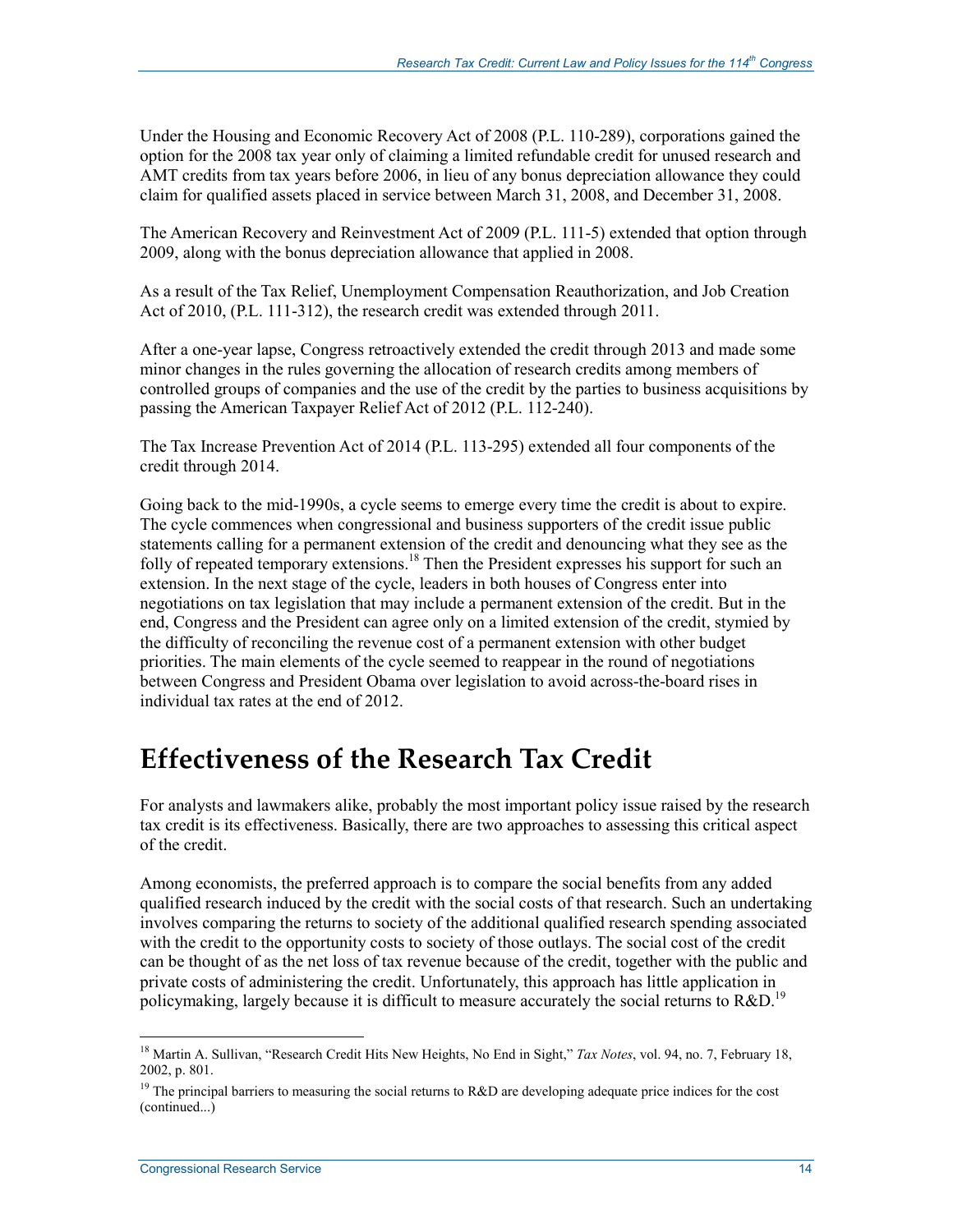As a result, economists have relied on the next best approach: estimating the additional qualified research (if any) stimulated by the regular credit, and comparing the dollar value of that gain with the tax revenue lost because of the credit. Such an approach compares the direct benefits (i.e., added research investment) with the direct costs (revenue loss) of the regular credit. It presupposes that the social returns to the research far exceed the private returns, and that the optimal size of any tax subsidy for R&D can be estimated. If the ratio of benefits to cost is greater than one, then the credit can be seen as a more cost-effective way to boost research than direct research subsidies; if it is less than one, then funding the research directly would be more costeffective $20$ 

What do available studies say about the effectiveness of the regular research credit? Going back to the early days of the credit, economists who have evaluated its impact on business investment in qualified research have used a variety of methods to estimate the amount of additional research that can be attributed to the credit. These methods were reviewed in a 1995 study by economist Bronwyn Hall.<sup>21</sup> She found that the studies using data on the credit from 1981 to 1983 came up with lower estimates of the added research associated with one dollar of the credit than did the studies based on data from 1984 and after. Taking into consideration the strengths and weaknesses of the studies, Hall concluded that the credit led to a "dollar-for-dollar increase in reported R&D spending on the margin."<sup>22</sup> In other words, over the period (mid-to-late 1980s) covered by the later studies, she found that one dollar of the credit resulted in a company spending an additional dollar on qualified research, suggesting that the credit was as cost-effective as federal research grants. It is not clear if the credit remains as cost-effective, or if it has become more or less so.

## **Stimulative Effect of the Credit**

What does available evidence say about the stimulative effect of the credit? This effect refers to the percentage increase in research spending over a period that can be attributed to the credit. Answering the question entails applying what is known about the responsiveness of business spending on research to declines in its tax price to the reduction in the aggregate cost of research that could be due to the credit.

In theory, the credit stimulates increased investment in qualified research by lowering the aftertax cost of undertaking another dollar of research. In other words, the credit lowers the tax price of research, and firms respond to the reduced prices by spending more on it, all other things being equal. Early studies of the responsiveness of research spending to price decreases estimated that the tax price elasticity of demand for research was less than one, perhaps somewhere between - 0.2 to -0.5. This meant that a 10% reduction in the after-tax (or net) cost of research would lead to

 $\overline{a}$ 

<sup>(...</sup>continued)

elements of R&D for specific industries, specifying the time period in which to assess the productivity gains from R&D, and determining the depreciation rate for a society's stock of R&D assets. For a detailed discussion of these issues, see Bronwyn H. Hall, "The Private and Social Returns to Research and Development," in *Technology, R&D, and the Economy*, Bruce L. Smith and Claude E. Barfield, eds. (Washington: Brookings Institution, 1996), pp. 141-145.

 $20$  This argument assumes that government research grants to the private sector do not lead firms receiving the grants to reduce their own R&D spending by similar amounts.

<sup>21</sup> See Bronwyn H. Hall, *Effectiveness of Research and Experimentation Tax Credits: Critical Literature Review and Research Design*, report for Office of Technology Assessment, June 15, 1995, pp. 11-13, available at http://emlab.berkeley.edu/~bhhall/papers/BHH95%20OTArtax.pdf.

 $^{22}$  Ibid., p. 18.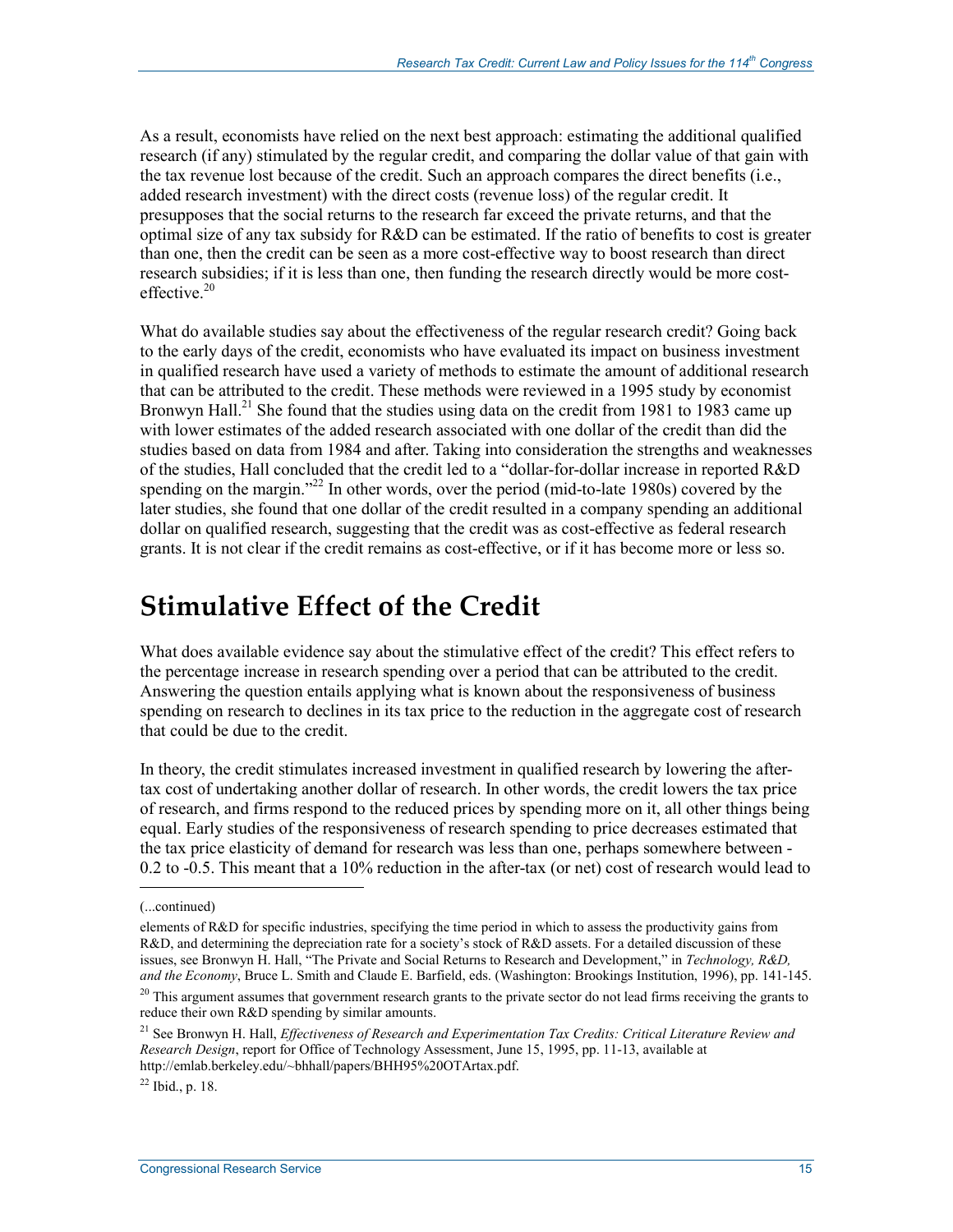an increase in research spending of 2% to 5%. More recent studies, however, indicated that research spending was more sensitive to price changes. On the whole, they suggested that the tax price elasticity was closer to -1.0 in the short run, which meant that a 10% reduction in the cost of research would trigger a 10% rise in research spending. Several of the studies also concluded that research tax credits may have an even larger impact on research spending in the longer run, on the order of -2.0.

Still, the question of how responsive the demand for research is to tax price decreases remains open to further debate and analysis. Existing studies have data and methodological limitations that cast serious doubt on the validity of their estimates. In an assessment of the revenue effects of President Bush's FY2004 budget request, the Joint Committee on Taxation (JCT) noted that "the general consensus when assumptions are made with respect to research expenditures is that the price elasticity of research is less than  $-1.0$  and may be less than  $-0.5.^{223}$  Therefore, considering the findings of the studies that have been done, it seems reasonable to assume that the short-run price elasticity for qualified research lies between -0.4 and -0.8.

A measure of the reduction in the cost of qualified research that can be attributed to the credit is its average effective rate. The rate captures the percentage reduction in that cost that is due to the credit. It is derived by dividing the total amount of claims for the research credit in a tax year by some measure of total business spending on qualified research in the same year. For the research tax credit, there are two such measures: QREs, as reported by the IRS, and business spending on domestic basic and applied research and development, as reported by the National Science Foundation (NSF). As a result, the average effective rate can be computed for both QREs and business investment in domestic R&D.

As **Table 3** shows, the average effective rate of the credit from 2000 to 2010 was 3.3% for business investment in domestic R&D and 5.3% for QREs. This implies that the credit lowered the average after-tax cost of that investment by 3.3% and of qualified research by 5.3% during that decade. By contrast, the statutory rate is 20% for the regular credit and 14% for the ASC. While claims for the regular credit accounted for nearly all QREs in 2000, QREs associated with claims for the ASC amounted to 67% of total QREs in 2010.

The gap between the rates largely reflects the difference between the scope of QREs and the scope of business R&D spending, as estimated by the NSF. Aggregate QREs amounted to 62.4% of aggregate business R&D spending from 2000 to 2010. The NSF estimate covers domestic R&D funded by firms. It is based on annual surveys of business R&D and takes into account the wages, salaries, and fringe benefits of research personnel; the cost of materials and supplies, overhead expenses; and depreciation related to research activities. Excluded from the estimate are expenditures on the buildings and equipment used in research, quality control, routine product testing, and prototype production.<sup>24</sup> By contrast, QREs represent eligible spending on research that qualifies for the credit, as reported to the IRS on Form 6765. Qualified expenses consist of the wages and salaries of research personnel, materials, supplies, leased computer time used in qualified research, and 65% to 75% of contract research funded by the taxpayers claiming the

<sup>1</sup> 23 U.S. Congress, Joint Committee on Taxation, *Description of Revenue Provisions in the President's Fiscal Year 2004 Budget Proposal*, JCS-7-03, 108th Cong., 1st sess. (Washington: March 2003), p. 250.

<sup>24</sup> National Science Foundation, Division of Science Resource Statistics, *The Methodology Underlying the Measurement of R&D Expenditures: 2000 (data update)* (Arlington, VA: December 10, 2001), p. 2.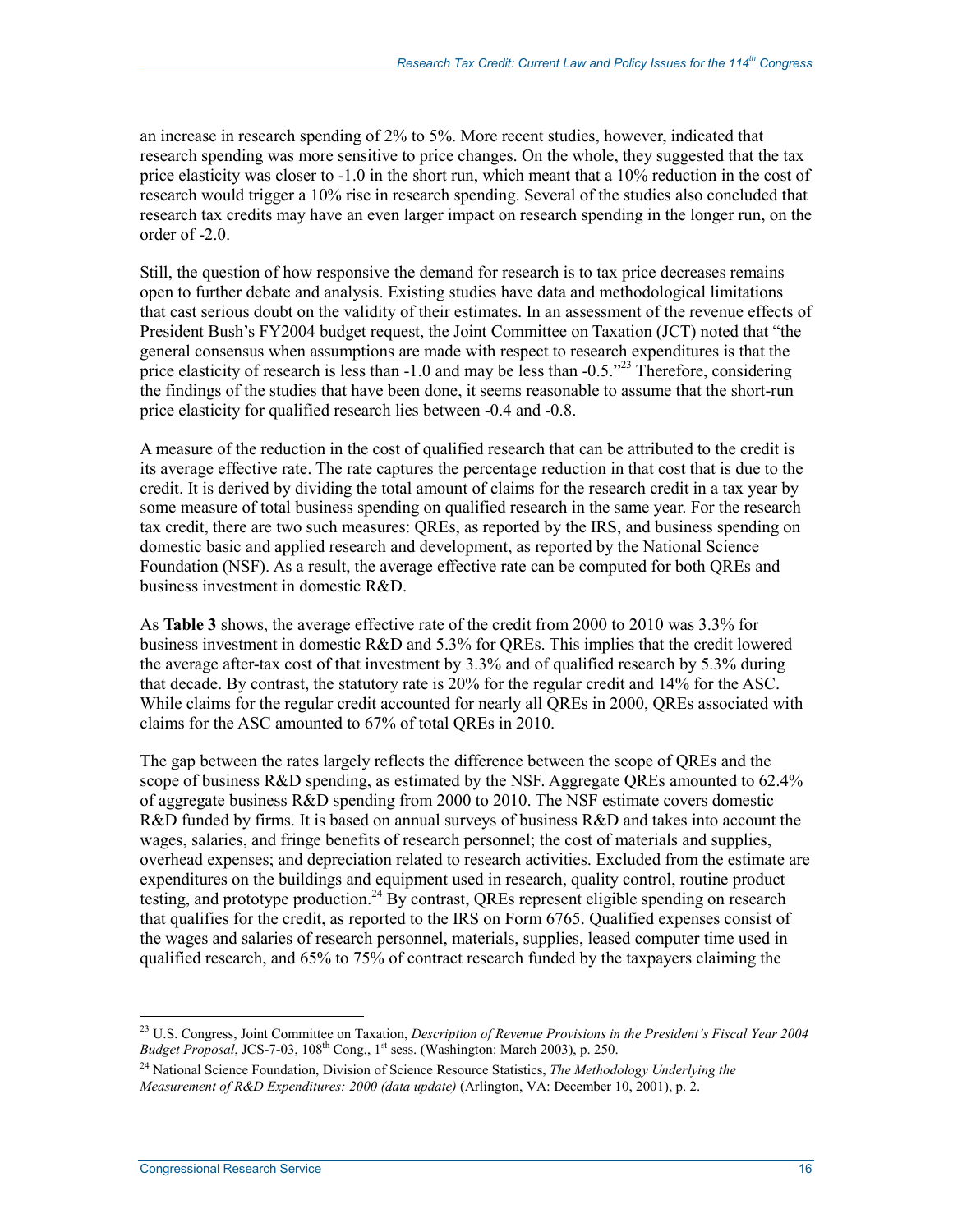credit. The NSF figures are larger than the QREs for the same years because they cover more of the overall cost of business R&D investment.

The figures in **Table 3** suggest that the credit delivered, at most, a modest stimulus to domestic business R&D investment from 2000 to 2010. Specifically, assuming the price elasticity of demand for qualified research lies between -0.4 and -0.8, and the credit lowers the net cost of business spending on qualified research by 5.3%, one can argue the credit may have boosted that spending somewhere between 2.1% (0.4 x 5.3%) and 4.2% (0.8 x 5.3%), relative to the investment that may have taken place in the absence of the credit.<sup>25</sup>

| $(\psi$ unions)                                                              |       |        |         |         |       |       |       |       |       |       |       |
|------------------------------------------------------------------------------|-------|--------|---------|---------|-------|-------|-------|-------|-------|-------|-------|
|                                                                              | 2000  | 2001   | 2002    | 2003    | 2004  | 2005  | 2006  | 2007  | 2008  | 2009  | 2010  |
| <b>Business</b><br>Spending<br>on<br>Domestic<br>R&D<br>(BSDRD) <sup>a</sup> | \$183 | \$185  | \$177.5 | \$183   | \$188 | \$204 | \$223 | \$243 | \$254 | \$243 | \$245 |
| Qualified<br>Research<br>Spending<br>$(QRS)^b$                               | \$110 | \$100  | \$116   | \$124.5 | \$116 | \$130 | \$145 | \$158 | \$151 | \$143 | \$160 |
| Federal<br>R&D<br>Spending <sup>c</sup>                                      | \$76  | \$84.5 | \$94    | \$103.5 | \$112 | \$119 | \$122 | \$127 | \$127 | \$133 | \$147 |
| Current-<br>Year<br>Research<br>Tax<br>Credit <sup>d</sup>                   | \$7.2 | \$6.4  | \$5.7   | \$5.5   | \$5.6 | \$6.4 | \$7.3 | \$8.3 | \$8.3 | \$7.9 | \$8.5 |

#### **Table 3. Business and Federal Spending on Domestic Research and Development, and Claims for the Federal Research Tax Credit, 2000 to 2010**  (\$ billions)

<sup>1</sup> <sup>25</sup> This estimate assumes that all the credits claimed in each year of that decade were used immediately and were not subject to reduction because of IRS audits. Delays in the use of any credit shrink its present value, and thus its marginal effective rate. For instance, if a taxpayer claims a research credit of \$1 million, has a discount rate of 5%, and cannot use the credit for three years, then the present value of the credit drops to about \$864,000. Because the top marginal effective rate for the credit is 13%, owing to the rule that any deduction of research expenditures under Section 174 must be reduced by the amount of the credit, the delay in using the credit lowers the marginal effective rate to 11.2% (13% x 0.864). Delays can occur for two reasons: IRS audits or insufficient or no tax liability against which to apply credit in the current tax year.

A 2009 report on the design of the research tax credit by the Government Accountability Office (GAO) casts doubt on the plausibility of the assumptions underlying the estimated stimulative effect of the credit from 1998 to 2008. The report found that 44% of the "total net credits earned" in 2005 could not be used immediately and thus could be carried back one tax year or forward up to 20 tax years. It also noted that IRS data on examinations of claims for the credit by corporations with annual business receipts of \$1 billion or more from 2000 to 2003 indicated that the examiners recommended changes that would have lowered the aggregate amount of credits claimed by 16.5% in 2000, 19.3% in 2001, 27.1% in 2002, and 24.5% in 2003. See U.S. Congress, Government Accountability Office, *Tax Policy: The Research Tax Credit's Design and Administration Can Be Improved*, GAO-10-136 (Washington: November 2009), pp. 14-15.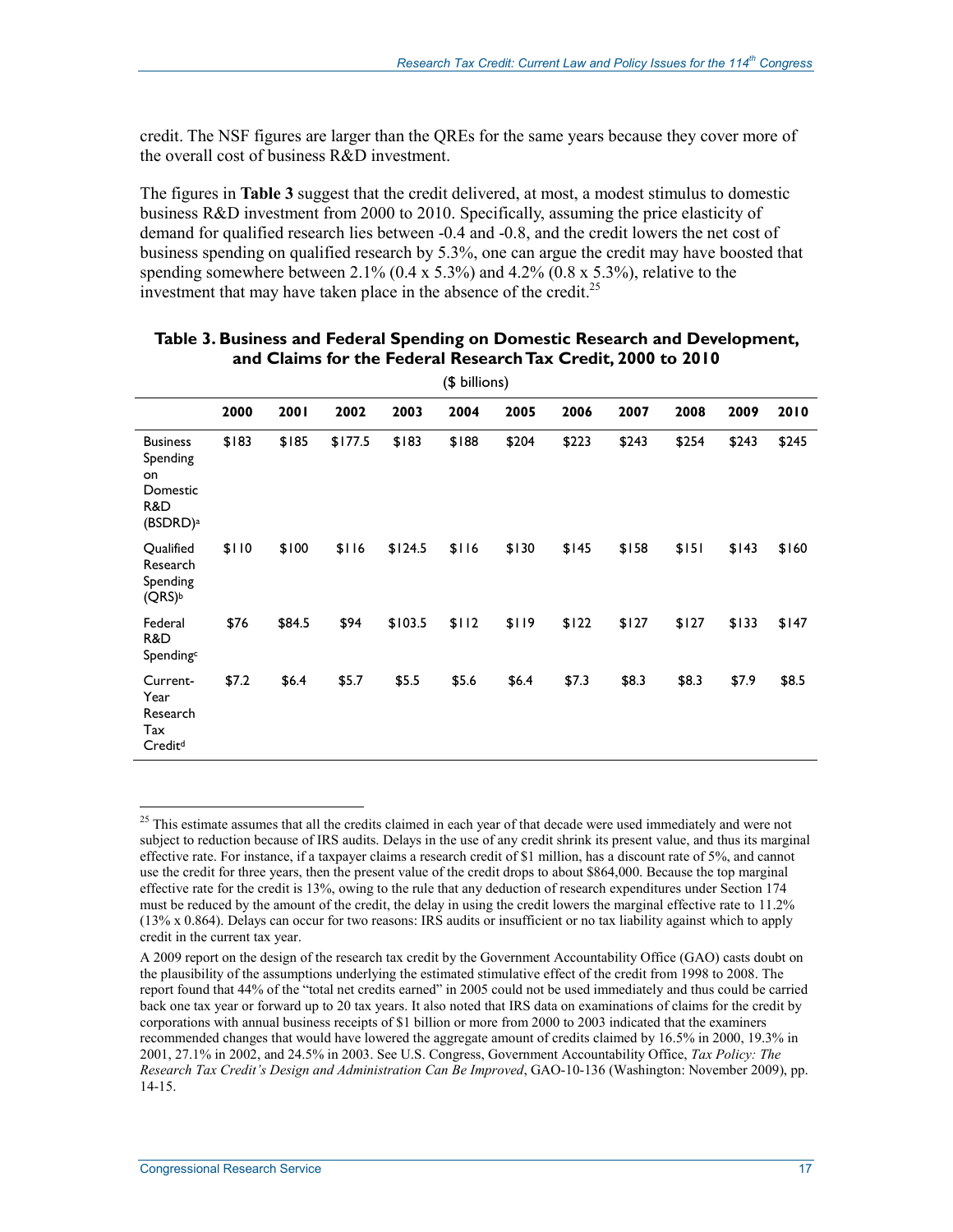|                                              | 2000 | <b>2001</b> | 2002 | 2003 | 2004 | 2005 | 2006 | 2007 | 2008 | 2009 | 2010 |
|----------------------------------------------|------|-------------|------|------|------|------|------|------|------|------|------|
| Ratio of<br>Credit to<br><b>BSDRD</b><br>(%) | 3.9% | 3.5%        | 3.2% | 3.0% | 3.0% | 3.1% | 3.3% | 3.4% | 3.3% | 3.2% | 3.5% |
| Ratio of<br>Credit to<br>QRS(%)              | 6.5% | 6.4%        | 4.9% | 4.4% | 4.8% | 4.9% | 5.0% | 5.2% | 5.5% | 5.5% | 5.3% |

**Source:** National Science Foundation, Division of Science Resources Statistics, *Science and Engineering Indicators 2014*, appendix table 4-3; National Science Foundation, Division of Science Resources Statistics, *Federal Funds for Research and Development: Fiscal Years 2010-12*, table 1; Internal Revenue Service, available at http://www.irs.gov/ uac/SOI-Tax-Stats-Corporation-Research-Credit.

- a. Total spending on domestic basic and applied research, as well as development, by companies only.
- b. Spending on research that qualifies for the regular, alternative incremental, and university basic research tax credits, as reported by corporations claiming the credit on their federal income tax returns.
- c. Federal obligations for defense and non-defense R&D spending by fiscal year.
- d. Total value of claims for the regular, incremental and basic research tax credits reported in federal corporate income tax returns. Because of limitations on the use of the general business credit, of which the research credit is a component, and audits of corporate claims for the credit by the Internal Revenue Service, the total amount of the research credit actually used in a particular year may differ from the total amount claimed.

# **Policy Issues Raised by the Current Research Tax Credit**

Many policy analysts and lawmakers endorse the use of tax incentives to spur increased business R&D investment. Yet the current research tax credit sometimes seems to attract more words of criticism than praise. The main concern of critics is that the credit has not been as effective as it should have because of what they say are certain problems with its design. In their view, the credit can yield its intended benefits only if it is altered to remedy five problems in particular: (1) the credit is not a permanent provision of the IRC; (2) it still has weak and uneven incentive effects; (3) it is not refundable; (4) the definition of qualified research remains incomplete and ambiguous, and thus a major source of disputes between the IRS and taxpayers; and (5) the credit is not targeted at investments that are likely to generate relatively large economic benefits. Each potential difficulty is discussed in some depth below.

### **Lack of Permanence**

The research tax credit expired on December 31, 2014. Several bills to extend it permanently were considered in the 113<sup>th</sup> Congress—a step that the Obama Administration has supported in its budget requests for FY2012, FY2013, FY2014, and FY2015. The credit has never been a permanent provision of the IRC, despite repeated initiatives in Congress to extend it permanently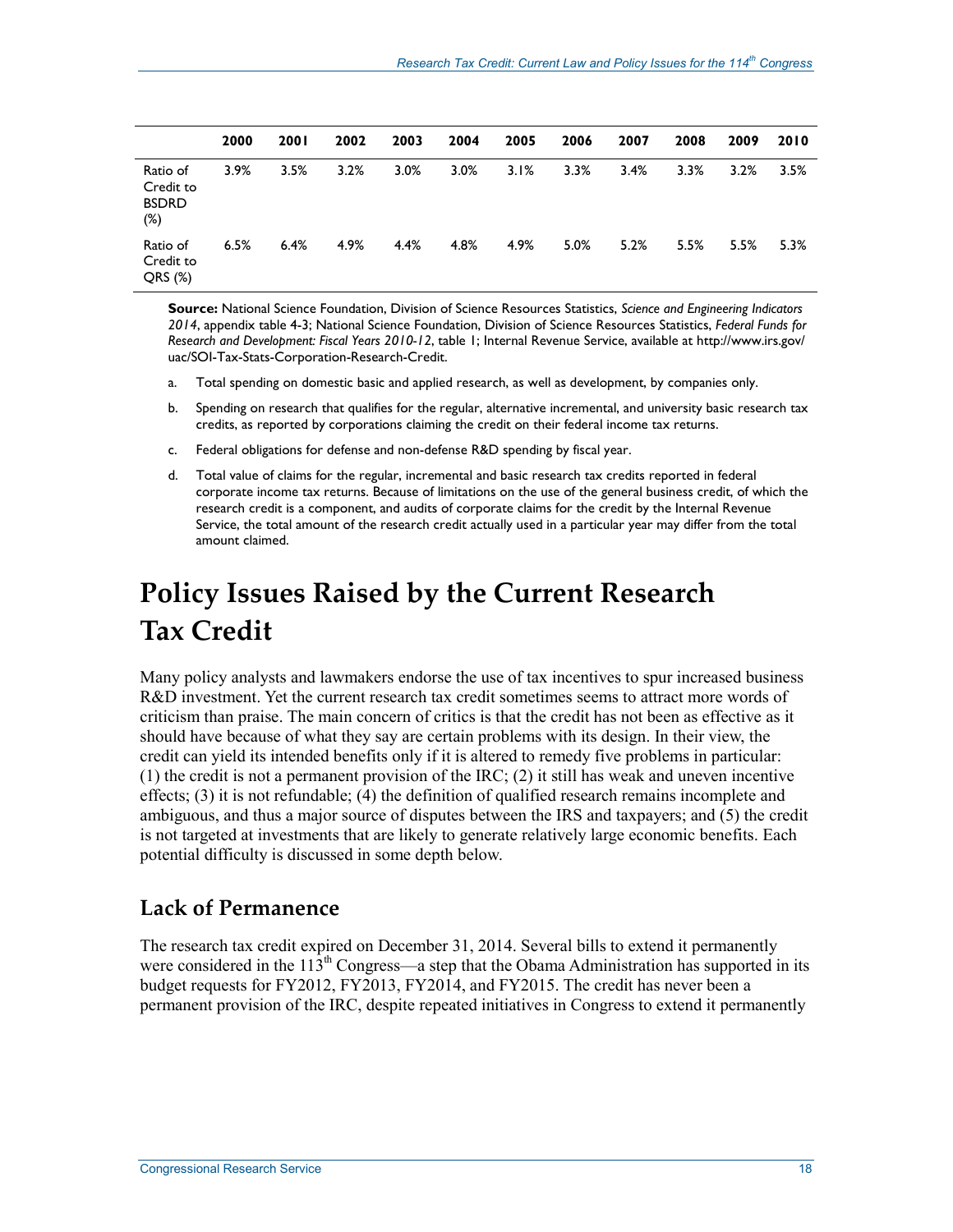in the past decade.<sup>26</sup> In fact, the credit has now been extended 16 times, most recently by the Tax Increase Prevention Act of 2014.

This lack of permanence is a cause for concern because there is reason to believe that it weakens the credit's incentive effect. Many R&D projects have planning horizons that extend beyond a year or two. If business managers cannot count on receiving the credit over the expected life of an R&D project, they may not take it into account when setting the size of annual R&D budgets. If this were to happen, the credit would be likely to exert little or no influence over R&D investment decisions. Instead of boosting R&D investment, a temporary research tax credit could end up restraining it by compounding the uncertainty that typically characterizes projected after-tax returns on planned R&D investments, and by keeping the cost of capital for such investments higher than it otherwise would be. A combination of added uncertainty and increased capital costs may deter managers from pursuing some of the R&D projects they would undertake if the credit were permanent.

Still, it seems unlikely that all firms investing in R&D would be affected in the same manner by a temporary research tax credit. Firms with relatively long R&D planning horizons and relatively high fixed costs for R&D investment might show more sensitivity to uncertainty in the availability of a credit than firms with shorter horizons and relatively low fixed investment costs. For example, it is conceivable (though difficult to verify) that a string of temporary credits may lead pharmaceutical firms to expand their research budgets more slowly than software firms, simply because pharmaceutical R&D projects, on average, have longer planning horizons and require greater investments in plant and equipment than software R&D projects do.

## **Uneven and Inadequate Incentive Effects**

Critics maintain that another significant problem with the research tax credit is its incentive effect. A credit's incentive effect refers to the size of the benefit it offers eligible taxpayers. In the view of critics, the research credit's incentive effect varies among firms conducting qualified research in ways that are not supported by economic theory and can even defeat the credit's purpose. In addition, they contend that this incentive effect is too meager to offset the inclination of firms to invest less in research than its potential spillover benefits warrant. To what extent can it be said that the credit's incentive effect is too uneven and small?

### **Uneven Incentive Effect**

The regular credit's incentive effect appears to vary widely among firms investing in qualified research, including those that gradually increase their research investment over an extended period. Evidence for such variation can be found in a number of sources, including a 1996 study by economist William Cox that estimated which of a large group of domestic corporations with sizable research budgets in 1994 should have be able to claim the regular credit.

The study was based on a sample of 900 publicly traded U.S.-based firms with the largest R&D budgets, culled from a database maintained by Compustat, Inc. Under the reasonable assumption

<sup>&</sup>lt;sup>26</sup> The R&E tax credit has been in effect for each year between July 1, 1981, and the present except for period from July 1, 1995, to June 30, 1996, when it expired. Since July 1, 1996, the credit has not been renewed to include this period.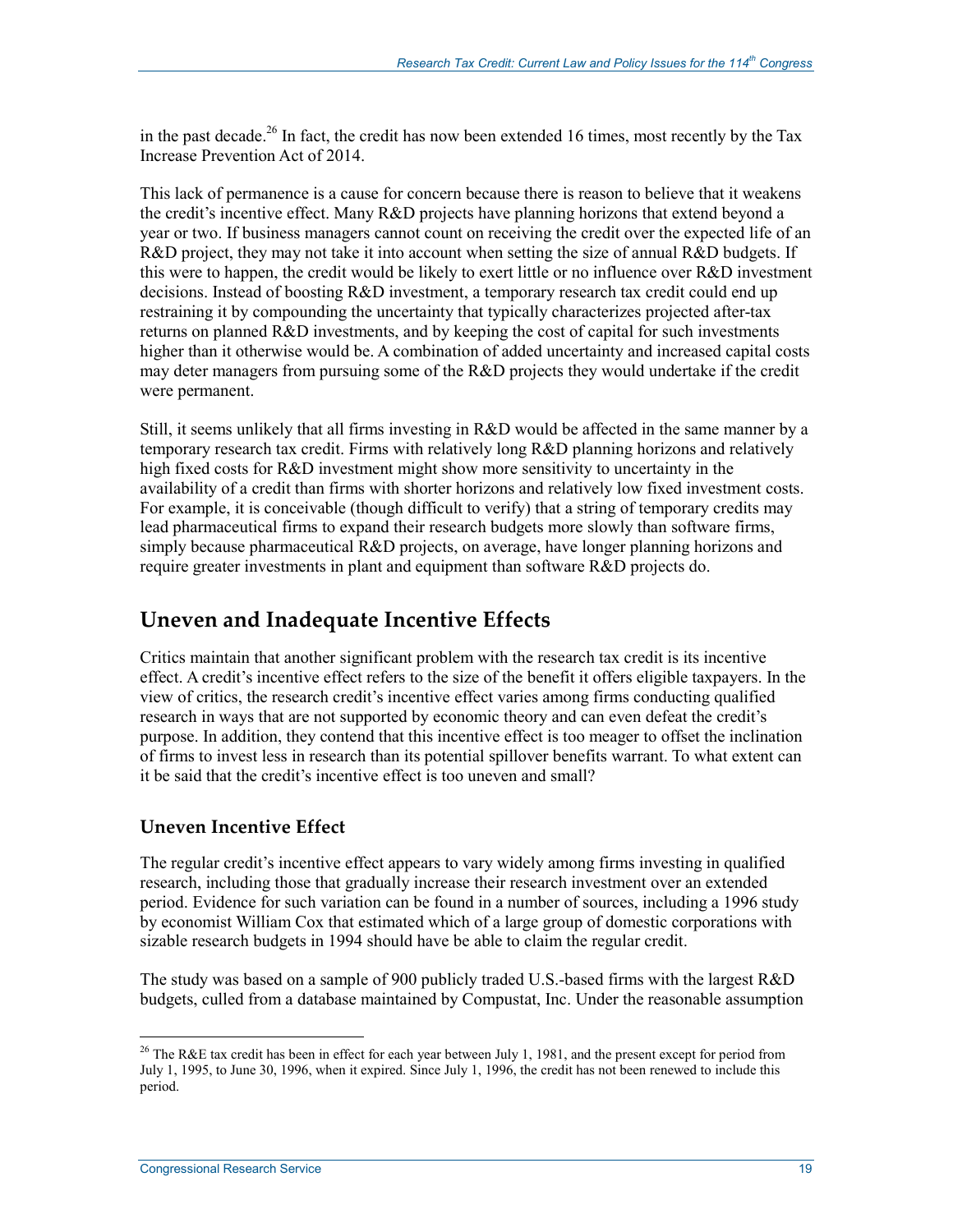that QREs for these firms were equal to 70% of their reported R&D spending for 1994, Cox determined that 62.5% of the firms could be considered established firms for the purpose of claiming the regular credit, as they had both business revenue and QREs in three of the years from 1984 to 1988; the remainder were treated as start-up firms. Cox found that 78% of the 900 firms in the sample (44.4% of the established firms and 33.5% of the start-up firms) could have claimed the credit in 1994, while 22% could have claimed no credit (18% of established firms and 4% of start-up firms).<sup>27</sup> He also found that  $34\%$  of all firms (32.3% of established firms and 1.7% of start-up firms) had QREs greater than their base amounts but less than twice those amounts, allowing them to claim credits with a marginal effective rate of 13%, and that 43.8% of all firms had QREs greater than double their base amounts, allowing them to claim credits with a marginal effective rate of  $6.5\%$ <sup>28</sup> These rates measure the reduction in the after-tax cost of qualified research as a result of taking the regular credit. In addition, Cox found that some of the most research-intensive firms could claim either no credit or credits with a marginal effective rate half as large as the rate for the credits that could be claimed by firms with much lower propensity to invest in research.

The results seemed to confirm that the regular credit was most beneficial to firms whose research intensities had grown since their base periods and least beneficial to firms whose research intensities had changed little or not at all or had shrunk since their base periods. Most of the firms whose research intensities had declined found themselves in that position for two reasons: (1) their R&D spending was lower in 1994 than it was in their base period, or (2) their sales revenue had grown faster than their R&D expenditures over the same period.

Critics of the design of the regular credit argue that the pattern of R&D subsidization found in the Cox study is unfair and arbitrary, has no justification in standard economic theory, and undercuts the intended purpose of the credit, which is to encourage all firms to spend more on R&D than they otherwise would. Cox said as much when he concluded that the wide variation in the marginal effective rates of the credit among the firms in his analysis suggested "that society places a higher value on adding R&D at certain firms than at others and on adding R&D of certain types than others, when little or no basis for such different valuations exists."<sup>29</sup>

Two rules governing the use of the regular credit are responsible for most of the variation in its incentive effect. One is the requirement that the base amount for the regular credit cannot be less than 50% of QREs. The other rule is the requirement that established firms use gross receipts and QREs from 1984 to 1988 to calculate their fixed-base percentages.

In combination, the rules can produce remarkably dissimilar outcomes in the use of the regular credit among firms that spend substantial amounts on qualified research. Of particular concern to critics are firms whose research-intensity (as measured by spending on R&D as a share of revenue) has shrunk over time. The structure of the U.S. economy can and does change markedly in a period of 20 or so years. So it is likely that economic and competitive conditions in researchintensive industries today bear little resemblance to the conditions that prevailed in the 1980s.

<sup>27</sup> CRS Report 96-505, *Research and Experimentation Tax Credits: Who Got How Much? Evaluating Possible Changes*, by William A. Cox, pp. 5-10. (The report is out of print. Copies may be obtained from Gary Guenther (202) 707-7742, upon request.) (Hereinafter cited as Cox, *Research and Experimentation Tax Credits*.)

<sup>&</sup>lt;sup>28</sup> Their effective credit rate was lower because each firm was subject to the 50-percent rule, which reduced the marginal effective rate of the credit on R&D spending above the base amount by 50%.

<sup>29</sup> Cox, *Research and Experimentation Tax Credits*, p. 10.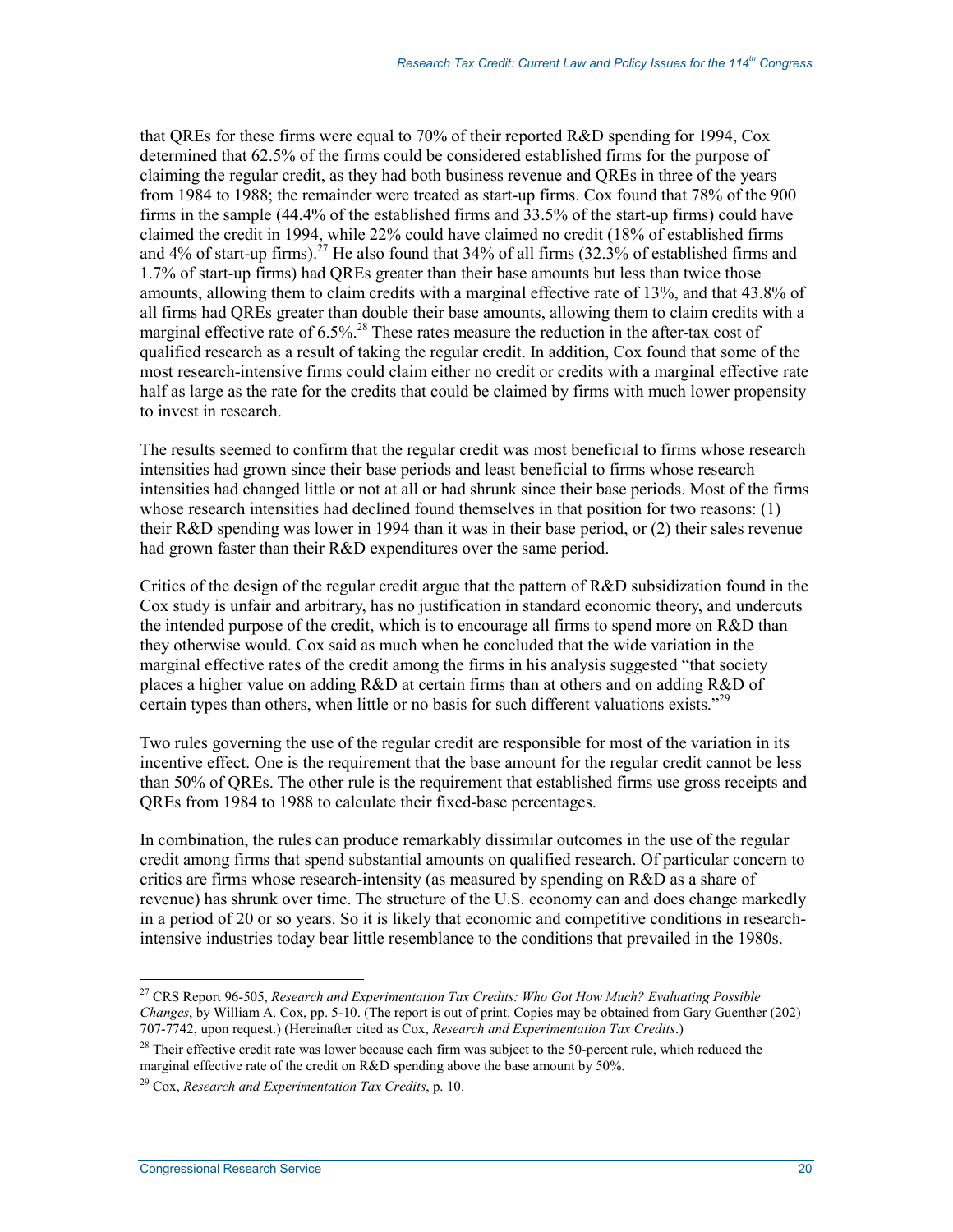Most of the firms that have remained in business as independent entities and invested considerable amounts in R&D relative to revenues since then face much different climates for R&D investment. In some cases, the change in circumstances has led established firms to invest less in R&D as a share of revenues. Firms in this position may not be able to claim the regular credit, even if they spend relatively large sums on  $R\&D$ <sup>30</sup>

### **Inadequate Incentive Effect**

In claiming that the regular credit's incentive effect is inadequate, critics actually have in mind two different measures of the effect. One deals with the credit rate deemed essential to coaxing companies to increase their R&D investments to socially optimal levels; the other concerns differences between the regular credit's statutory rate and its average marginal effective rate. Both measures are examined here.

### *Research Credit Rate and Socially Optimal Levels of Investment in Research*

Critics maintain that the average effective rate of the regular credit is too low to support levels of business investment in research commensurate with its economic benefits. To substantiate this contention, they point to another study by Cox, one that focused on the efficacy of the research tax credit. $31 \text{ Cox}$  built the analysis around the premise that tax incentives can overcome the private sector's inclination to invest too little in the creation of new technical knowledge and know-how. For tax incentives to have this effect, they must be designed so they subsidize R&D spending above and beyond what firms would undertake on their own, and they must be large enough to "raise private after-tax returns on R&D investments to the levels that would result from applying the same rate of taxation to the social rate of return from  $R&D$ ."<sup>32</sup> A variety of studies from the past 50 years or so have concluded that the median private rate of return on R&D investment is roughly 50% of the median social rate of return.<sup>33</sup> Thus, assuming that the average social pre-tax rate of return is two times the average private pre-tax rate of return, the optimal R&D tax subsidy would double the private after-tax rate of return to R&D investment. For example, given a corporate tax rate of 35%, after-tax returns would equal 65% of pre-tax returns for corporations, assuming no tax subsidies or preferences. In this case, the optimal R&D tax subsidy would double the private after-tax returns to R&D investment by increasing them to 130% of pre-tax returns [2 x (1-0.35)].

Cox's analysis implied that the optimal average effective rate for an R&D tax subsidy, or a combination of such subsidies (e.g., a research tax credit combined with the treatment of research expenditures as a current business expense), was 30%. In discussing the policy implications of this finding, Cox noted that such a rate was an average and thus would not address the considerable variation among R&D investments in the difference between private and social returns. So using tax incentives to boost pre-tax returns on R&D investment by 30% across all

<sup>&</sup>lt;sup>30</sup> Two examples are aerospace and semiconductor chip manufacturers. See McGee Grisby and John Westmoreland, "The Research Tax Credit: A Temporary and Incremental Dinosaur," *Tax Notes*, vol. 93, no. 12, December 17, 2001, p. 1633.

<sup>31</sup> See CRS Report 95-871, *Tax Preferences for Research and Experimentation: Are Changes Needed?* by William A. Cox. (This report is out of print. Copies may be obtained from Gary Guenther at (202) 707-7742, upon request.) (Hereinafter cited as Cox, *Tax Preferences for Research and Experimentation*.)

<sup>32</sup> Ibid., p. 8.

<sup>33</sup> See, for example, Edwin Mansfield, *The Positive Sum Strategy*, pp. 309-311.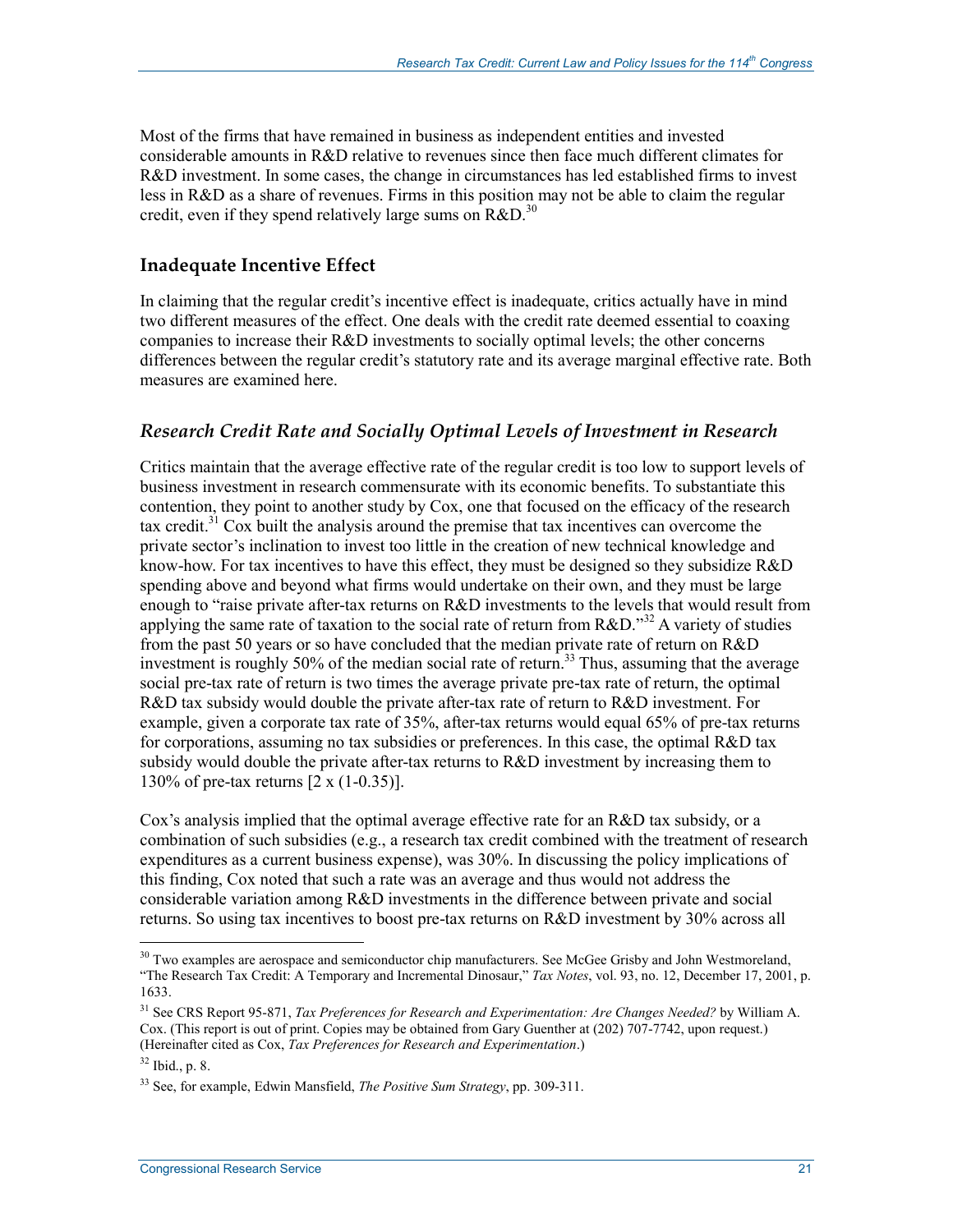industries would provide excessive subsidies for projects with below-average spillover benefits and insufficient subsidies for projects with above-average spillover benefits. According to Cox, lawmakers should be aware that "this imprecision is unavoidable, and its consequences are hard to assess<sup>"34</sup>

How do existing federal tax subsidies for R&D investment compare with Cox's assessment of the optimal R&D tax subsidy? To determine the incentive effect of then-current federal subsidies, he estimated the pre-tax and after-tax rates of return under 1995 federal tax law for a variety of hypothetical R&D projects. The projects differed in the share of R&D expenditures devoted to depreciable assets like structures and equipment, the share of R&D expenditures eligible for both expensing under IRC Section 174 and the regular research credit, and the economic lives of the intangible assets created by the investments. Cox compared the combined effect of expensing and the credit on after-tax returns to investment in capital-intensive, intermediate, and labor-intensive R&D projects producing intangible assets with economic lives of 3, 5, 10, and 20 years.<sup>35</sup>

Expensing has the effect of equalizing the pre-tax and after-tax rates of return on an investment, since it taxes the income earned by affected assets at a marginal effective rate of zero.<sup>36</sup> For the typical business R&D investment, it is likely that only part of the total cost may be expensed under IRC Section 174, as tangible depreciable assets like structures and equipment do not qualify for such treatment. Therefore, how expensing affects an R&D investment's after-tax rate of return depends on two factors: (1) the percentage of the total cost that may be expensed, and (2) the marginal effective tax rate on income earned by the assets (including labor) eligible for expensing.

The regular research credit raises the after-tax rate of return only on a portion of current-year QREs: those above a base amount. So its effect on the after-tax returns to an R&D investment depends on both the percentage of the investment's total cost that qualifies for the credit and the effective tax rate on income earned by assets eligible for the credit.

Allowing for these limitations on the benefits of expensing and the regular credit, Cox estimated that expensing and the credit together produced median after-tax rates of return ranging from 101.0% of pre-tax returns for a hypothetical capital-intensive project yielding intangible assets with an economic life of 20 years to 124.7% for a hypothetical labor-intensive project yielding intangible assets with an economic life of three years.<sup>37</sup> As these percentages are less than  $130\%$ , he inferred that the research tax subsidies in existence in 1995 did not increase private after-tax returns to R&D investments to the "levels warranted by the spillover benefits that are thought to be typical" for these investments.<sup>38</sup>

<sup>34</sup> Ibid., p. 9.

<sup>&</sup>lt;sup>35</sup> In the case of capital-intensive projects, 50% of outlays go to structures and equipment, 35% qualify for expensing and the credit, and 15% qualify for expensing alone. In the case of intermediate projects, 30% of outlays go to structures and equipment, 50% qualify for expensing and the credit, and 20% qualify for expending alone. And in the case of labor-intensive projects, 15% of outlays go to structures and equipment, 65% qualify for expensing and the credit, and 20% qualify for expensing only.

<sup>&</sup>lt;sup>36</sup> See Jane G. Gravelle, "Effects of the 1981 Depreciation Revisions on the Taxation of Income from Business Capital," *National Tax Journal*, vol. 35, no. 1, March 1982, pp. 2-3.

<sup>37</sup> Cox, *Tax Preferences for Research and Experimentation*, p. 15.

 $38$  Ibid., p. 17.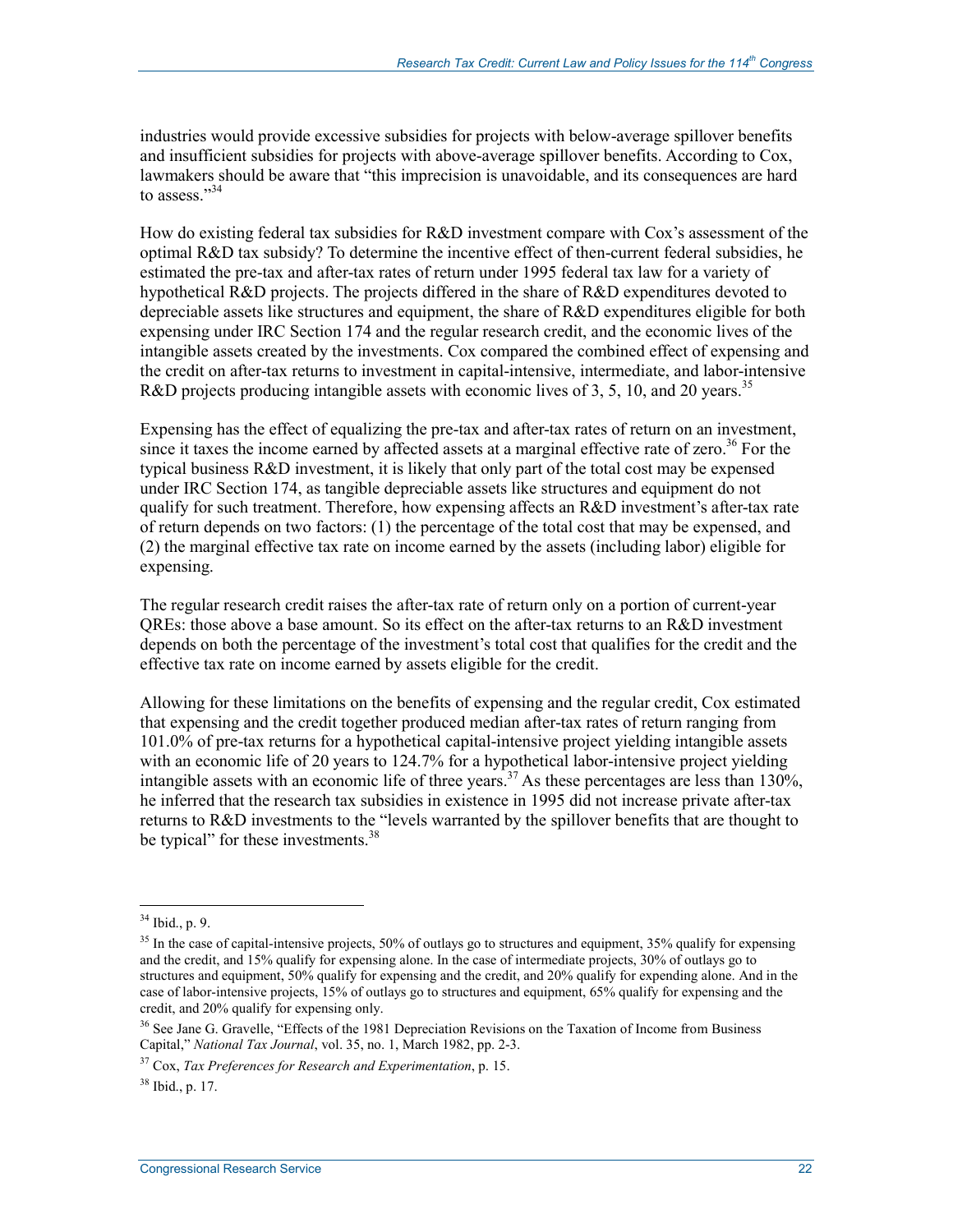### *Gap Between the Credit's Average Effective Rate and Its Statutory Rate*

Some critics of the regular credit see its incentive effect in a somewhat different, though related, light. For them, a more important concern than the credit's potential to boost business investment in research to socially optimal levels is any differences between the regular credit's average effective rate and its statutory rate of 20%. As noted earlier, whatever differences exist from firm to firm can be ascribed largely to three of the rules governing the use of the credit.

One of the rules is the basis adjustment under IRC Section  $280C(c)(1)$ , which requires taxpayers investing in qualified research to reduce any deduction for research expenditures they take under IRC Section 174 by the amount of any research credit they claim. This adjustment effectively adds the credit to a firm's taxable income and taxes it at the firm's income tax rate. Consequently, for business taxpayers taking the credit that are subject to the maximum corporate or individual tax rate of 35%, the basis adjustment decreases the marginal effective rate of the credit from 20% to 13%. Firms have the option of computing the regular research credit at a statutory rate of 13% in exchange for leaving intact any Section 174 deduction.

A second rule is the requirement that the base amount for the regular credit cannot be less than 50% of a firm's current-year QREs. Perhaps unintentionally, the rule curtails the credit's potential benefit to established firms whose ratio of current-year QREs to gross income is more than double their fixed-base percentages, or more than double the 16% cap on the fixed-base percentage—which is to say established firms that historically have invested heavily in qualified research. Start-up firms, whose current-year ratio of QREs to gross income exceeds 6% during their first five tax years, or whose current-year ratio is more than double their fixed-base percentages in the next six tax years, also are affected by the rule. For both sets of firms, it further reduces the marginal effective rate of the credit to 6.5%.

The third rule is the exclusion of expenditures for equipment and structures and overhead costs from expenses eligible for the regular credit—even though many business research investments involve the acquisition of elaborate buildings and sophisticated equipment, and all research projects have overhead costs. In this case, the rule's effect on the marginal effective rate of the credit depends on the share of the cost of an R&D investment to which the credit does not apply. As this share rises, the credit's marginal effective rate drops, all other things being equal. For example, if expenditures for physical capital account for half of the cost of an R&D investment, then the marginal effective rate of the credit for the entire investment is half of what it would be if the entire cost were eligible for the credit. For firms subject to the 50% rule that invest in research projects where physical capital represents 50% of the total cost, the marginal effective rate could fall to 3.25%.

In addition, in a 2009 report on problems with the credit's design, the GAO brought into the analysis of the credit's marginal effective rate the impact of delays in the use of the credit. In essence, they reduce the present value of the credit, and such a reduction lowers the rate. The longer the delay and the larger a taxpayer's discount rate, the larger the rate decline. GAO estimated the marginal effective rate for all the corporations in the IRS database that claimed the credit in 2003 to 2005 and used them to compute a weighted average rate for all taxpayers. It found that the rate ranged from 6.4% to 7.3%, depending on the assumptions about the length of any delay in using the credit and the discount rate.<sup>39</sup>

<u>.</u>

<sup>39</sup> GAO, *The Research Tax Credit's Design and Administration Can Be Improved*, p. 14.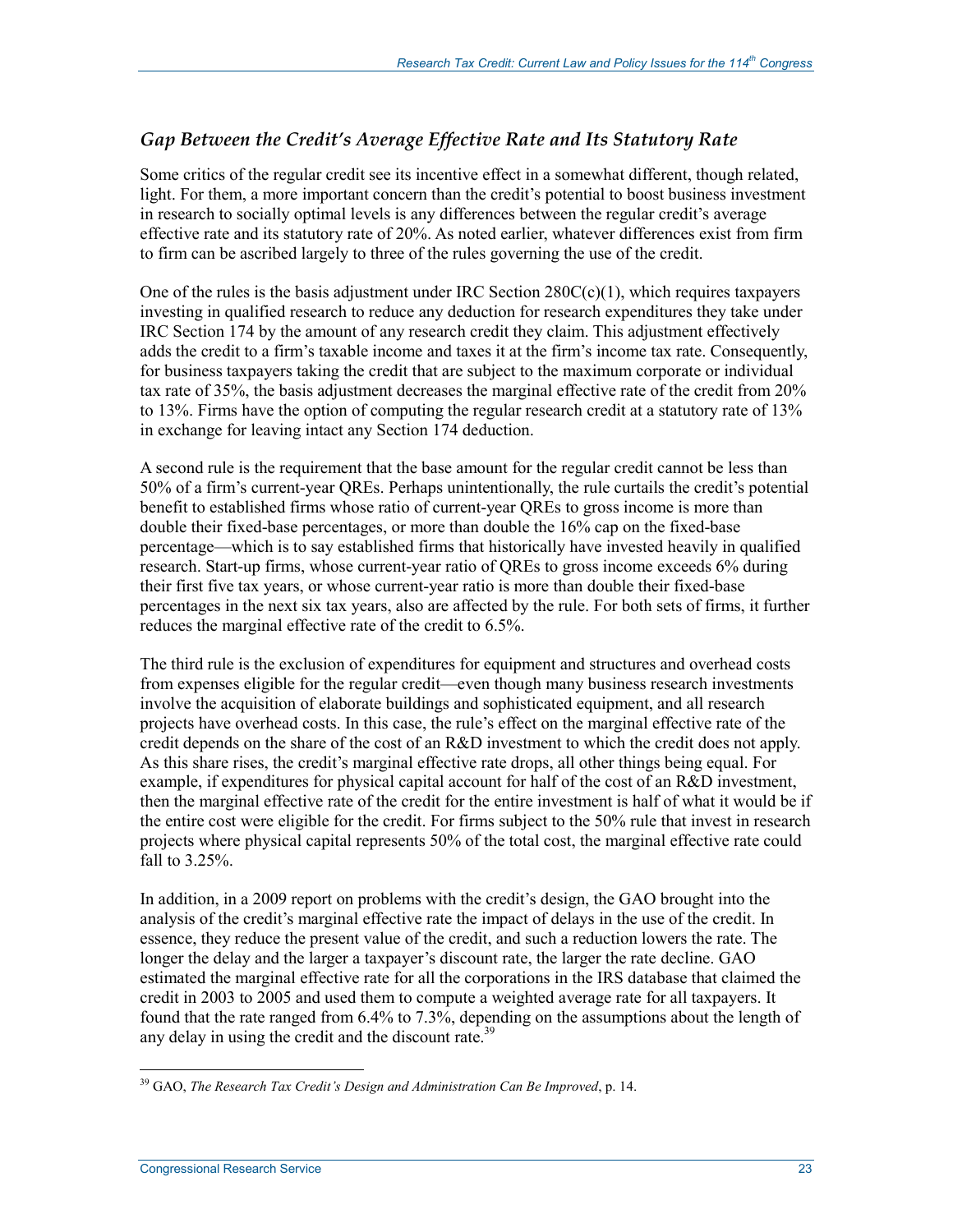As these considerations suggest, one of the keys to bolstering the regular credit's incentive effect is to increase its marginal effective rate. There are two ways to do so: (1) keep the current statutory rate and relax or repeal one or more of the three rules, and (2) retain the rules but raise the credit's statutory rate to offset their effects.

Cox analyzed the effects of both options on after-tax rates of return for the same hypothetical R&D investments discussed above. In the case of labor-intensive R&D projects, he estimated that 1995 research tax preferences produced median after-tax returns that were 124.7% of pre-tax returns for projects yielding intangible assets with an economic life of three years, and 115.5% for projects yielding intangible assets with an economic life of 20 years. Repealing the basis adjustment for the credit caused median after-tax returns to increase to 146.0% of pre-tax returns for assets with a three-year economic life, and 130.1% for assets with a 20-year economic life.<sup>40</sup> Increasing the statutory rate of the credit to 25% but retaining existing rules (including the basis adjustment) led to similar results: median after-tax returns for assets with a three-year economic life were an estimated 133.9% of pre-tax returns, and an estimated 121.9% for assets with a 20 year economic life.<sup>41</sup> As one might expect, increasing the rate to 25% and removing the basis adjustment led to the biggest boost in the ratio of after-tax returns to pre-tax returns: 165.8% for assets with a three-year economic life, and 143.4% for assets with a 20-year economic life.

If it is true that the optimal R&D tax subsidy should raise after-tax returns to 130% of pre-tax returns, Cox's analysis suggested that keeping the regular credit's statutory rate at the current level of 20% but eliminating or relaxing the three rules governing the credit's use might be the better policy option for strengthening the credit's incentive effect.

### **Non-refundable Status**

The research tax credit is non-refundable. This means that only firms with sufficient income tax liabilities may benefit from the full amount of the credit claimed in a tax year. In addition, the credit is a component of the general business credit (GBC) under IRC Section 38, and therefore subject to its limitations. For firms undertaking qualified research, a key limitation is that the GBC cannot exceed a taxpayer's net income tax liability, less the greater of its tentative minimum tax under the alternative minimum tax or 25% of its regular income tax liability above \$25,000. Unused GBCs may be carried forward 20 years or back one year. Although there are some advantages to having an inventory of tax credits to apply against future or past tax liabilities, the advantages do not necessarily outweigh the disadvantages for firms investing in R&D. One disadvantage is that a business taxpayer is better off using the full amount of a credit today, rather than 5 or 10 years from now, owing to the time value of money.

Critics contend that the credit's lack of refundability can pose a special problem for small, fledgling, research-intensive firms. In recent decades, numerous commercially successful technological innovations have originated with such firms. Many of them spend substantial sums on R&D during their first few years, while recording a stream of net operating losses. In the view of critics, a non-refundable research credit is likely to reduce the typical small, research-intensive start-up firm's prospects of survival and growth, as the firm cannot count on having access to the credit when the need for it is greatest. To remedy this problem, some advocate making the credit

 $40$  Ibid., p. 27.

 $41$  Ibid., p. 27.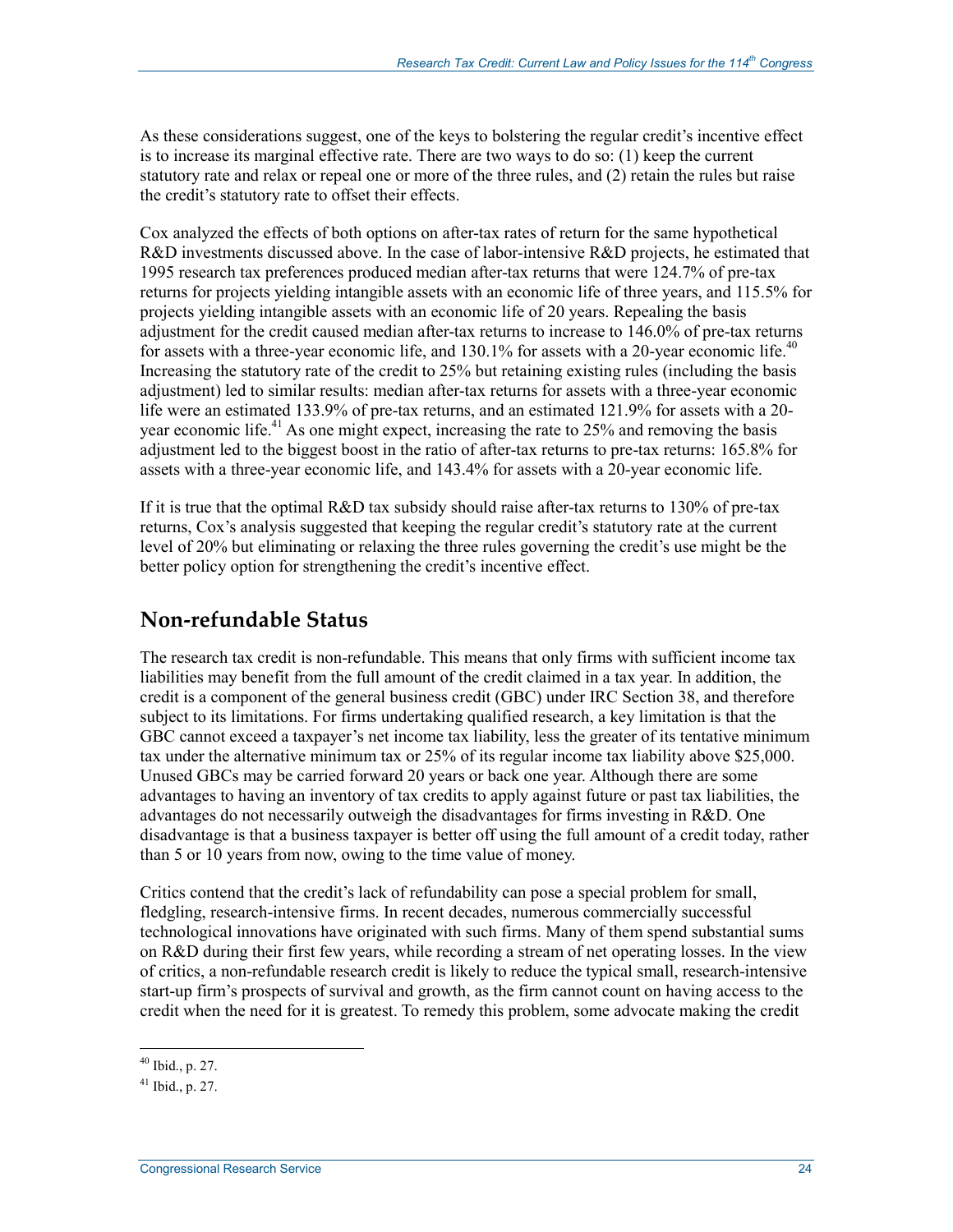wholly or partially refundable for firms under a certain asset or employment size or age.<sup>42</sup> Other options include allowing small start-up firms that cannot use the current-year credit to sell it to other firms or use it to offset their employment taxes.<sup>43</sup>

## **Incomplete and Ambiguous Definition of Qualified Research and Difficulties in Claiming the Credit**

Critics claim that another problem raised by the current research tax credit is the activities that qualify for it. At its core, the issue concerns the definition of qualified research and how the IRS and taxpayers interpret it in the real world of business investment in basic and applied research.

Critics argue that the statutory definition in IRC Section 41(d) and IRS regulations implementing it are vague and incomplete. In their view, this lack of clarity and finality, coupled with the complexity of the credit, the difficulty of documenting claims for the credit in a manner that passes muster with the IRS, and a lack of useful guidance from the IRS and courts, paves the way for protracted and costly disputes between taxpayers and the IRS over the validity of claims for the credit.<sup>44</sup> These disputes can dampen the stimulative effect of the credit in two ways. IRS audits of claims for the credit can lead to firms receiving smaller credits than they thought they were entitled to. In addition, the prospect of having a claim audited and engaging in a lengthy dispute with the IRS over its legitimacy can deter some firms that invest in qualified research from claiming the credit.

### **Original Definition**

Under the original credit, which was in effect from 1981 through 1985, research expenditures generally qualified for the credit if they were eligible for expensing under IRC Section 174. There were three exceptions to this general rule, however: no credit could be claimed for research conducted outside the United States, research in the social sciences or humanities, and any portion of research funded by another entity. Section 174 allows business taxpayers to deduct all "research or experimental expenditures" incurred in connection with their trade or business, without defining those outlays.

The IRS filled the gap by issuing regulation  $1.174-2(a)$ , which defined research or experimental expenditures as "research and development costs in the laboratory sense," especially "all such costs incident to the development or improvement of a product." Expenditures can be considered R&D costs in the "experimental or laboratory sense" if they relate to activities intended to discover information that would eliminate uncertainty concerning the development or improvement of a product. Uncertainty exists in the R&D process when the information available to researchers does not clearly show how they should proceed in developing a new product or improving an existing one. According to the regulation, the proper standard in determining

 $42$  For further discussion of the possible benefits to small firms of making the credit wholly or partially refundable, see Scott J. Wallsten, "Rethinking the Small Business Innovation Research Program," in *Investing in Innovation*, Lewis M. Branscomb and James H. Keller, eds. (Cambridge, MA: MIT Press, 1998), pp. 212-214.

<sup>43</sup> Michael D. Rashkin, "The Dysfunctional Research Credit Hampers Innovation," *Tax Notes*, June 6, 2011, p. 1066.

<sup>&</sup>lt;sup>44</sup> Disputes over the credit are a recurring issue in IRS audits of large corporations in manufacturing, energy, chemicals, and information technology. See Alex E. Sadler and Jennifer A. Ray, "Navigating the Research Credit," *Tax Notes*, September 19, 2011, p. 1254.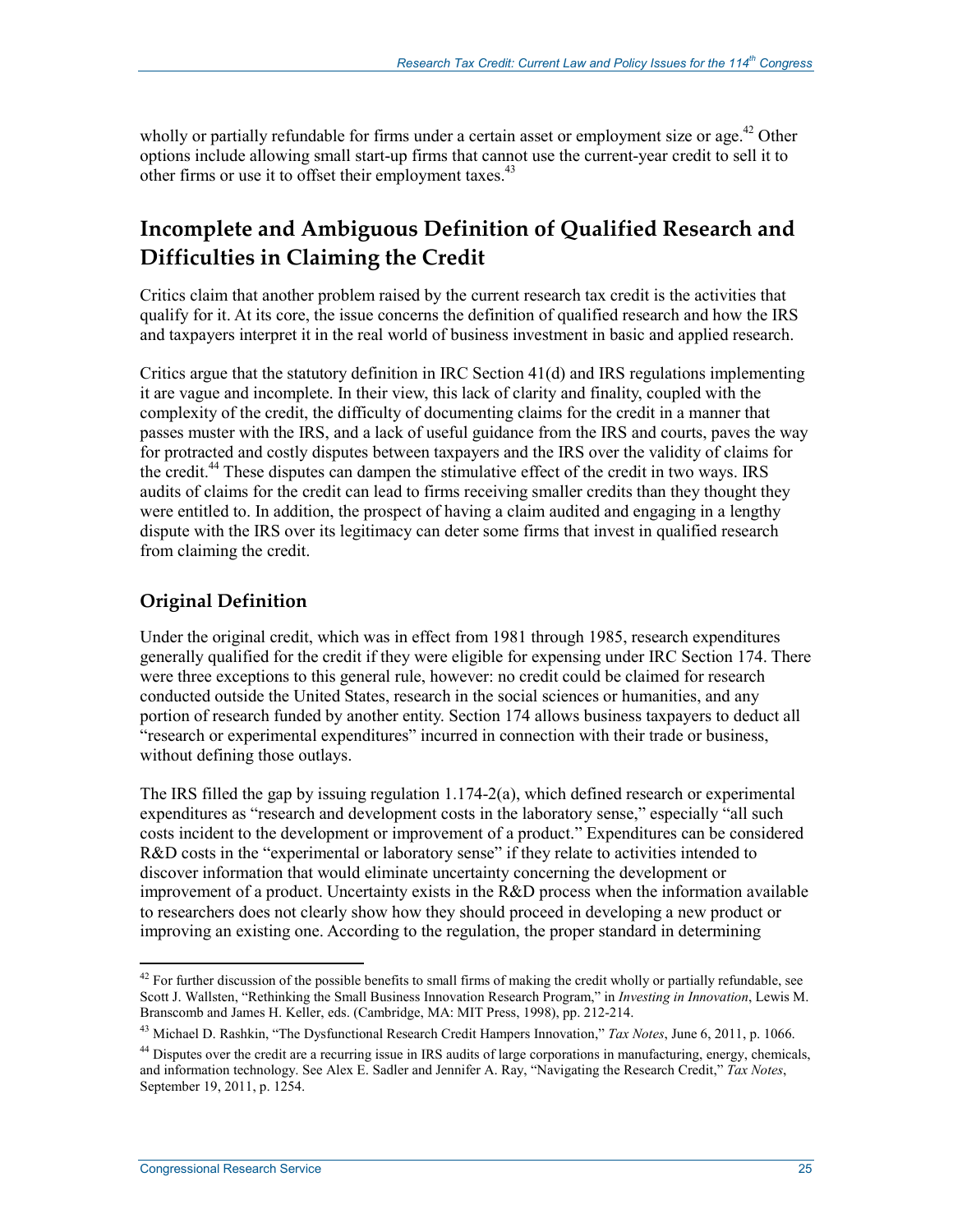whether research expenditures qualify for expensing under Section 174 is the "nature of the activity to which the expenditures relate, not the nature of the product or improvement being developed."

### **Changes Under the Tax Reform Act of 1986**

Responding to a concern that business taxpayers were claiming the credit for activities that had more to do with product development than technological innovation, Congress tightened the definition by adding three tests through the Tax Reform Act of 1986 (TRA86).<sup>45</sup> Under the act, qualified research still had to involve the activities eligible for expensing under Section 174. But such activities also had to satisfy the following criteria:

- they were directed at discovering information that is "technological in nature" and useful in the development of a new or improved business component for the taxpayer;
- they constituted "elements of a process of experimentation"; and
- they were intended to improve the function, performance, quality, or reliability of a business component.<sup>46</sup>

TRA86 defined a business component as "a product, process, computer software, technique, formula, or invention" held for sale or lease or used by a taxpayer in its trade or business. It also specified that research aimed at developing new or improved internal-use software could qualify for the credit only if it met the general requirements for the credit, was intended to develop software that was innovative and not commercially available, and involved "significant economic risk."

### **Subsequent IRS Guidance**

In light of the significant changes made by the act, there was renewed pressure on the IRS to issue final regulations clarifying the meaning and limits of the three new tests for qualified research. But for reasons that still are not entirely clear, the IRS did not issue proposed regulations (REG-105170-97) on the tests until December 1998.

Among other things, the regulations set forth guidelines for determining whether or not a business taxpayer has discovered information that is "technological in nature" and "useful in developing a new or improved business component of the taxpayer" through a "process of experimentation that relates to a new or improved function, performance, reliability, or quality." The IRS proposed that research would meet the so-called discovery test if it were intended to obtain "knowledge that exceeds, expands, or refines the common knowledge of skilled professionals in the particular field of technology or science." At the same time, according to the proposed regulations, such a standard did not necessarily mean the credit would be denied to taxpayers who made technological advances in an "evolutionary" manner, or taxpayers who failed to achieve the desired result, or taxpayers who were not the first to achieve a certain technological advance. In addition, the IRS proposed that research would meet the experimentation test if it were to draw

<sup>45</sup> See P.L. 99-514, Section 231.

<sup>46</sup> U.S. Congress, Joint Committee on Taxation, *General Explanation of the Tax Reform Act of 1986*, JCS-10-87 (Washington: GPO, 1987), pp. 132-134.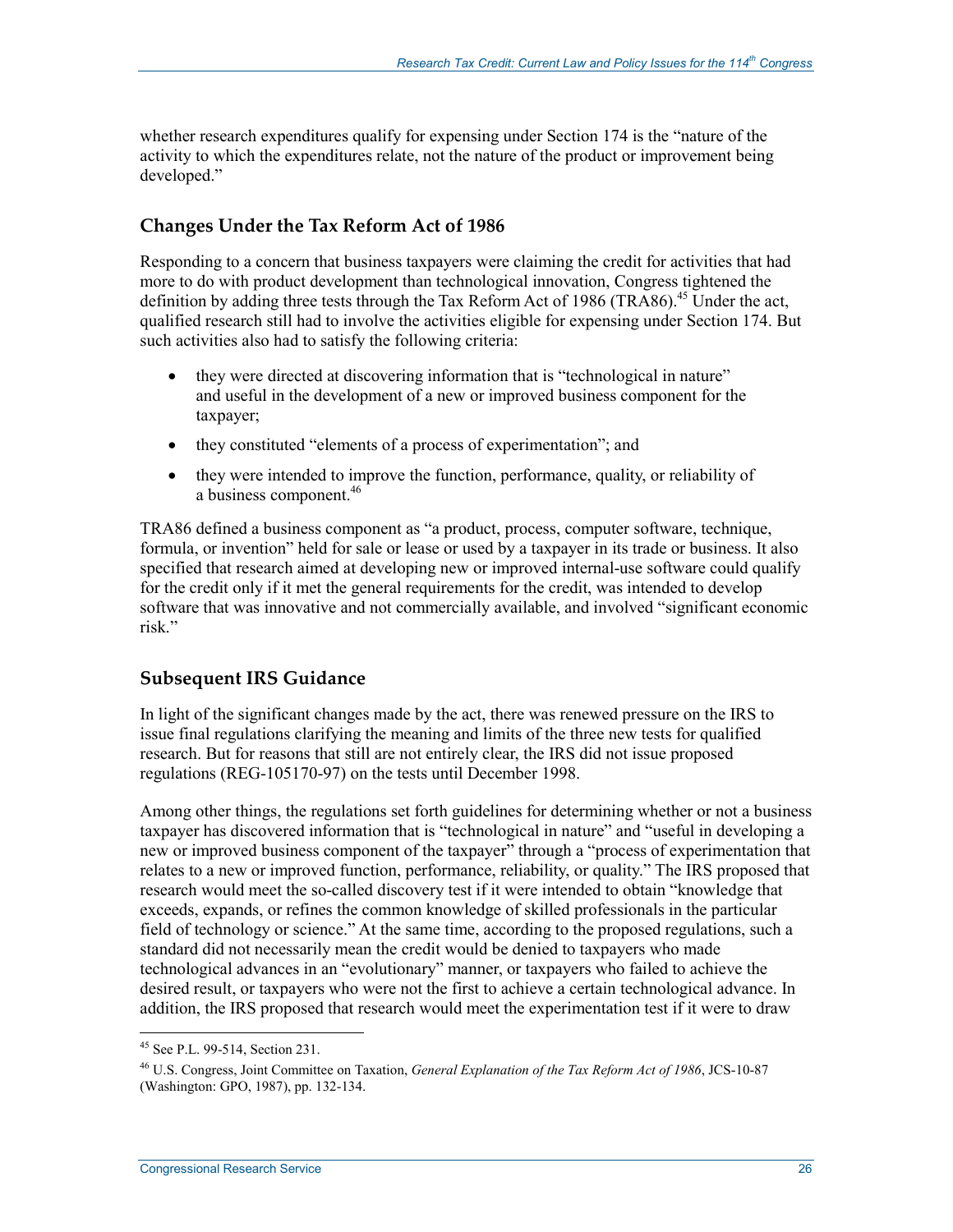upon the "principles of physical or biological sciences, engineering, or computer science (as appropriate)" to evaluate "more than one alternative designed to achieve a result where the means of achieving the result are uncertain at the outset." Such an evaluation should involve developing, testing, and refining or discarding hypotheses related to the design of new or improved business components.

The release of the proposed regulations drew more criticism than praise from the business community. Much of the dissent focused on the proposed guidelines for the discovery test. A widely shared complaint was that the "common knowledge" test violated the intent of Congress and would prove burdensome and unworkable for tax practitioners because it was too subjective. Most tax practitioners and businesses that commented on the proposal urged the IRS to jettison the test. $47$ 

After reviewing the many comments it received and examining recent case law and the legislative history of the research tax credit, the IRS issued what was intended to be a final set of regulations (T.D. 8930) on the definition of qualified research in late December 2000. While differing somewhat from the proposed regulations, the final regulations retained the common knowledge test for determining if the information gained through research was technological in nature and useful in the development of a new or improved business component. But they clarified the application of the test by noting that the "common knowledge of skilled professionals in a particular field of science or engineering" referred to information that would be known by those professionals if they were to investigate the state of knowledge in a field of science or engineering before undertaking a research project. The final regulations also carved out a safe harbor for patents by affirming that a taxpayer would be presumed to have passed the common knowledge test if the taxpayer could prove it had been awarded a patent for a new or improved business component. They also established new standards for determining when the development of computer software for internal use qualified for the credit. Specifically, research on internaluse software was eligible for the regular credit only if it satisfied the general requirements for the credit, entailed "significant economic risk," and resulted in the development of innovative software that was not commercially available.

To the surprise of some, the final regulations aroused as much opposition within the business community as the proposed regulations. A principal concern was the IRS's insistence on retaining the discovery test. Many tax practitioners also complained that a number of the provisions in the final regulations were not included in the proposed regulations, precluding public comment on them.<sup>48</sup>

This second round of criticism spurred the IRS to take an unusual procedural step. About one month after the release of the regulations, the Treasury Department published a notice (Notice 2001-19) retracting them. The notice also requested further comment "on all aspects" of the suspended regulations, promised that the IRS would carefully review all questions and concerns, and committed the IRS to issue any changes to the final regulations in proposed form for additional comment.<sup>49</sup>

<sup>47</sup> Sheryl Stratton and Barton Massey, "Major Changes to Research Credit Rules Sought at IRS Reg Hearing," *Tax Notes*, May 3, 1999, pp. 623-624.

<sup>48</sup> David L. Click, "Treasury Discovers Problems With New Research Tax Credit Regulations," *Tax Notes*, March 12, 2001, p. 1531.

<sup>49</sup> Sheryl Stratton, "Treasury Puts Brakes on Research Credit Regs; Practitioners Applaud," *Tax Notes*, vol. 90, no. 6, (continued...)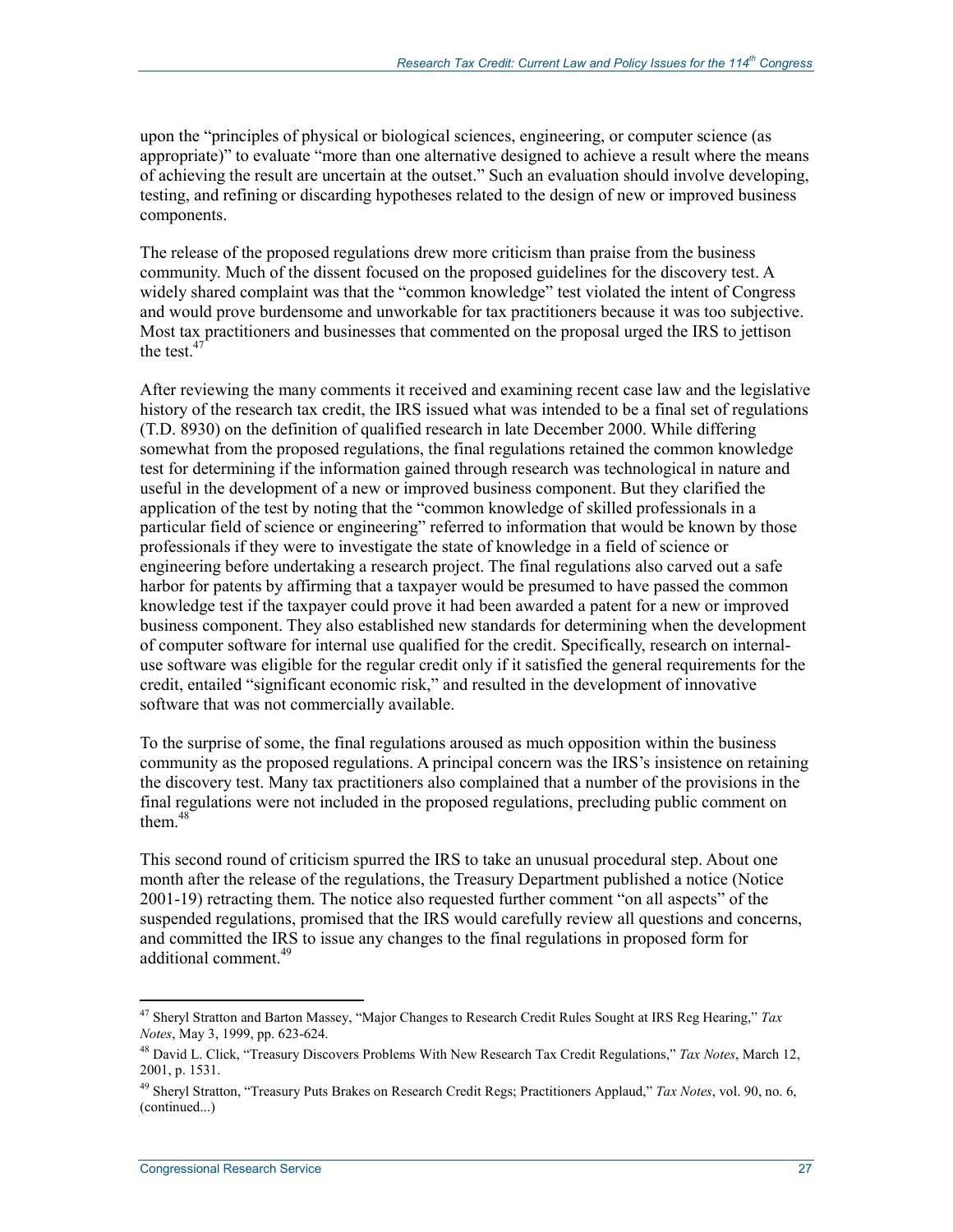In December 2001, the IRS delivered on this promise by releasing more proposed regulations (REG-112991-01). They departed in some important ways from previous guidance. Among other things, the regulations did not include the requirement set forth in T.D. 8930 that qualified research seek to discover "knowledge that exceeds, expands, or refines the common knowledge of skilled professionals in a particular field of science or engineering." The regulations also modified the definition of the experimentation test so that it became a "process designed to evaluate one or more alternatives to achieve a result where the capability or the method of achieving that result, or the appropriate design of that result is uncertain as of the beginning of the taxpayer's research activities." The determination of whether a taxpayer engaged in such a process would be made on the basis of relevant facts and circumstances. In addition, the proposed regulations stipulated that internal-use software could not to be sold, leased, or licensed to third parties and was eligible for the credit only if it is intended to be novel in its design or applications. Tax practitioners and businesses generally approved the proposed changes.<sup>50</sup>

About two years later, the IRS published another set of final regulations (T.D. 9104) that was intended to clarify the definition of qualified research and certain other matters related to the credit.<sup>51</sup> Some analysts saw them as an attempt by the IRS to adhere to congressional intent in altering the definition of qualified research, as specified in TRA86.

The regulations noted that information is technological in nature if the process of experimentation used to discover it relies on the principles of the physical or biological sciences, engineering, or computer science. Though they discarded the discovery test included in T.D. 8930, the regulations made it clear that taxpayers would be deemed to have discovered information that is technological in nature by applying "existing technologies.... and principles of the physical or biological sciences, engineering, or computer science" in the process of experimentation. Such a discovery would not depend on whether a taxpayer succeeded in developing a new or improved business component. At the same time, having a patent for a business component would be considered "conclusive evidence that a taxpayer has discovered information that is technological in nature that is intended to eliminate uncertainty concerning the development or improvement of (such a) component."

In addition, T.D. 9104 shed additional light on what constituted a "process of experimentation." Basically, the regulations specified that such a process had three critical aspects. First, the actual outcome must be uncertain at the outset. Second, the process must allow researchers to identify more than one approach to achieving a desired outcome. And third, researchers must use certain scientific methods to evaluate the efficacy of these alternatives  $(e.g., \text{ modeling, simulation, and a})$ systematic trial-and-error investigation). The regulations stressed that a process of experimentation is evaluative in nature and therefore "often involves refining throughout much of the process the taxpayer's understanding of the uncertainty the taxpayer is trying to address." A taxpayer's relevant facts and circumstances should be considered in determining whether it has engaged in such a process.

<sup>(...</sup>continued)

February 5, 2001, pp. 713-715.

<sup>&</sup>lt;sup>50</sup> For more details on the latest set of proposed regulations and reactions to them in the business community, see David Lupi-Sher and Sheryl Stratton, "Practitioners Welcome New Proposed Research Credit Regulations," *Tax Notes*, December 24, 2001, vol. 93, no. 13, pp. 1662-1665.

<sup>51</sup> Alison Bennett, "IRS Issues Final Research Credit Rules With Safe Harbor For Qualified Activities," *Daily Report for Executives*, Bureau of National Affairs, December 23, 2003, p. GG-2.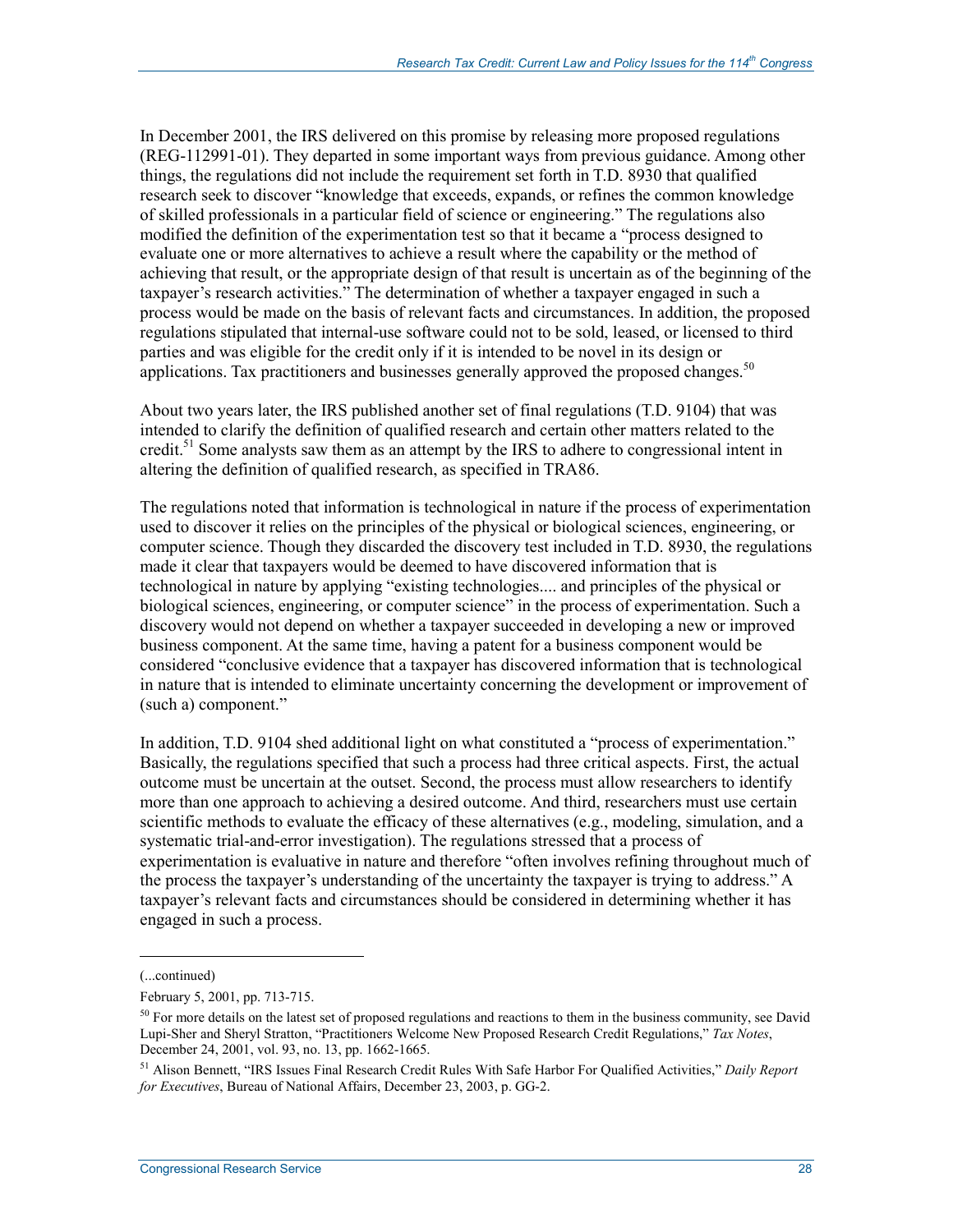### **Other Concerns**

Although the regulations seemed to settle several contentious issues regarding the definition of qualified research, they did not address several other issues regarding claims for the credit that are viewed as consequential by many firms.

One issue is the circumstances under which spending on the development of internal-use software can be deemed eligible for the credit. In proposed regulations issued in 2001, the IRS stated that any costs incurred to develop such software were eligible for the credit only if the software was intended to be unique or novel and to differ in a "significant and inventive" way from previous software. But in the absence of further guidance on the meaning of "significant and inventive," disputes between IRS examiners and taxpayers over the validity of claims for the credit tied to internal-use software are more likely than not. One analyst has noted that since the release of the final regulations, the IRS has interpreted the definition of significant and inventive in a way that imposes the same requirements on the development of internal-use software that the discarded discovery test did.<sup>52</sup>

Another issue is the eligibility of research aimed at achieving significant cost reductions. Cost reduction is not identified in the statute as a purpose of qualified research, but the research required to lower costs can be as challenging as research done to improve a business component's reliability or performance. Some have pointed out that research that allows a product or process to deliver the same performance at a reduced cost represents an improvement in performance.<sup>53</sup>

In addition, tax practitioners have complained that in the wake of the strong opposition within the business community to T.D. 8930, the IRS has stopped using revenue rulings and regulations in favor of internal administrative announcements to communicate its interpretations of the IRC Section 41. These announcements, according to these critics, are sent to IRS employees in an effort to build a uniform approach to auditing claims for the credit that avoid public comment. Critics charge that these internal communications force some business taxpayers to "resort to costly litigation to determine the application of Section 41 to their facts and circumstances," undermining the credit's incentive effect. $54$ 

Finally, substantiation of claims for the credit remains a significant source of disputes with the IRS, curtailing its incentive effect. Concerned about the legitimacy of late or amended claims for the credit, the IRS decided to designate "research credit claims" as a tier 1 compliance issue in April 2007. Supporting claims for the credit typically requires subjective judgments that are subject to differing interpretations. These differences often surface in IRS examinations of claims for the credit. Examiners allegedly "routinely" deny claims because they do not strictly follow IRS's documentation standards, even though the standards never have been clarified in IRS regulations.<sup>55</sup> Taxpayers are upset because the IRS expects them to provide supportive evidence without useful guidance on the required documentation standards. In its defense, the IRS

 $52$  Christopher J. Ohmes, David S. Hudson, and Monique J. Migneault, "Final Research Credit Regulations Expected to Immediately Affect IRS Examinations," *Tax Notes*, February 23, 2004, p. 1024.

<sup>53</sup> Michael D. Rashkin, *Research and Development Tax Incentives: Federal, State, and Foreign* (Chicago: CCH Inc., 2003), p. 87.

<sup>54</sup> David L. Click, "Zeal and Activity in the Arena of the Research Tax Credit," *Tax Notes*, December 15, 2008, p. 1307.

<sup>55</sup> David Click, "Substantiating the Research Credit," *The Tax Adviser*, vol. 41, no. 4, April 2010, p. 227.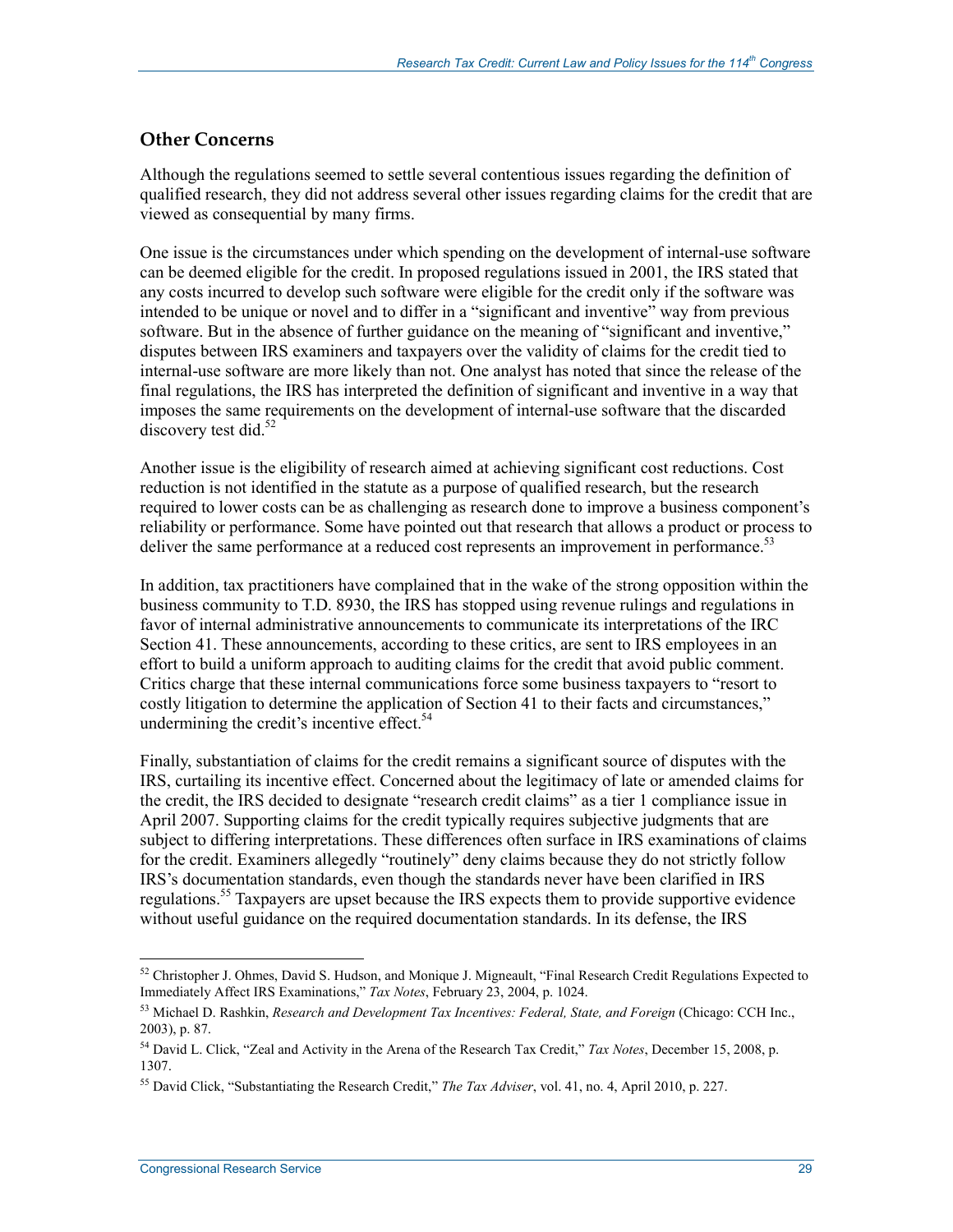maintains that it cannot audit claims for the credit unless it has detailed records linking specific expenses to specific qualified research activities. According to a 2009 GAO report, in many cases, "taxpayers settle for 50 cents on the dollar when the IRS challenges a claim."<sup>56</sup>

## **Insufficient Focus on Innovative Research Projects**

Another problem with the current research credit, according to critics, is that it is not targeted at research projects with a significant potential for producing substantial economic benefits. In their view, the design of the credit makes it likely that it generates less bang for the buck in the long run than federal grants for basic and applied research in fields with broad commercial applications.

Assessing the validity of this claim is a challenge, largely because it is unclear at the outset of a research project how innovative it will prove to be. There are no known studies that undertake such an assessment. Nonetheless, the contention seems plausible in a way that might be difficult to disprove.

In general, businesses seek the highest possible return on their investments. So in selecting research projects to fund, they can be expected to assign a higher priority to projects that are likely to earn substantial profits in the short run than to projects directed at expanding the frontiers of knowledge in a scientific field that have relatively low prospects of yielding profits in the short run. This assumes, of course, that a firm has the option of investing in either kind of project or both at the same time.

Such an expectation not only seems reasonable by the logic of business investment and growth, but it is consistent with several significant trends in U.S. research spending that stretch back to the 1950s. As **Figure 1** illustrates, the federal government has long served as the major source of funding for basic research performed in the United States; from 1955 to 2008, its share of total spending (in current dollars) for this purpose was about three times the share for businesses, though the gap has narrowed somewhat since the early 1980s. At the same time, U.S.- and foreign-based companies steadily expanded their share of total funding for applied research and development performed in the United States in that period; by 2008, the business share was 88% greater than the federal share for applied research and more than five times greater for development.

These trends arguably confirm that the average firm prefers to invest much more in applied research and development than in basic research. This is hardly surprising, as the returns on investment in basic research tend to be more difficult to appropriate and more uncertain at the outset, than the returns to investment in applied research and development. The trends also lend support to the view that the credit mainly subsidizes research projects with relatively small spillover benefits, as it applies to qualified projects involving basic and applied research, as well as development.

To address this concern, critics recommend that Congress modify the credit so that it expressly targets investment in research aimed at developing "breakthrough products that create new product categories or innovative enhancements to existing products."<sup>57</sup> Among the options are (1)

<u>.</u>

<sup>56</sup> GAO, *The Research Tax Credit's Design and Administration Can Be Improved*, p. 33.

<sup>57</sup> Rashkin, "The Dysfunctional Research Credit Hampers Innovation," pp. 1066-1067.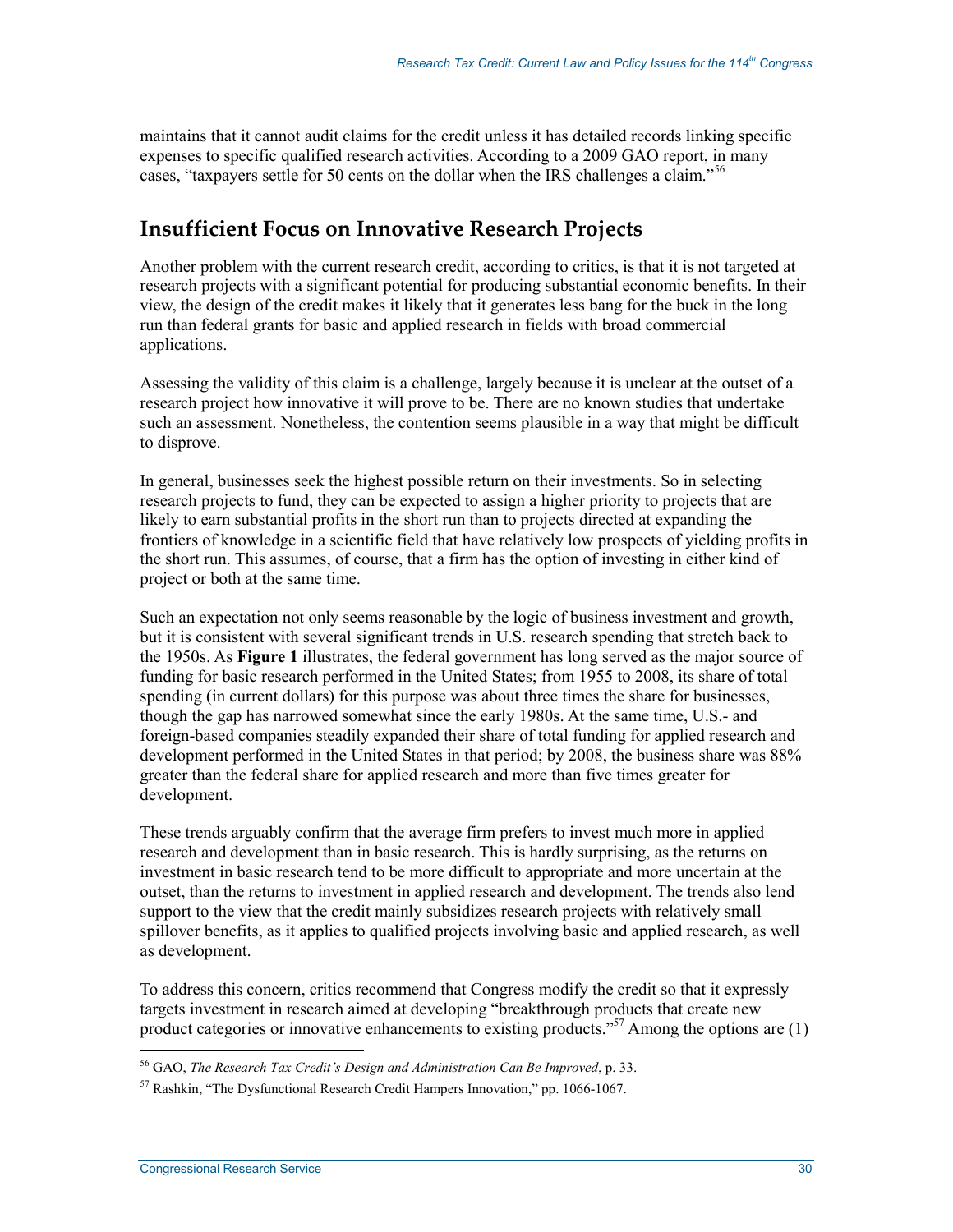replacing the current credit with one that has a larger credit rate (say 30%) for such expenditures and (2) transferring the authority to administer the credit to the NSF. A presumed advantage of using the NSF rather than the IRS to identify investments that would qualify for the revised credit is that the NSF has a greater supply of the expertise required to evaluate research projects for the purpose of determining which could be regarded as innovative.<sup>58</sup>





**Source:** National Science Foundation, Division of Science Resources Statistics, *National Patterns of R&D Resources: 2008 Data Update*, NSF 10-314, tables 6-8.

# **Legislation in the 113th and 114th Congresses to Modify and Extend the Research Tax Credit**

It is fair to say that the research tax credit has enjoyed strong bipartisan support since its inception, and the  $113<sup>th</sup>$  Congress was no exception.

Yet in spite of that backing, the credit remains temporary and less effective than it might be. For over two decades, a major obstacle to extending the credit beyond a year or two and to improving its efficacy has been the revenue cost of doing so. The 114<sup>th</sup> Congress is likely to face this issue at some point in its tenure, since the research tax credit expired at the end of 2014.

<u>.</u>

<sup>58</sup> Rashkin, The Dysfunctional Research Credit Hampers Innovation, p. 1069.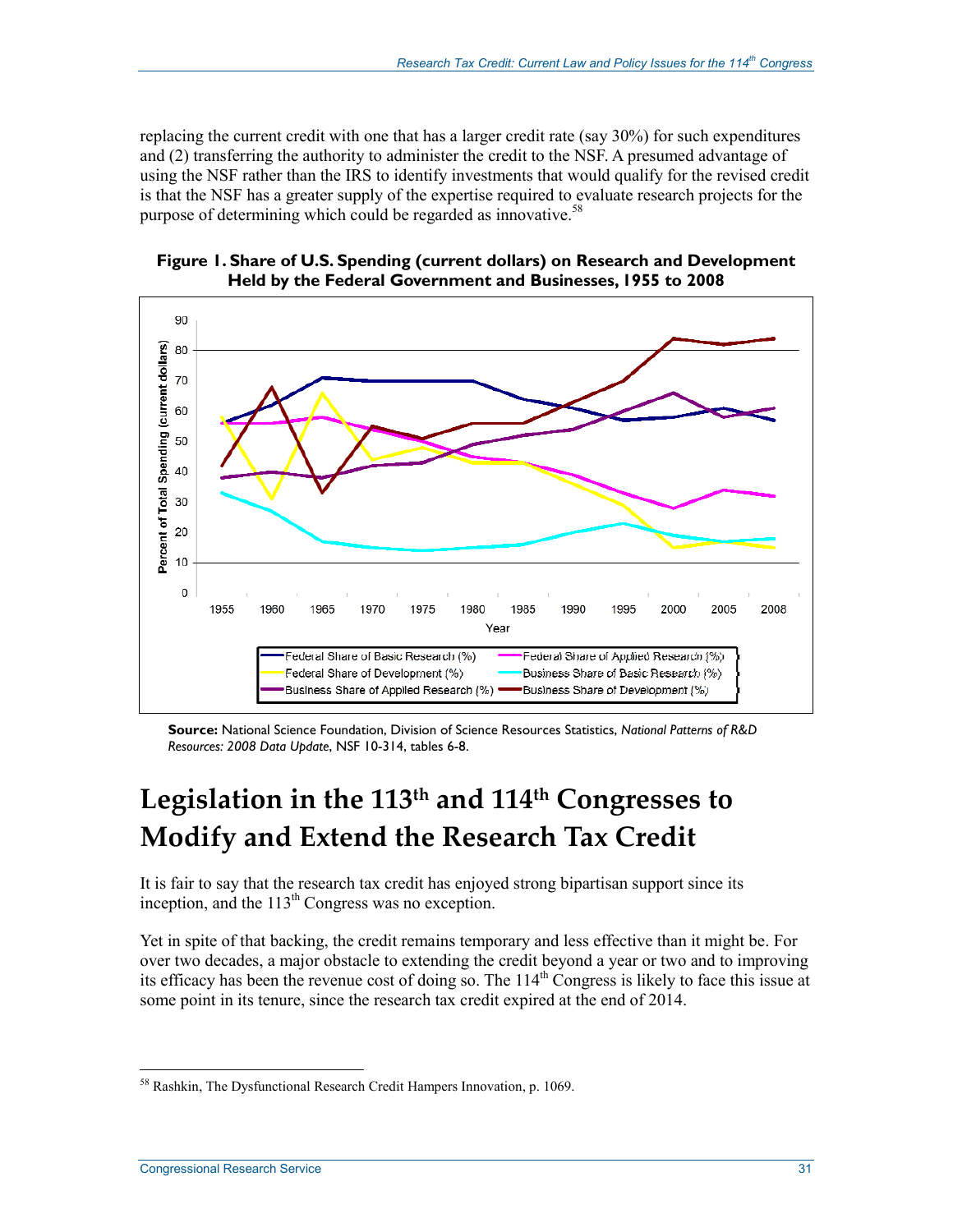Proposals in the current Congress related to the research tax credit ranged from a simple one-year extension, through 2014, to permanent extensions with an increase in the rate for the ASC to 20% and the option for eligible small companies to use the credit to reduce their payroll taxes.

## **113th Congress**

### **House**

The House passed two bills (**H.R. 4438**, the American Research and Competitiveness Act of 2014 and **H.R. 4**, the Jobs for America Act) to extend permanently and simplify the research tax credit. Under each measure, the credit would have been equal to the sum of the following elements:

- 20% of a taxpayer's QREs in the current tax year above a base amount equal to 50% of its average annual QREs in the previous tax years,
- 20% of a taxpayer's payments in the current tax year for basic research done by a qualified organization under a written contract above a base amount equal to 50% of its average annual basic research payments in the three previous tax years, and
- 20% of the amount paid or incurred by a taxpayer in the current tax year for energy research conducted by an energy research consortium.

In the case of taxpayers that have no QREs or basic research payments in one or more of their three previous tax years, the credit is equal to 10% of their current-year QREs and basic research payments.

### **Senate**

Although the Senate passed no similar measures, the Senate Finance Committee passed a bill (**S. 2260**, the Expiring Provisions Improvement, Reform, and Efficiency Act) that would have extended the vast majority of the individual and business tax preferences that expired at the end of 2013. One of the preferences was the Section 41 research tax credit.

S. 2260 would have made three changes in the expired credit. First, it would have retroactively extend the credit through 2015. Second, it would have permitted the full amount of the credit to be applied to the corporate alternative minimum tax. Third, it would have permanently altered the design of the credit to permit qualified companies that can claim the credit but cannot use some or all of it because of insufficient income tax liability in the current tax year to apply up to \$250,000 of the credit against their current payroll tax liabilities. Companies that have been in business less than five years and that have less than \$5 million in gross receipts would be eligible to take advantage of this option. Eligible companies with less income tax liability than the credit they can use would be allowed to split the credit between their income and payroll tax liabilities; the income tax liability had to be offset first.

Congress extended the research tax credit through 2014 by passing the Tax Increase Prevention Act of 2014 (H.R. 5771, P.L. 113-295). The act made no other changes in the credit.